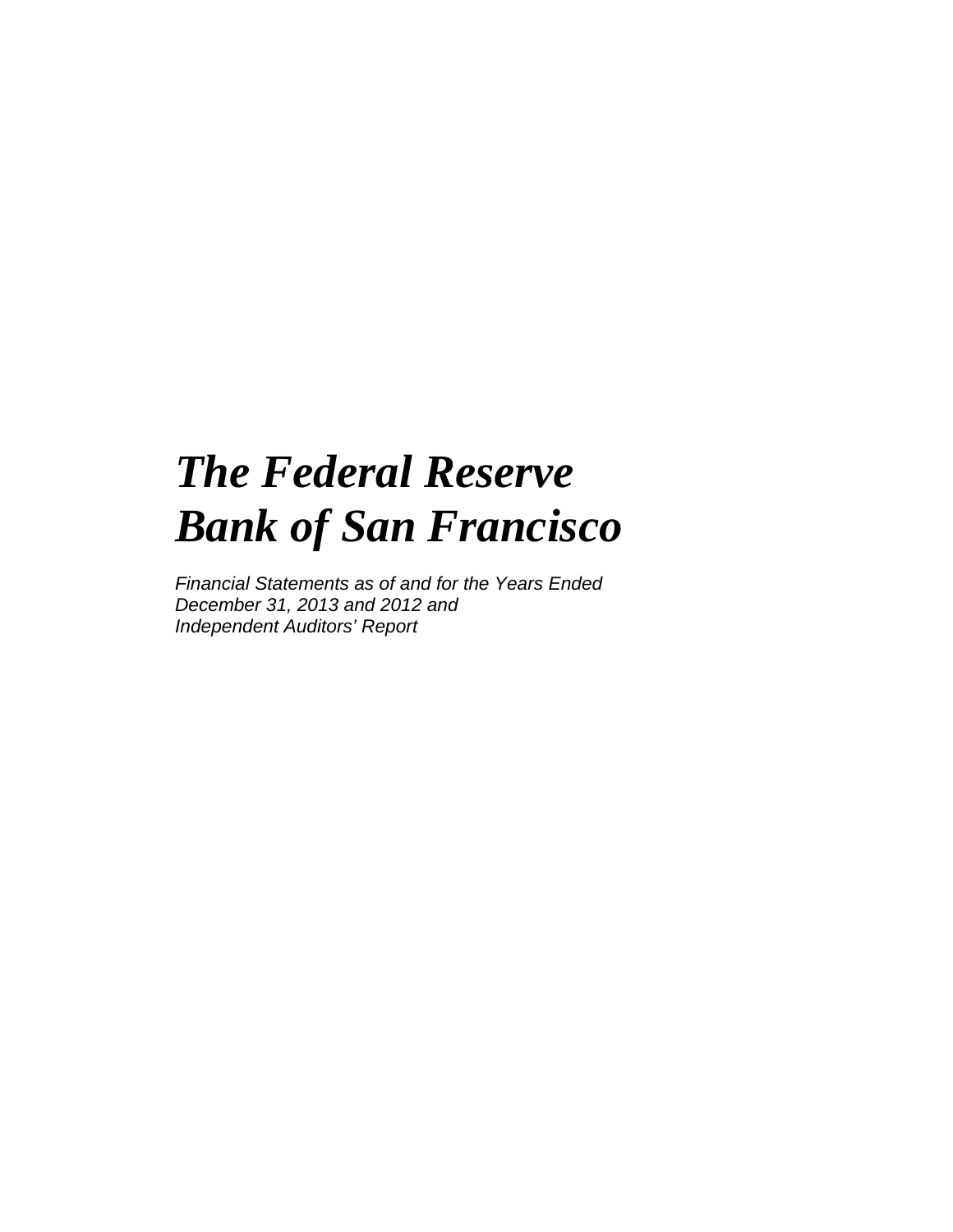# **THE FEDERAL RESERVE BANK OF SAN FRANCISCO**

Table of Contents

| Management's Report on Internal Control Over Financial Reporting                                             | Page<br>$1 - 2$ |
|--------------------------------------------------------------------------------------------------------------|-----------------|
| Independent Auditors' Report                                                                                 | $3 - 5$         |
| Abbreviations                                                                                                | 6               |
| <b>Financial Statements:</b>                                                                                 |                 |
| Statements of Condition as of December 31, 2013 and December 31, 2012                                        | 7               |
| Statements of Income and Comprehensive Income for the years ended December 31,<br>2013 and December 31, 2012 | 8               |
| Statements of Changes in Capital for the years ended December 31, 2013 and<br>December 31, 2012              | 9               |
| Notes to Financial Statements                                                                                | 10-39           |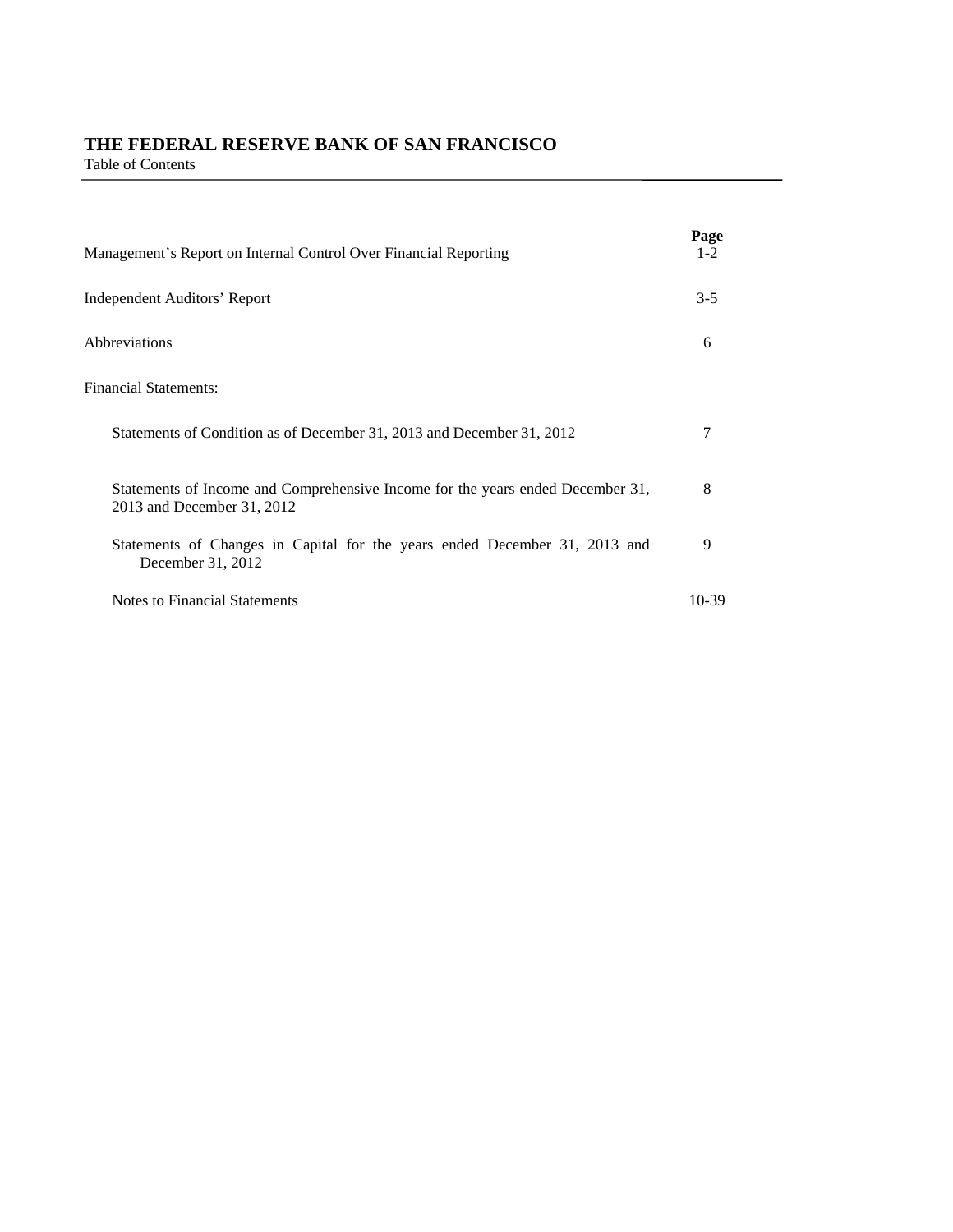# FEDERAL RESERVE BANK OF SAN FRANCISCO 101 MARKET STREET, SAN FRANCISCO, CALIFORNIA 94105

March 14, 2014

# To the Board of Directors

The management of the Federal Reserve Bank of San Francisco is responsible for the preparation and fair presentation of the Statements of Condition as of December 31, 2013 and 2012, and the Statements of Income and Comprehensive Income, and Statements of Changes in Capital for the years then ended (the financial statements). The financial statements have been prepared in conformity with the accounting principles, policies, and practices established by the Board of Governors of the Federal Reserve System as set forth in the Financial Accounting Manual for Federal Reserve Banks (FAM), and, as such, include some amounts that are based on management judgments and estimates. To our knowledge, the financial statements are, in all material respects, fairly presented in conformity with the accounting principles, policies and practices documented in the FAM and include all disclosures necessary for such fair presentation.

The management of the Bank is responsible for establishing and maintaining effective internal control over financial reporting as it relates to the financial statements. The Bank's internal control over financial reporting is designed to provide reasonable assurance regarding the reliability of financial reporting and the preparation of financial statements for external reporting purposes in accordance with the FAM. The Bank's internal control over financial reporting includes those policies and procedures that (i) pertain to the maintenance of records that in reasonable detail accurately and fairly reflect the transactions and dispositions of the Bank's assets; (ii) provide reasonable assurance that transactions are recorded as necessary to permit preparation of financial statements in accordance with FAM, and that the Bank's receipts and expenditures are being made only in accordance with authorizations of its management and directors; and (iii) provide reasonable assurance regarding prevention or timely detection of unauthorized acquisition, use or disposition of the Bank's assets that could have a material effect on its financial statements.

Even effective internal control, no matter how well designed, has inherent limitations, including the possibility of human error, and therefore can provide only reasonable assurance with respect to the preparation of reliable financial statements. Also, projections of any evaluation of effectiveness to future periods are subject to the risk that controls may become inadequate because of changes in conditions, or that the degree of compliance with the policies or procedures may deteriorate.

The management of the Bank assessed its internal control over financial reporting based upon the criteria established in the "Internal Control – Integrated Framework (1992)" issued by the Committee of Sponsoring Organizations of the Treadway Commission. Based on this assessment, we believe that the Bank maintained effective internal control over financial reporting.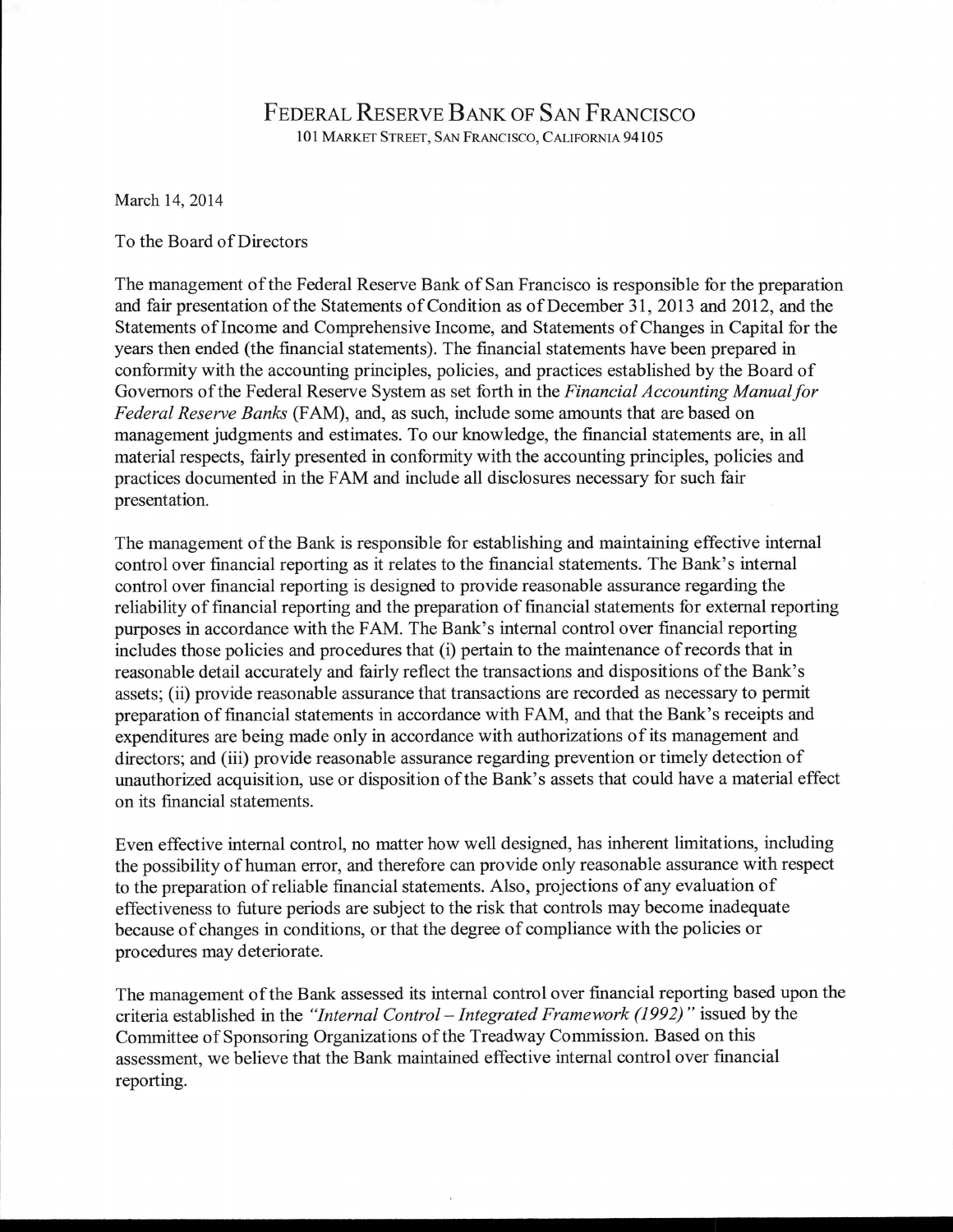Federal Reserve Bank of San Francisco

 $by$ John C. Williams President and<br>high Executive Officer

C

 $\bigotimes$  $by$ Mark A. Gould

First Vice President and Chief Operating Officer

Donald R. Lieb Chief Financial Officer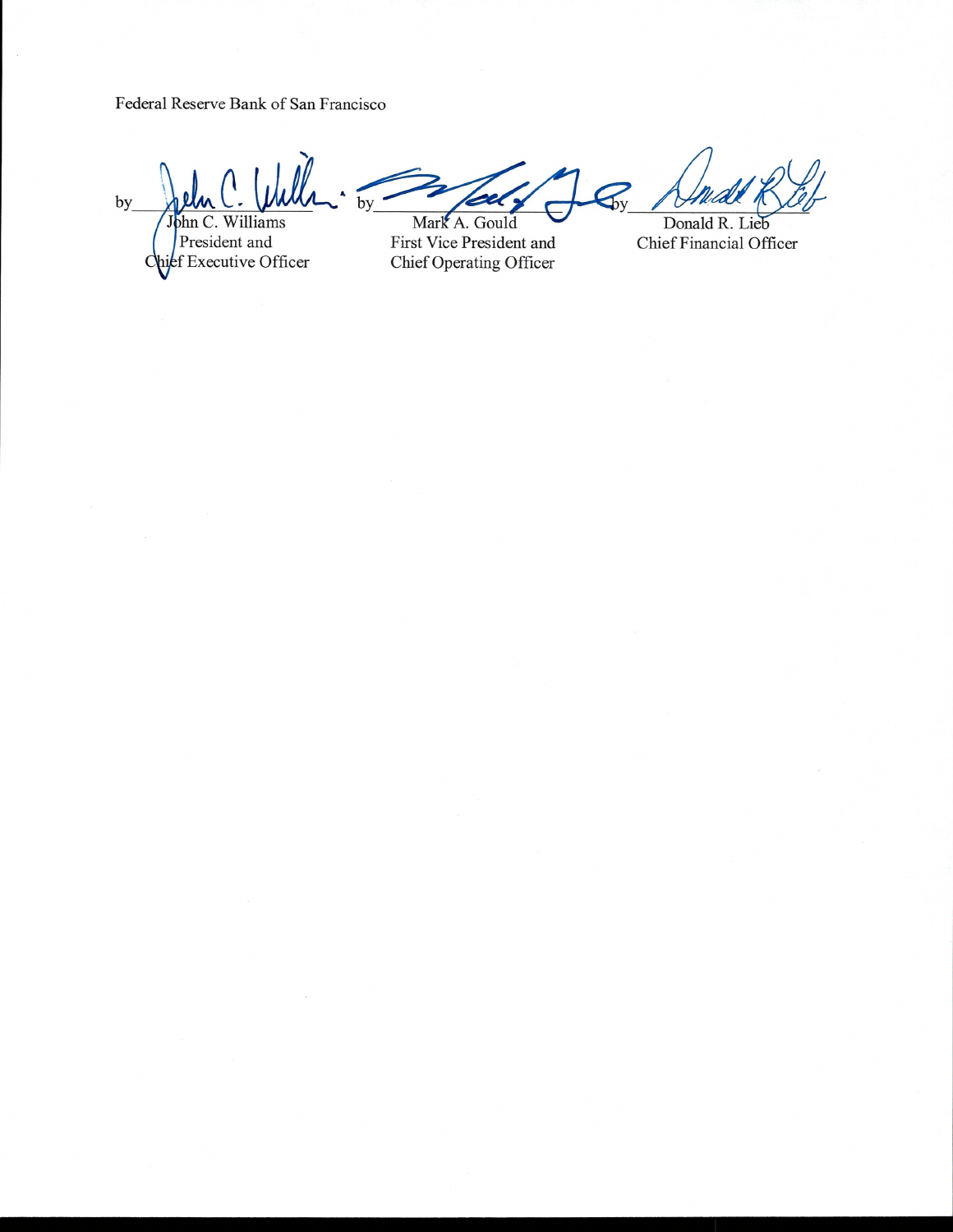# **Deloitte.**

**Deloitte & Touche LLP** 555 Mission Street San Francisco, CA 94105  $IISA$ 

Tel: +1 415 783 4000 Fax: +1 415 783 4329 www.deloitte.com

# **INDEPENDENT AUDITORS' REPORT**

To the Board of Governors of the Federal Reserve System and the Board of Directors of the Federal Reserve Bank of San Francisco:

We have audited the accompanying financial statements of the Federal Reserve Bank of San Francisco ("FRB San Francisco"), which are comprised of the statements of condition as of December 31, 2013 and 2012, and the related statements of income and comprehensive income, and of changes in capital for the years then ended, and the related notes to the financial statements. We also have audited the FRB San Francisco's internal control over financial reporting as of December 31, 2013, based on criteria established in *Internal Control — Integrated Framework (1992)* issued by the Committee of Sponsoring Organizations of the Treadway Commission.

# **Management's Responsibility**

The FRB San Francisco's management is responsible for the preparation and fair presentation of these financial statements in accordance with accounting principles established by the Board of Governors of the Federal Reserve System (the "Board") as described in Note 3 to the financial statements. The Board has determined that this basis of accounting is an acceptable basis for the preparation of the FRB San Francisco's financial statements in the circumstances. The FRB San Francisco's management is also responsible for the design, implementation, and maintenance of internal control relevant to the preparation and fair presentation of financial statements that are free from material misstatement, whether due to fraud or error. The FRB San Francisco's management is also responsible for its assertion of the effectiveness of internal control over financial reporting, included in the accompanying Management's Report on Internal Control Over Financial Reporting.

# **Auditors' Responsibility**

Our responsibility is to express an opinion on these financial statements and an opinion on the FRB San Francisco's internal control over financial reporting based on our audits. We conducted our audits of the financial statements in accordance with auditing standards generally accepted in the United States of America and in accordance with the auditing standards of the Public Company Accounting Oversight Board (United States) ("PCAOB") and we conducted our audit of internal control over financial reporting in accordance with attestation standards established by the American Institute of Certified Public Accountants and in accordance with the auditing standards of the PCAOB. Those standards require that we plan and perform the audit to obtain reasonable assurance about whether the financial statements are free from material misstatement and whether effective internal control over financial reporting was maintained in all material respects.

An audit of the financial statements involves performing procedures to obtain audit evidence about the amounts and disclosures in the financial statements. The procedures selected depend on the auditor's judgment, including the assessment of the risks of material misstatement of the financial statements, whether due to fraud or error. In making those risk assessments, the auditor considers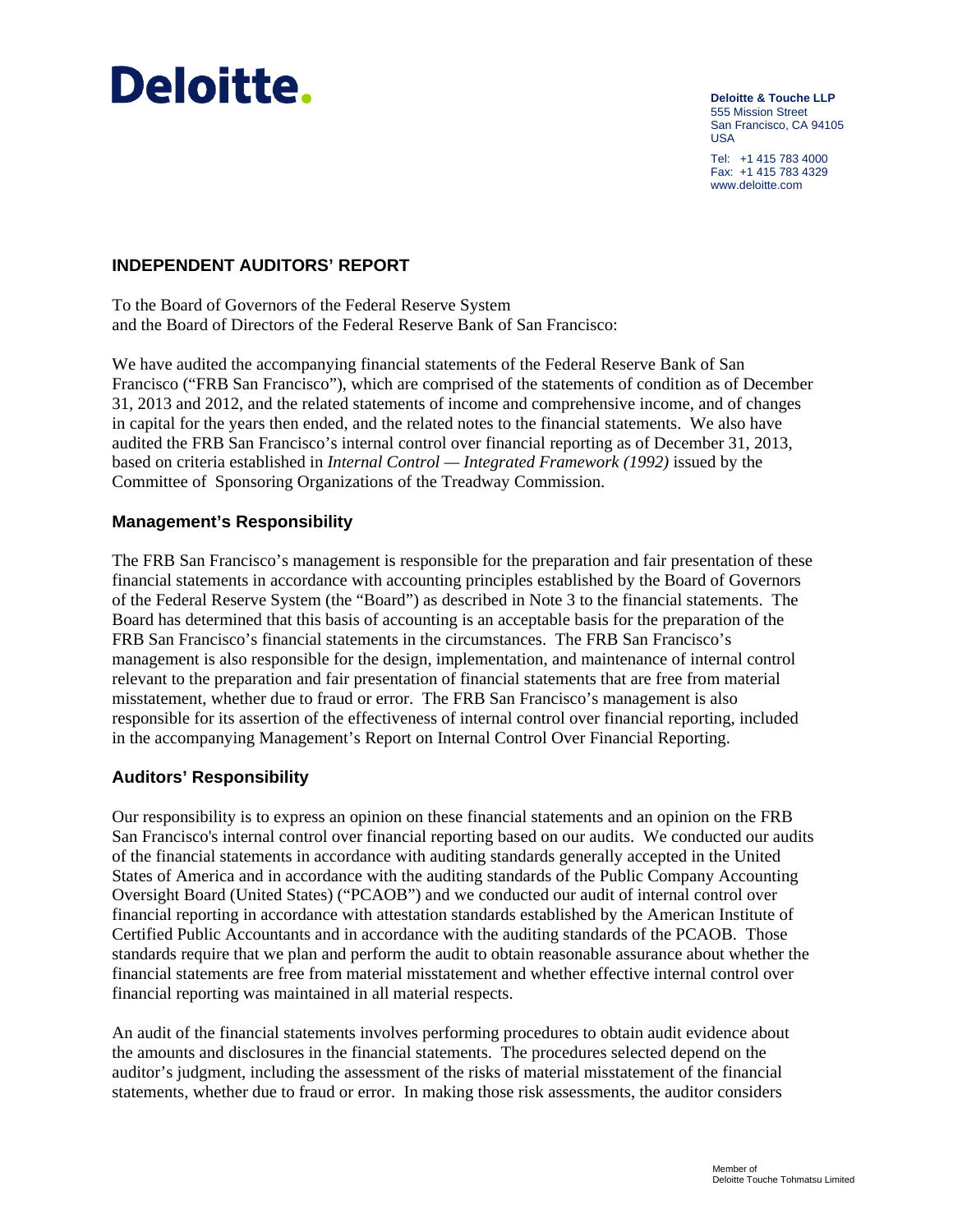internal control relevant to the FRB San Francisco's preparation and fair presentation of the financial statements in order to design audit procedures that are appropriate in the circumstances. An audit of the financial statements also includes evaluating the appropriateness of accounting policies used and the reasonableness of significant accounting estimates made by management, as well as evaluating the overall presentation of the financial statements. An audit of internal control over financial reporting involves obtaining an understanding of internal control over financial reporting, assessing the risk that a material weakness exists, testing and evaluating the design and operating effectiveness of internal control based on the assessed risk, and performing such other procedures as we considered necessary in the circumstances.

We believe that the audit evidence we have obtained is sufficient and appropriate to provide a basis for our audit opinions.

# **Definition of Internal Control Over Financial Reporting**

The FRB San Francisco's internal control over financial reporting is a process designed by, or under the supervision of, the FRB San Francisco's principal executive and principal financial officers, or persons performing similar functions, and effected by the FRB San Francisco's board of directors, management, and other personnel to provide reasonable assurance regarding the reliability of financial reporting and the preparation of financial statements for external purposes in accordance with the accounting principles established by the Board. The FRB San Francisco's internal control over financial reporting includes those policies and procedures that (1) pertain to the maintenance of records that, in reasonable detail, accurately and fairly reflect the transactions and dispositions of the assets of the FRB San Francisco; (2) provide reasonable assurance that transactions are recorded as necessary to permit preparation of financial statements in accordance with the accounting principles established by the Board, and that receipts and expenditures of the FRB San Francisco are being made only in accordance with authorizations of management and directors of the FRB San Francisco; and (3) provide reasonable assurance regarding prevention or timely detection and correction of unauthorized acquisition, use, or disposition of the FRB San Francisco's assets that could have a material effect on the financial statements.

# **Inherent Limitations of Internal Control Over Financial Reporting**

Because of the inherent limitations of internal control over financial reporting, including the possibility of collusion or improper management override of controls, material misstatements due to error or fraud may not be prevented or detected and corrected on a timely basis. Also, projections of any evaluation of the effectiveness of the internal control over financial reporting to future periods are subject to the risk that the controls may become inadequate because of changes in conditions, or that the degree of compliance with the policies or procedures may deteriorate.

# **Opinions**

In our opinion, the financial statements referred to above present fairly, in all material respects, the financial position of the FRB San Francisco as of December 31, 2013 and 2012, and the results of its operations for the years then ended in accordance with the basis of accounting described in Note 3 to the financial statements. Also, in our opinion, the FRB San Francisco maintained, in all material respects, effective internal control over financial reporting as of December 31, 2013, based on the criteria established in *Internal Control — Integrated Framework (1992)* issued by the Committee of Sponsoring Organizations of the Treadway Commission*.*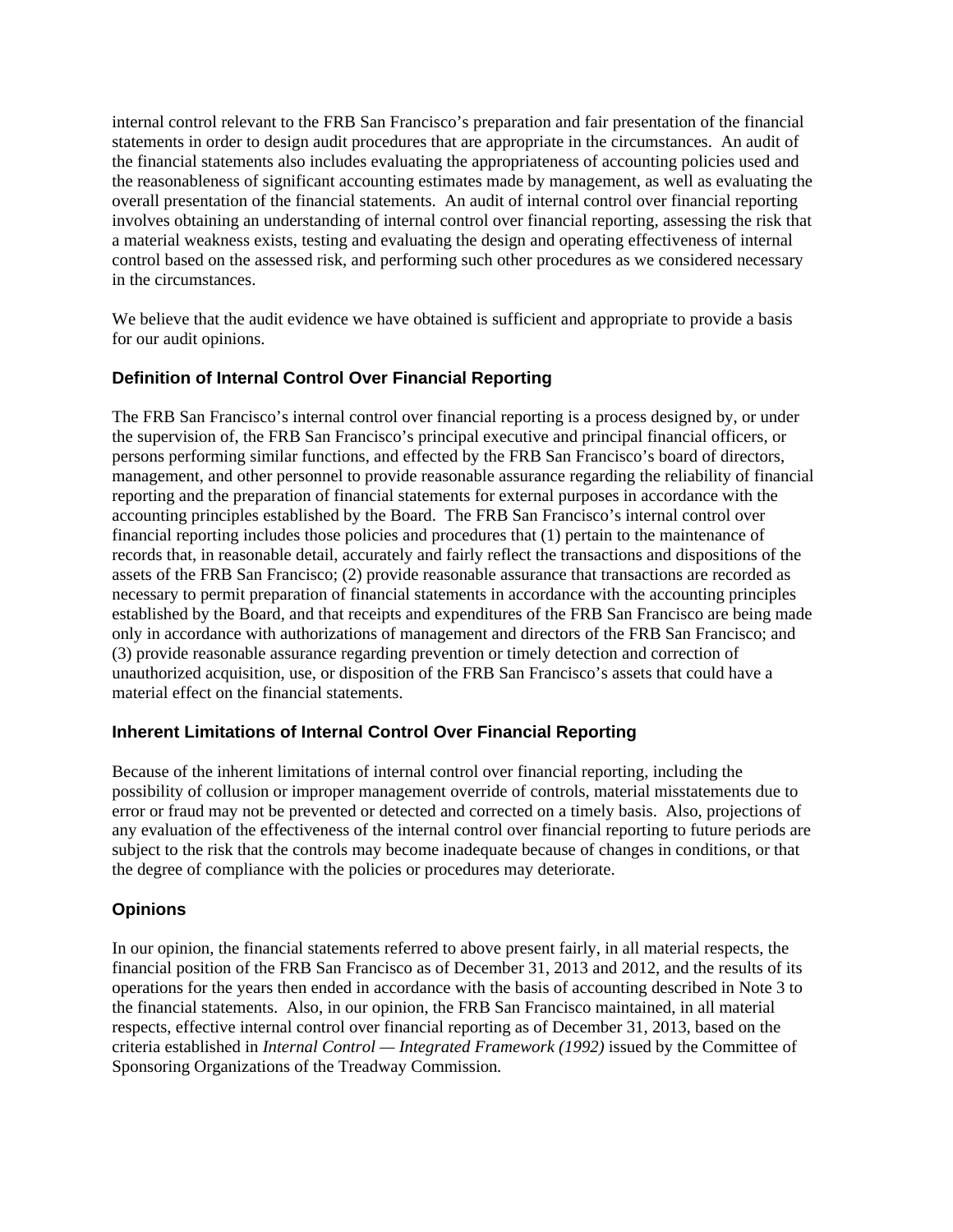# **Basis of Accounting**

We draw attention to Note 3 to the financial statements, which describes the basis of accounting. The FRB San Francisco has prepared these financial statements in conformity with accounting principles established by the Board, as set forth in the *Financial Accounting Manual for Federal Reserve Banks,*  which is a basis of accounting other than accounting principles generally accepted in the United States of America. The effects on such financial statements of the differences between the accounting principles established by the Board and accounting principles generally accepted in the United States of America are also described in Note 3 to the financial statements. Our opinion is not modified with respect to this matter.

Deloitte + Touche LLP

March 14, 2014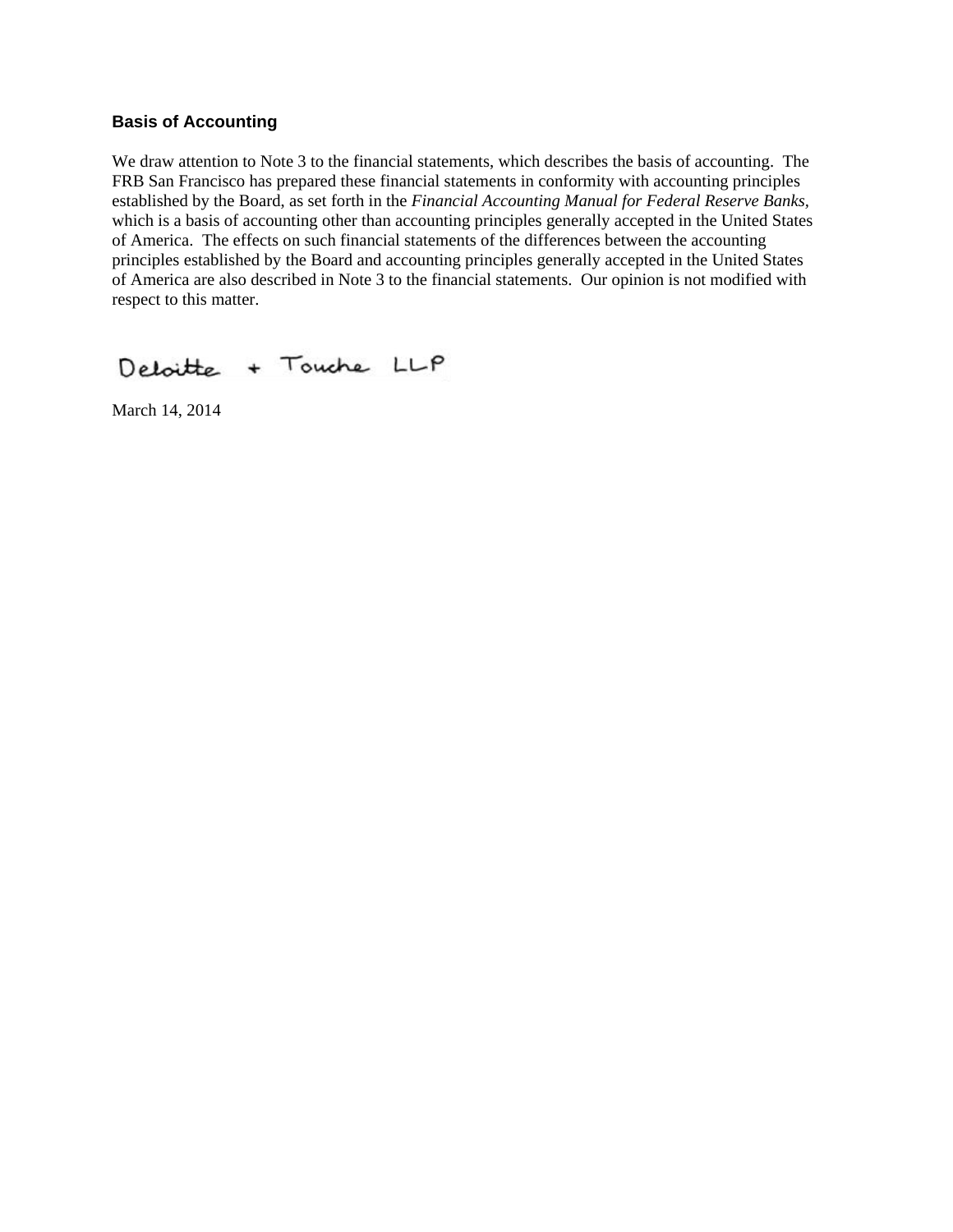# **FEDERAL RESERVE BANK OF SAN FRANCISCO**

# **Abbreviations:**

| ACH          | Automated clearinghouse                                                       |
|--------------|-------------------------------------------------------------------------------|
| <b>ASC</b>   | <b>Accounting Standards Codification</b>                                      |
| ASU          | <b>Accounting Standards Update</b>                                            |
| <b>BEP</b>   | <b>Benefit Equalization Retirement Plan</b>                                   |
| Bureau       | Bureau of Consumer Financial Protection                                       |
| <b>FAM</b>   | <b>Financial Accounting Manual for Federal Reserve Banks</b>                  |
| <b>FASB</b>  | Financial Accounting Standards Board                                          |
| <b>FOMC</b>  | Federal Open Market Committee                                                 |
| <b>FRBNY</b> | Federal Reserve Bank of New York                                              |
| <b>GAAP</b>  | Accounting principles generally accepted in the United States of America      |
| <b>GSE</b>   | Government-sponsored enterprise                                               |
| IMF          | <b>International Monetary Fund</b>                                            |
| <b>MBS</b>   | Mortgage-backed securities                                                    |
| <b>OFR</b>   | Office of Financial Research                                                  |
| <b>SDR</b>   | Special drawing rights                                                        |
| <b>SERP</b>  | Supplemental Retirement Plan for Select Officers of the Federal Reserve Banks |
| <b>SOMA</b>  | System Open Market Account                                                    |
| <b>TBA</b>   | To be announced                                                               |
| <b>TDF</b>   | <b>Term Deposit Facility</b>                                                  |
|              |                                                                               |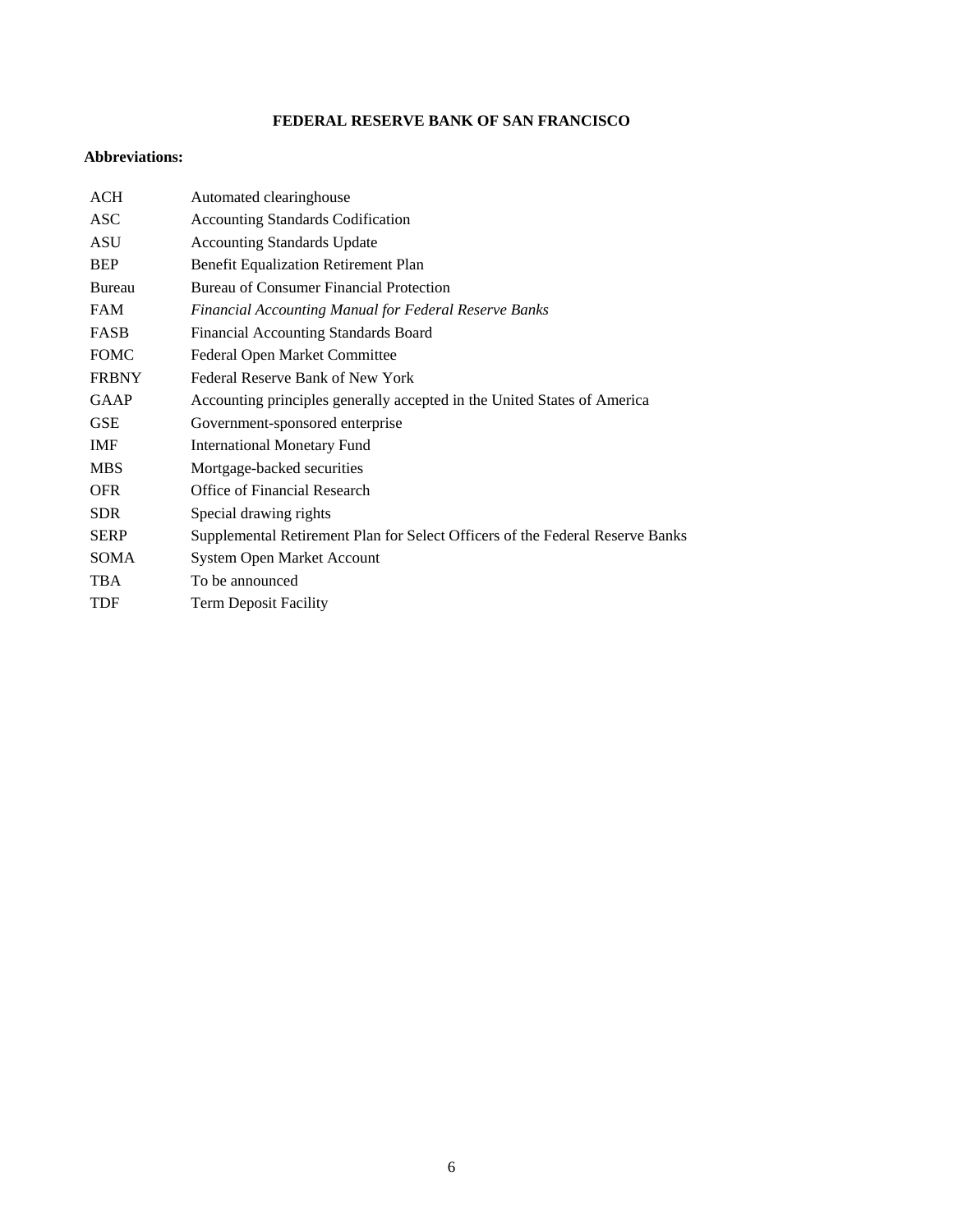# **FEDERAL RESERVE BANK OF SAN FRANCISCO STATEMENTS OF CONDITION**

# As of December 31, 2013 and December 31, 2012

(in millions)

|                                                                                                      |               | 2013    | 2012           |
|------------------------------------------------------------------------------------------------------|---------------|---------|----------------|
| <b>ASSETS</b>                                                                                        |               |         |                |
| Gold certificates                                                                                    | \$            | 1,206   | \$<br>1,242    |
| Special drawing rights certificates                                                                  |               | 574     | 574            |
| Coin                                                                                                 |               | 332     | 354            |
| System Open Market Account:                                                                          |               |         |                |
| Treasury securities, net (of which \$1,695 and \$786 is lent as of December 31, 2013 and 2012,       |               |         |                |
| respectively)                                                                                        |               | 233,159 | 155,526        |
| Government-sponsored enterprise debt securities, net (of which \$109 and \$60 is lent as of December |               |         |                |
| 31, 2013 and 2012, respectively)                                                                     |               | 5,842   | 6.832          |
| Federal agency and government-sponsored enterprise mortgage-backed securities, net                   |               | 151,576 | 81,694         |
| Foreign currency denominated investments, net                                                        |               | 3.365   | 3,800          |
| Central bank liquidity swaps                                                                         |               | 39      | 1.358          |
| Accrued interest receivable                                                                          |               | 2,325   | 1,643          |
| Other investments                                                                                    |               |         | $\overline{c}$ |
| Bank premises and equipment, net                                                                     |               | 241     | 244            |
| Interdistrict settlement account                                                                     |               | 61,793  | 79,207         |
| Other assets                                                                                         |               | 72      | 52             |
| Total assets                                                                                         | $\mathcal{S}$ | 460,524 | \$<br>332,528  |
| LIABILITIES AND CAPITAL                                                                              |               |         |                |
| Federal Reserve notes outstanding, net                                                               | \$            | 136,650 | \$<br>130,397  |
| System Open Market Account:                                                                          |               |         |                |
| Securities sold under agreements to repurchase                                                       |               | 31,219  | 9,214          |
| Other liabilities                                                                                    |               | 131     | 273            |
| Deposits:                                                                                            |               |         |                |
| Depository institutions                                                                              |               | 284,115 | 184,588        |
| Other deposits                                                                                       |               | 9       | 7              |
| Interest payable to depository institutions                                                          |               | 12      | 25             |
| Accrued benefit costs                                                                                |               | 121     | 134            |
| Accrued remittances to Treasury                                                                      |               | 292     | 118            |
| Other liabilities                                                                                    |               | 13      | 10             |
| <b>Total liabilities</b>                                                                             |               | 452,562 | 324,766        |
| Capital paid-in                                                                                      |               | 3,981   | 3,881          |
| Surplus (including accumulated other comprehensive loss of \$9 and \$23 at                           |               |         |                |
| December 31, 2013 and 2012, respectively)                                                            |               | 3,981   | 3,881          |
| Total capital                                                                                        |               | 7,962   | 7.762          |
| Total liabilities and capital                                                                        | \$            | 460,524 | \$<br>332,528  |

The accompanying notes are an integral part of these financial statements.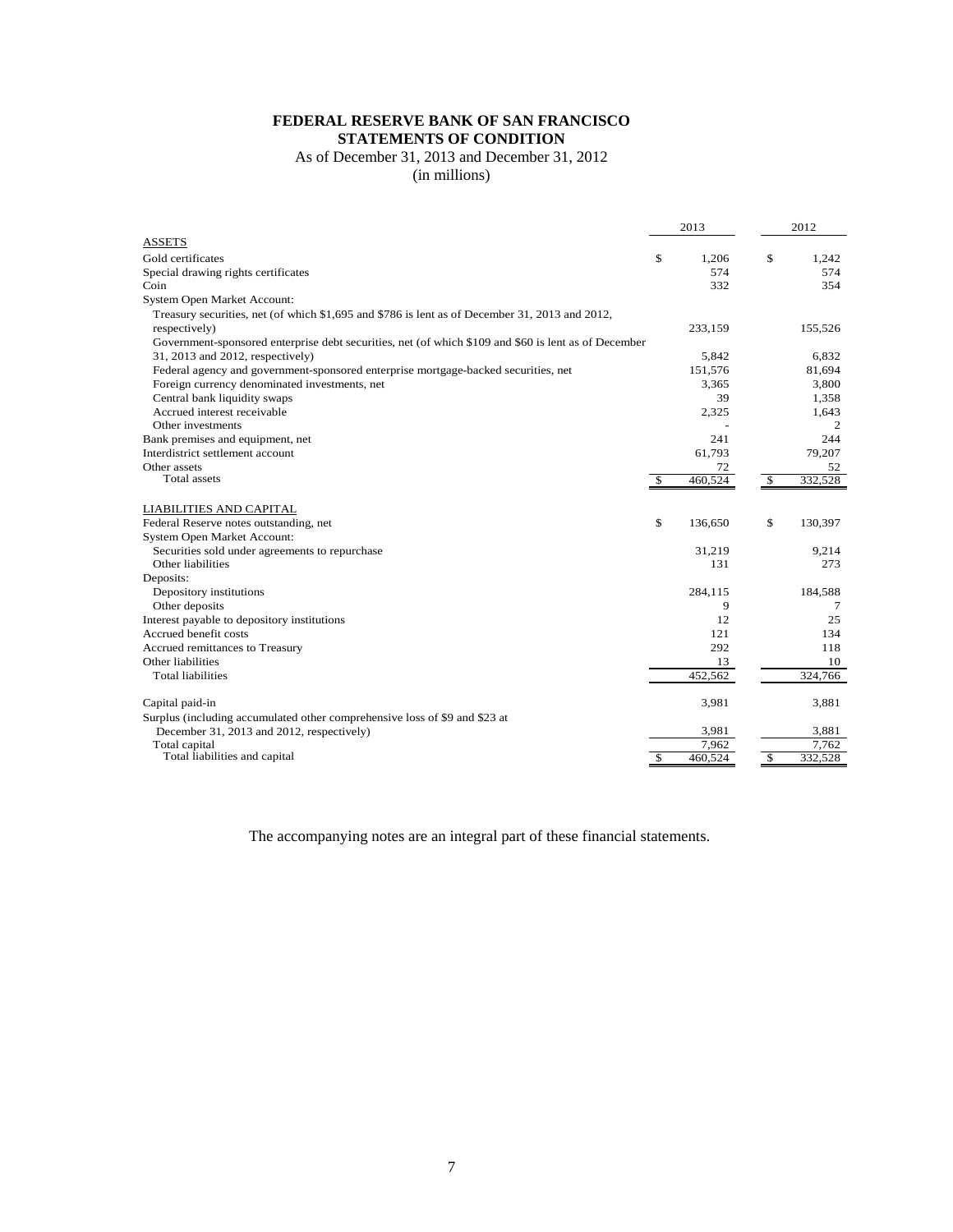# **FEDERAL RESERVE BANK OF SAN FRANCISCO STATEMENTS OF INCOME AND COMPREHENSIVE INCOME**

For the years ended December 31, 2013 and December 31, 2012

(in millions)

|                                                                                          | 2013        | 2012         |
|------------------------------------------------------------------------------------------|-------------|--------------|
| <b>INTEREST INCOME</b>                                                                   |             |              |
| System Open Market Account:                                                              |             |              |
| Treasury securities, net                                                                 | \$<br>4.927 | \$<br>4.166  |
| Government-sponsored enterprise debt securities, net                                     | 205         | 237          |
| Federal agency and government-sponsored enterprise mortgage-backed securities, net       | 3.503       | 2.836        |
| Foreign currency denominated assets, net                                                 | 14          | 21           |
| Central bank liquidity swaps                                                             | 3           | 37           |
| Other investments                                                                        |             | $\mathbf{1}$ |
| Total interest income                                                                    | 8,652       | 7,298        |
| <b>INTEREST EXPENSE</b>                                                                  |             |              |
| System Open Market Account:                                                              |             |              |
| Securities sold under agreements to repurchase                                           | 6           | 13           |
| Deposits:                                                                                |             |              |
| Depository institutions                                                                  | 561         | 366          |
| Term Deposit Facility                                                                    | 1           |              |
| Total interest expense                                                                   | 568         | 379          |
| Net interest income                                                                      | 8,084       | 6,919        |
|                                                                                          |             |              |
| NON-INTEREST (LOSS) INCOME<br>System Open Market Account:                                |             |              |
|                                                                                          |             |              |
| Treasury securities gains, net                                                           | 5           | 1,179        |
| Federal agency and government-sponsored enterprise mortgage-backed securities gains, net |             | 22           |
| Foreign currency translation losses, net                                                 | (179)       | (170)        |
| Compensation received for service costs provided                                         | 8           | 9            |
| Reimbursable services to government agencies                                             | 14          | 13           |
| Other                                                                                    | 7           | 6            |
| Total non-interest (loss) income                                                         | (145)       | 1.059        |
| OPERATING EXPENSES                                                                       |             |              |
| Salaries and benefits                                                                    | 236         | 218          |
| Occupancy                                                                                | 22          | 22           |
| Equipment                                                                                | 12          | 13           |
| Other                                                                                    | 57          | 56           |
| Assessments:                                                                             |             |              |
| Board of Governors operating expenses and currency costs                                 | 182         | 181          |
| Bureau of Consumer Financial Protection                                                  | 81          | 58           |
| Total operating expenses                                                                 | 590         | 548          |
| Net income before providing for remittances to Treasury                                  | 7,349       | 7,430        |
| Earnings remittances to Treasury                                                         | 7,026       | 7,404        |
| Net income                                                                               | 323         | 26           |
| Change in actuarial gains (losses) related to benefit plans                              | 14          | (8)          |
| Total other comprehensive income (loss)                                                  | 14          | (8)          |
| Comprehensive income                                                                     | \$<br>337   | \$<br>18     |
|                                                                                          |             |              |

The accompanying notes are an integral part of these financial statements.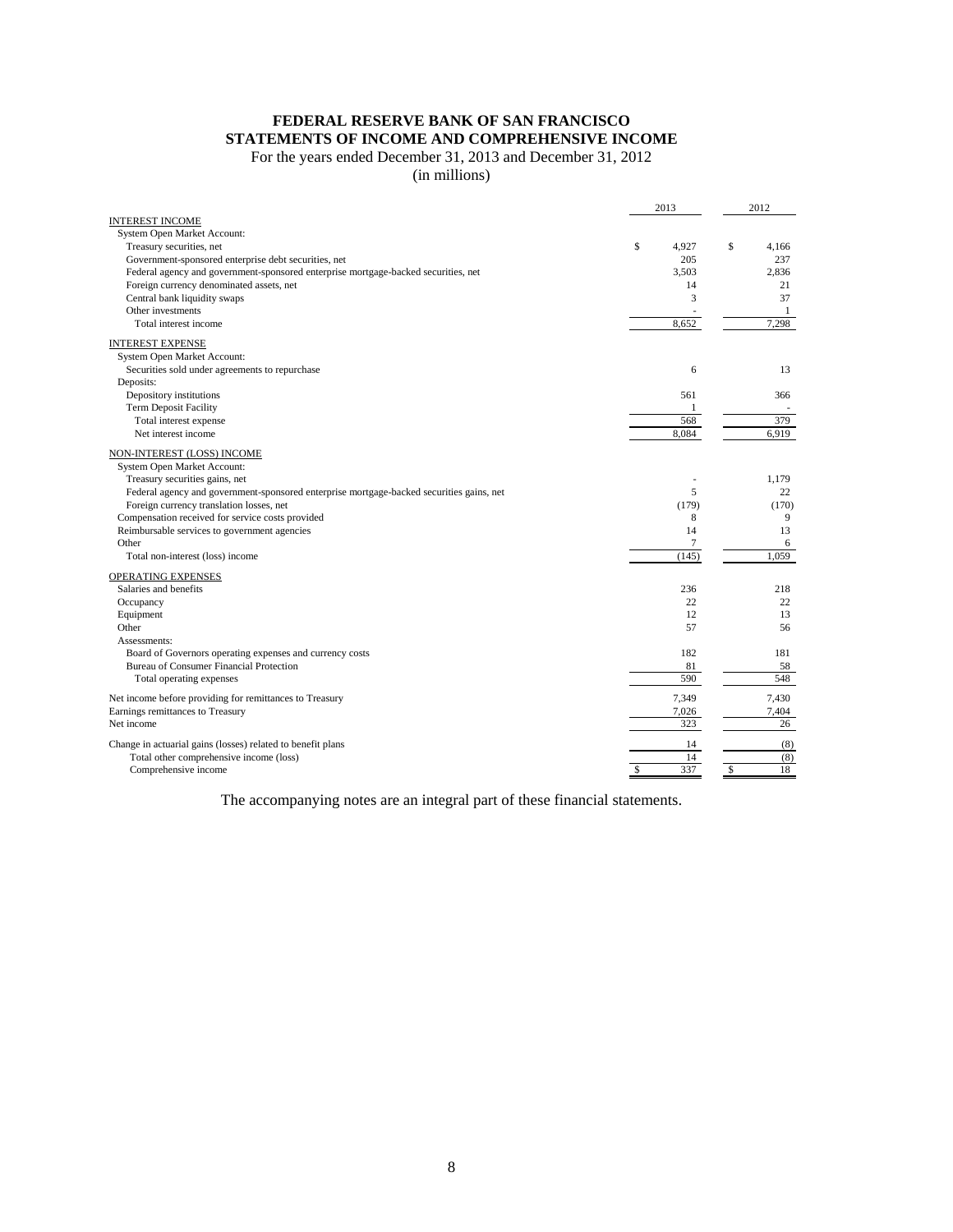# **FEDERAL RESERVE BANK OF SAN FRANCISCO STATEMENTS OF CHANGES IN CAPITAL**

# For the years ended December 31, 2013 and December 31, 2012 (in millions, except share data)

|                                                                      |                 |    |                        |    | Surplus                                       |    |               |               |
|----------------------------------------------------------------------|-----------------|----|------------------------|----|-----------------------------------------------|----|---------------|---------------|
|                                                                      | Capital paid-in |    | Net income<br>retained |    | Accumulated<br>other<br>comprehensive<br>loss |    | Total surplus | Total capital |
| Balance at December 31, 2011                                         |                 |    |                        |    |                                               |    |               |               |
| $(82, 186, 398 \text{ shares})$                                      | \$<br>4,109     | \$ | 4,124                  | \$ | (15)                                          | \$ | 4,109         | \$<br>8,218   |
| Net change in capital stock redeemed<br>$(4,570,551 \text{ shares})$ | (228)           |    |                        |    |                                               |    |               | (228)         |
| Comprehensive income:                                                |                 |    |                        |    |                                               |    |               |               |
| Net income                                                           |                 |    | 26                     |    |                                               |    | 26            | 26            |
| Other comprehensive loss                                             |                 |    |                        |    | (8)                                           |    | (8)           | (8)           |
| Dividends on capital stock                                           |                 |    | (246)                  |    |                                               |    | (246)         | (246)         |
| Net change in capital                                                | (228)           |    | (220)                  |    | (8)                                           |    | (228)         | (456)         |
| Balance at December 31, 2012                                         |                 |    |                        |    |                                               |    |               |               |
| $(77, 615, 847$ shares)                                              | \$<br>3,881     | \$ | 3,904                  | \$ | (23)                                          | \$ | 3,881         | \$<br>7,762   |
| Net change in capital stock issued                                   |                 |    |                        |    |                                               |    |               |               |
| $(1,995,100 \text{ shares})$                                         | 100             |    |                        |    |                                               |    |               | 100           |
| Comprehensive income:                                                |                 |    |                        |    |                                               |    |               |               |
| Net income                                                           |                 |    | 323                    |    |                                               |    | 323           | 323           |
| Other comprehensive loss                                             |                 |    |                        |    | 14                                            |    | 14            | 14            |
| Dividends on capital stock                                           |                 |    | (237)                  |    |                                               |    | (237)         | (237)         |
| Net change in capital                                                | 100             |    | 86                     |    | 14                                            |    | 100           | 200           |
| Balance at December 31, 2013                                         |                 |    |                        |    |                                               |    |               |               |
| (79,610,947 shares)                                                  | \$<br>3,981     | \$ | 3,990                  | \$ | (9)                                           | \$ | 3,981         | \$<br>7,962   |

The accompanying notes are an integral part of these financial statements.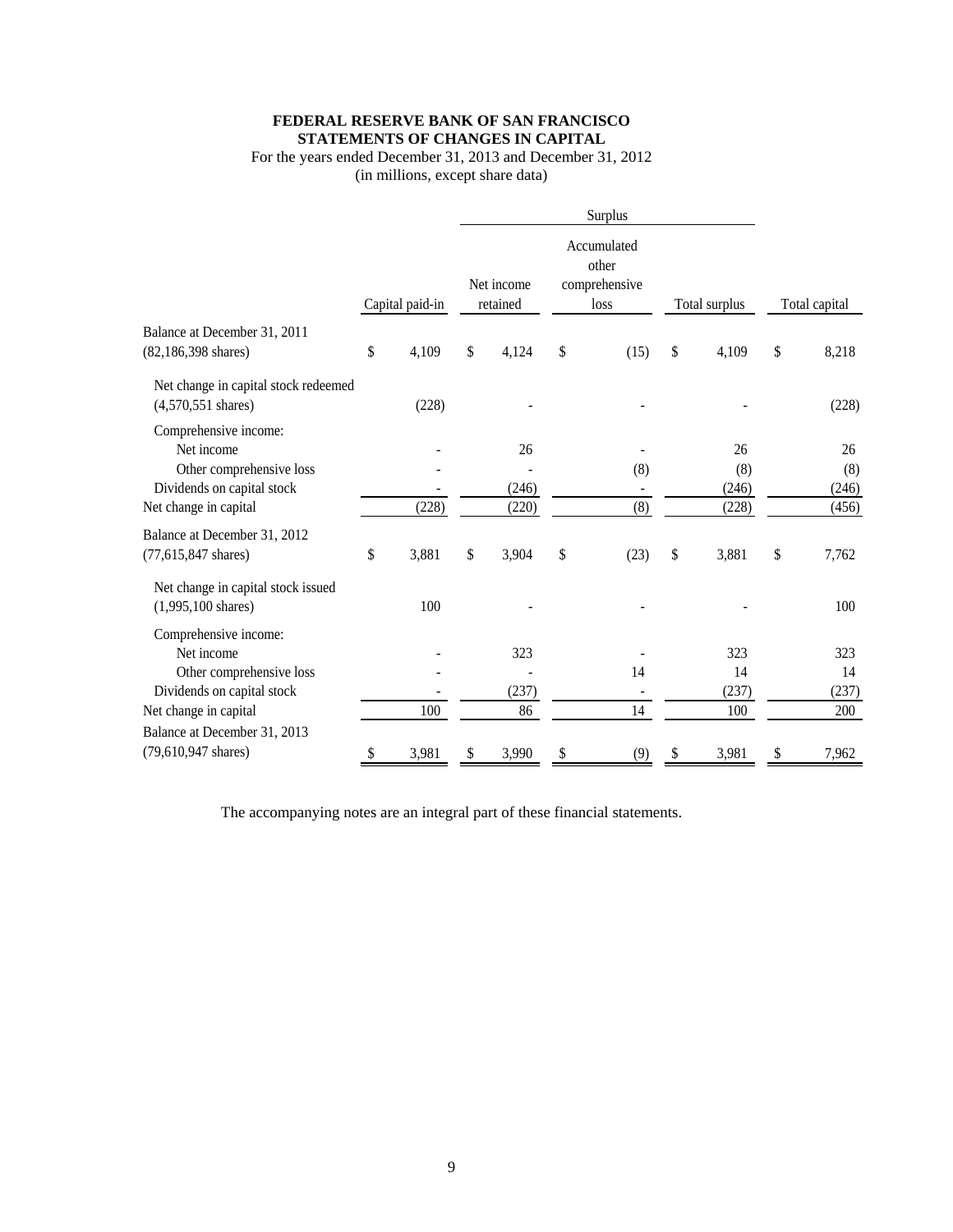## **1. STRUCTURE**

- The Federal Reserve Bank of San Francisco is part of the Federal Reserve System (System) and is one of the 12 Federal Reserve Banks (Reserve Banks) created by Congress under the Federal Reserve Act of 1913 (Federal Reserve Act), which established the central bank of the United States. The Reserve Banks are chartered by the federal government and possess a unique set of governmental, corporate, and central bank characteristics. The Bank serves the Twelfth Federal Reserve District, which includes Alaska, Arizona, California, Hawaii, Idaho, Nevada, Oregon, Utah, Washington, and the commonwealths or territories of America Samoa, Guam, and the Northern Mariana Islands.
- In accordance with the Federal Reserve Act, supervision and control of the Bank is exercised by a board of directors. The Federal Reserve Act specifies the composition of the board of directors for each of the Reserve Banks. Each board is composed of nine members serving three-year terms: three directors, including those designated as chairman and deputy chairman, are appointed by the Board of Governors of the Federal Reserve System (Board of Governors) to represent the public, and six directors are elected by member banks. Banks that are members of the System include all national banks and any state-chartered banks that apply and are approved for membership. Member banks are divided into three classes according to size. Member banks in each class elect one director representing member banks and one representing the public. In any election of directors, each member bank receives one vote, regardless of the number of shares of Reserve Bank stock it holds.
- In addition to the 12 Reserve Banks, the System also consists, in part, of the Board of Governors and the Federal Open Market Committee (FOMC). The Board of Governors, an independent federal agency, is charged by the Federal Reserve Act with a number of specific duties, including general supervision over the Reserve Banks. The FOMC is composed of members of the Board of Governors, the president of the Federal Reserve Bank of New York (FRBNY), and, on a rotating basis, four other Reserve Bank presidents.

#### **2. OPERATIONS AND SERVICES**

- The Reserve Banks perform a variety of services and operations. These functions include participating in formulating and conducting monetary policy; participating in the payment system, including large-dollar transfers of funds, automated clearinghouse (ACH) operations, and check collection; distributing coin and currency; performing fiscal agency functions for the U.S. Department of the Treasury (Treasury), certain federal agencies, and other entities; serving as the federal government's bank; providing short-term loans to depository institutions; providing loans to participants in programs or facilities with broad-based eligibility in unusual and exigent circumstances; serving consumers and communities by providing educational materials and information regarding financial consumer protection rights and laws and information on community development programs and activities; and supervising bank holding companies, state member banks, savings and loan holding companies, U.S. offices of foreign banking organizations, and designated financial market utilities pursuant to authority delegated by the Board of Governors. Certain services are provided to foreign and international monetary authorities, primarily by the FRBNY.
- The FOMC, in conducting monetary policy, establishes policy regarding domestic open market operations, oversees these operations, and issues authorizations and directives to the FRBNY to execute transactions. The FOMC authorizes and directs the FRBNY to conduct operations in domestic markets, including the direct purchase and sale of Treasury securities, government-sponsored enterprise (GSE) debt securities, and federal agency and GSE mortgage-backed securities (MBS); the purchase of these securities under agreements to resell; and the sale of these securities under agreements to repurchase. The FRBNY holds the resulting securities and agreements in a portfolio known as the System Open Market Account (SOMA). The FRBNY is authorized and directed to lend the Treasury securities and GSE debt securities that are held in the SOMA.
- To counter disorderly conditions in foreign exchange markets or to meet other needs specified by the FOMC to carry out the System's central bank responsibilities, the FOMC has authorized and directed the FRBNY to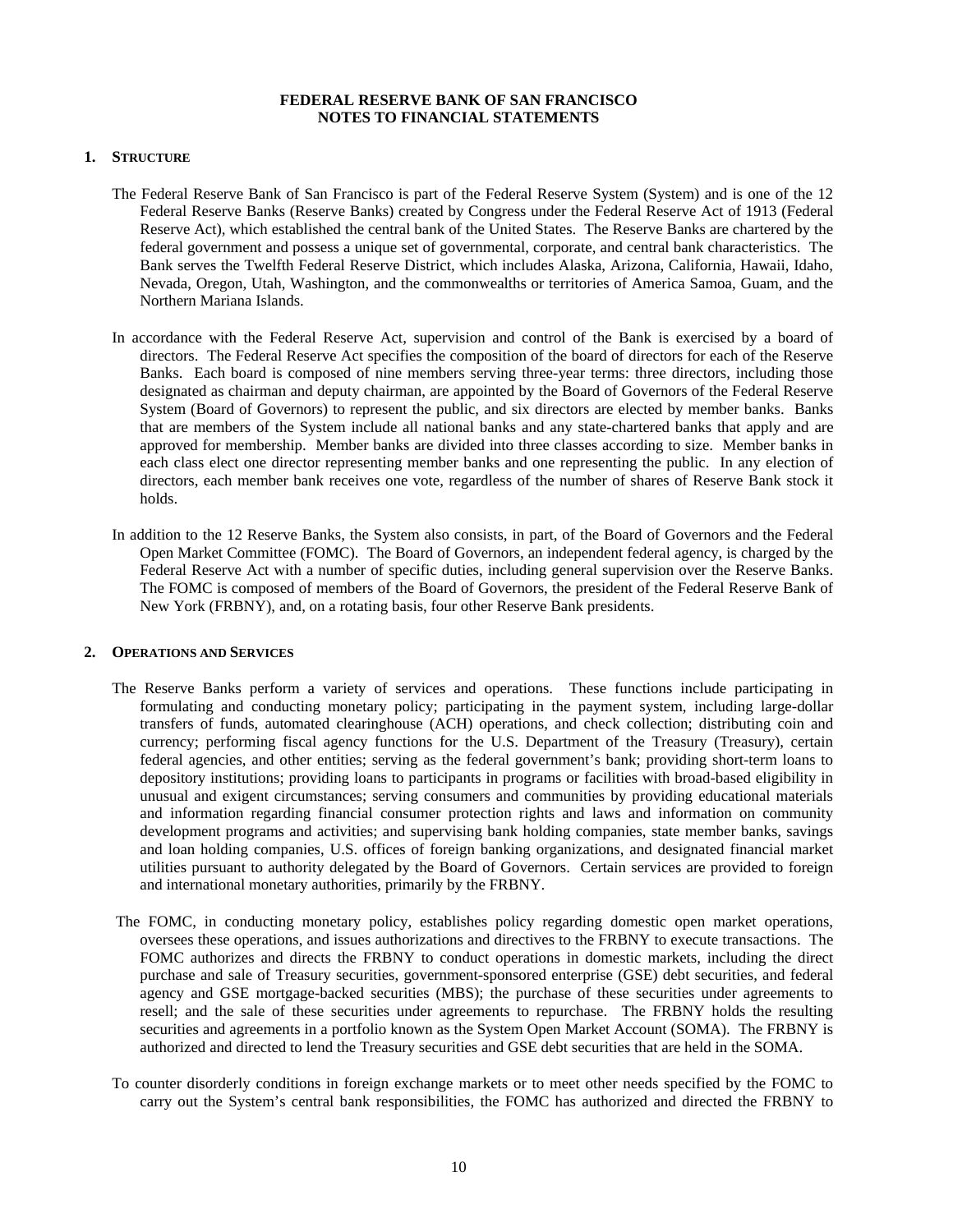execute spot and forward foreign exchange transactions in 14 foreign currencies, to hold balances in those currencies, and to invest such foreign currency holdings, while maintaining adequate liquidity. The FOMC has also authorized the FRBNY to maintain reciprocal currency arrangements with the Bank of Canada and the Bank of Mexico in the maximum amounts of \$2 billion and \$3 billion, respectively, and to warehouse foreign currencies for the Treasury and the Exchange Stabilization Fund in the maximum amount of \$5 billion.

- Because of the global character of bank funding markets, the System has at times coordinated with other central banks to provide liquidity. The FOMC authorized and directed the FRBNY to establish temporary U.S. dollar liquidity swap lines with the Bank of Canada, the Bank of England, the European Central Bank, the Bank of Japan, and the Swiss National Bank. In addition, as a contingency measure, the FOMC authorized and directed the FRBNY to establish temporary foreign currency liquidity swap arrangements with these five central banks to allow for the System to access liquidity, if necessary, in any of the foreign central banks' currencies. On October 31, 2013, the Federal Reserve and five other central banks agreed to convert their existing temporary liquidity swap arrangements to standing agreements which will remain in effect until further notice.
- Although the Reserve Banks are separate legal entities, they collaborate on the delivery of certain services to achieve greater efficiency and effectiveness. This collaboration takes the form of centralized operations and product or function offices that have responsibility for the delivery of certain services on behalf of the Reserve Banks. Various operational and management models are used and are supported by service agreements between the Reserve Banks. In some cases, costs incurred by a Reserve Bank for services provided to other Reserve Banks are not shared; in other cases, the Reserve Banks are reimbursed for costs incurred in providing services to other Reserve Banks. Major services provided by the Bank on behalf of the System for which the costs were not reimbursed by the other Reserve Banks include Standard Cash Automation and Central Business Adminstration Function (CBAF), Statistics and Reserves, National Incident Response Team, Enterprise Security Operations/Coordination, Cash Product Office, National Cash Operations Management Office, Supervision & Regulation National IT program, Offsite Storage Locations, Integrated Accounting System, and National Sales.

#### **3. SIGNIFICANT ACCOUNTING POLICIES**

- Accounting principles for entities with the unique powers and responsibilities of the nation's central bank have not been formulated by accounting standard-setting bodies. The Board of Governors has developed specialized accounting principles and practices that it considers to be appropriate for the nature and function of a central bank. These accounting principles and practices are documented in the *Financial Accounting Manual for Federal Reserve Banks* (FAM), which is issued by the Board of Governors. The Reserve Banks are required to adopt and apply accounting policies and practices that are consistent with the FAM. The financial statements have been prepared in accordance with the FAM.
- Limited differences exist between the accounting principles and practices in the FAM and accounting principles generally accepted in the United States of America (GAAP), due to the unique nature of the Bank's powers and responsibilities as part of the nation's central bank and given the System's unique responsibility to conduct monetary policy. The primary differences are the presentation of all SOMA securities holdings at amortized cost, adjusted for credit impairment, if any, and the recording of all SOMA securities on a settlement-date basis. Amortized cost, rather than the fair value presentation, more appropriately reflects the Bank's securities holdings given the System's unique responsibility to conduct monetary policy. Although the application of fair value measurements to the securities holdings may result in values substantially greater or less than their carrying values, these unrealized changes in value have no direct effect on the quantity of reserves available to the banking system or on the ability of the Reserve Banks, as the central bank, to meet their financial obligations and responsibilities. Both the domestic and foreign components of the SOMA portfolio may involve transactions that result in gains or losses when holdings are sold before maturity. Decisions regarding securities and foreign currency transactions, including their purchase and sale, are motivated by monetary policy objectives rather than profit. Accordingly, fair values, earnings, and gains or losses resulting from the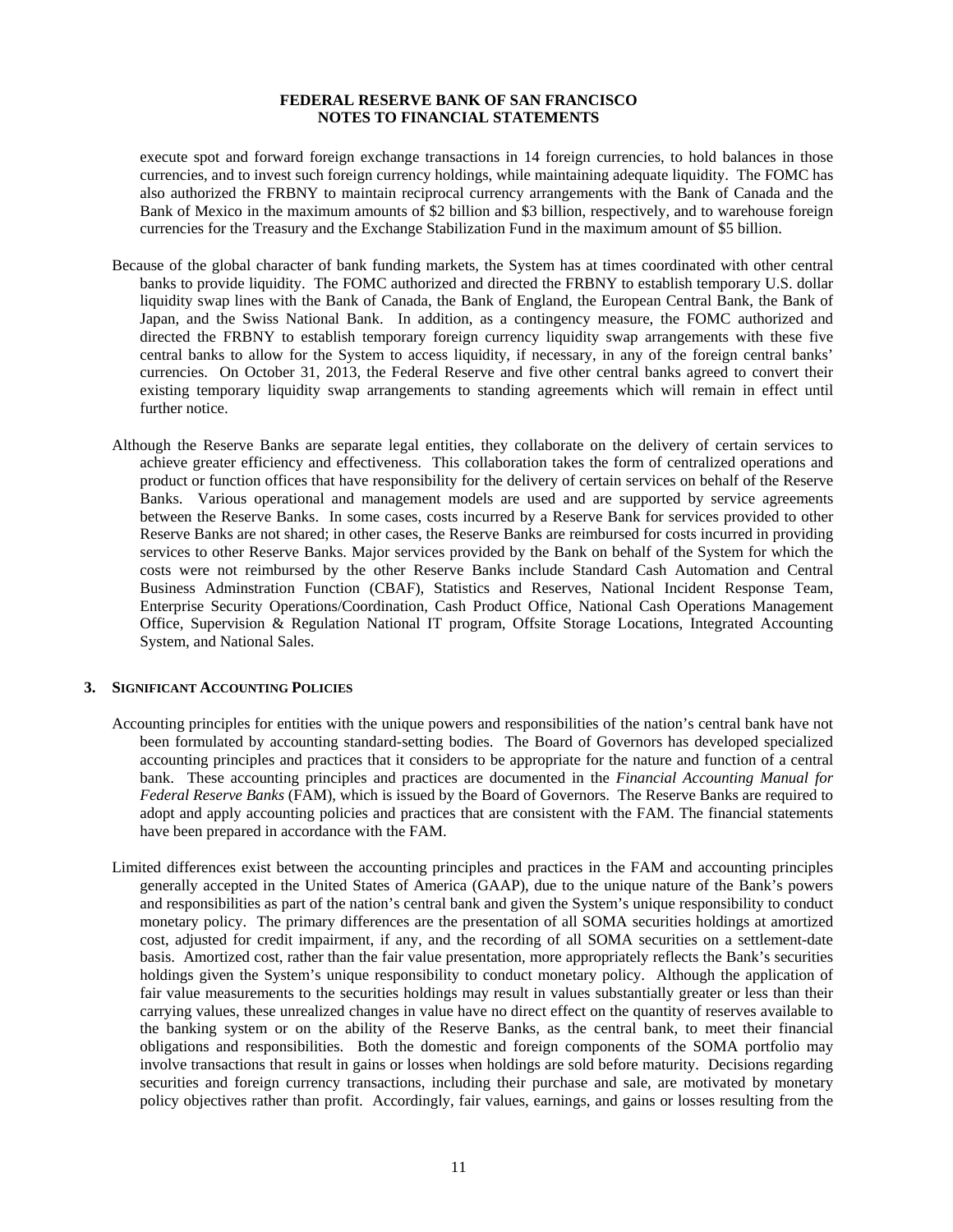sale of such securities and currencies are incidental to open market operations and do not motivate decisions related to policy or open market activities. Accounting for these securities on a settlement-date basis, rather than the trade-date basis required by GAAP, better reflects the timing of the transaction's effect on the quantity of reserves in the banking system. The cost bases of Treasury securities, GSE debt securities, and foreign government debt instruments are adjusted for amortization of premiums or accretion of discounts on a straightline basis, rather than using the interest method required by GAAP.

- In addition, the Bank does not present a Statement of Cash Flows as required by GAAP because the liquidity and cash position of the Bank are not a primary concern given the Reserve Banks' unique powers and responsibilities as a central bank. Other information regarding the Bank's activities is provided in, or may be derived from, the Statements of Condition, Income and Comprehensive Income, and Changes in Capital, and the accompanying notes to the financial statements. Other than those described above, there are no significant differences between the policies outlined in the FAM and GAAP.
- Preparing the financial statements in conformity with the FAM requires management to make certain estimates and assumptions that affect the reported amounts of assets and liabilities, the disclosure of contingent assets and liabilities at the date of the financial statements, and the reported amounts of income and expenses during the reporting period. Actual results could differ from those estimates.
- In 2013, the description of certain line items presented in the Statements of Income and Comprehensive Income and the Statements of Condition have been revised to better reflect the nature of these items. Amounts related to these line items were not changed from the prior year, only the nomenclature for the line item was revised, as further noted below:
	- The line item, "Accrued interest on Federal Reserve notes" has been revised in the Statements of Condition to "Accrued remittances to Treasury."
	- The line item, "Net income before interest on Federal Reserve notes expense remitted to Treasury" has been revised in the Statements of Income and Comprehensive Income to "Net income before providing for remittances to Treasury."
	- The line item, "Interest on Federal Reserve notes expense remitted to Treasury" has been revised in the Statements of Income and Comprehensive Income to "Earnings remittances to Treasury."
- Certain amounts relating to the prior year have been reclassified in the Statements of Condition to conform to the current year presentation. The amount reported as "System Open Market Account: Accrued interest receivable" for the year ended December 31, 2012 (\$1,643 million) was previously reported as a component of "System Open Market Account: Foreign currency denominated assets, net" (\$15 million) and "Accrued interest receivable" (\$1,628 million).

Significant accounts and accounting policies are explained below.

#### **a.** *Consolidation*

The Dodd-Frank Wall Street Reform and Consumer Protection Act of 2010 (Dodd-Frank Act) established the Bureau of Consumer Financial Protection (Bureau) as an independent bureau within the System that has supervisory authority over some institutions previously supervised by the Reserve Banks in connection with those institutions' compliance with consumer protection statutes. Section 1017 of the Dodd-Frank Act provides that the financial statements of the Bureau are not to be consolidated with those of the Board of Governors or the System. The Board of Governors funds the Bureau through assessments on the Reserve Banks as required by the Dodd-Frank Act. Section 152 of the Dodd-Frank Act established the Office of Financial Research (OFR) within the Treasury and required the Board of Governors to fund the OFR for the two-year period ended July 21, 2012. The Reserve Banks reviewed the law and evaluated the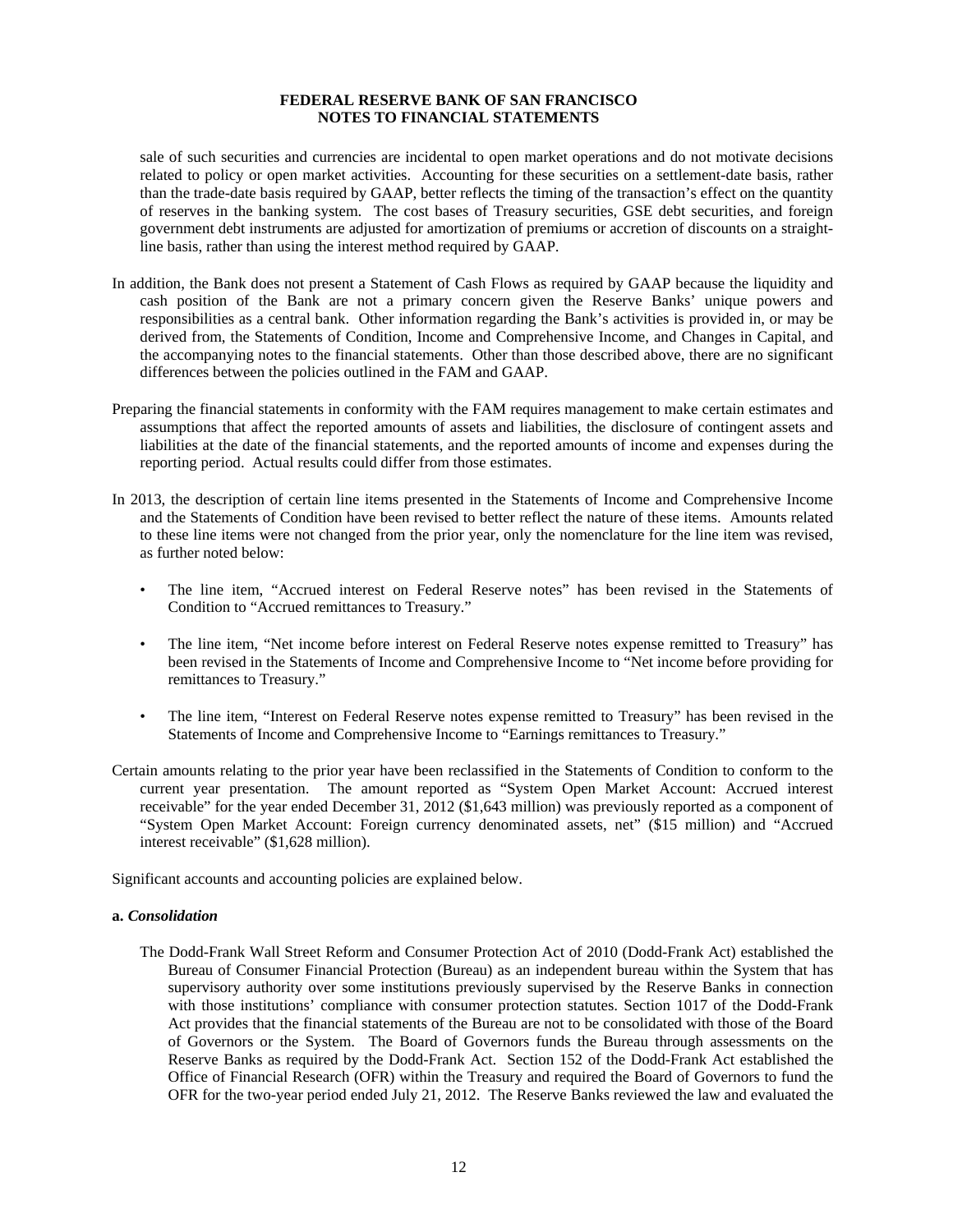design of and their relationships to the Bureau and the OFR and determined that neither should be consolidated in the Bank's financial statements.

#### **b.** *Gold and Special Drawing Rights Certificates*

- The Secretary of the Treasury is authorized to issue gold certificates to the Reserve Banks. Upon authorization, the Reserve Banks acquire gold certificates by crediting equivalent amounts in dollars to the account established for the Treasury. The gold certificates held by the Reserve Banks are required to be backed by the gold owned by the Treasury. The Treasury may reacquire the gold certificates at any time, and the Reserve Banks must deliver them to the Treasury. At such time, the Treasury's account is charged, and the Reserve Banks' gold certificate accounts are reduced. The value of gold for purposes of backing the gold certificates is set by law at \$42 2/9 per fine troy ounce. Gold certificates are recorded by the Banks at original cost. The Board of Governors allocates the gold certificates among the Reserve Banks once a year based on each Reserve Bank's average Federal Reserve notes outstanding during the preceding twelve months.
- Special drawing rights (SDR) are issued by the International Monetary Fund (IMF) to its members in proportion to each member's quota in the IMF at the time of issuance. SDRs serve as a supplement to international monetary reserves and may be transferred from one national monetary authority to another. Under the law providing for U.S. participation in the SDR system, the Secretary of the Treasury is authorized to issue SDR certificates to the Reserve Banks. When SDR certificates are issued to the Reserve Banks, equivalent amounts in U.S. dollars are credited to the account established for the Treasury and the Reserve Banks' SDR certificate accounts are increased. The Reserve Banks are required to purchase SDR certificates, at the direction of the Treasury, for the purpose of financing SDR acquisitions or for financing exchange-stabilization operations. At the time SDR certificate transactions occur, the Board of Governors allocates the SDR certificates among the Reserve Banks based upon each Reserve Bank's Federal Reserve notes outstanding at the end of the preceding calendar year. SDR certificates are recorded by the Banks at original cost. There were no SDR certificate transactions during the years ended December 31, 2013 and 2012*.*

#### **c.** *Coin*

The amount reported as coin in the Statements of Condition represents the face value of all United States coin held by the Bank. The Bank buys coin at face value from the U.S. Mint in order to fill depository institution orders.

# **d.** *Loans*

- Loans to depository institutions are reported at their outstanding principal balances and interest income is recognized on an accrual basis.
- Loans are impaired when current information and events indicate that it is probable that the Bank will not receive the principal and interest that are due in accordance with the contractual terms of the loan agreement. Impaired loans are evaluated to determine whether an allowance for loan loss is required. The Bank has developed procedures for assessing the adequacy of any allowance for loan losses using all available information to identify incurred losses. This assessment includes monitoring information obtained from banking supervisors, borrowers, and other sources to assess the credit condition of the borrowers and, as appropriate, evaluating collateral values. Generally, the Bank would discontinue recognizing interest income on impaired loans until the borrower's repayment performance demonstrates principal and interest would be received in accordance with the terms of the loan agreement. If the Bank discontinues recording interest on an impaired loan, cash payments are first applied to principal until the loan balance is reduced to zero; subsequent payments are applied as recoveries of amounts previously deemed uncollectible, if any, and then as interest income.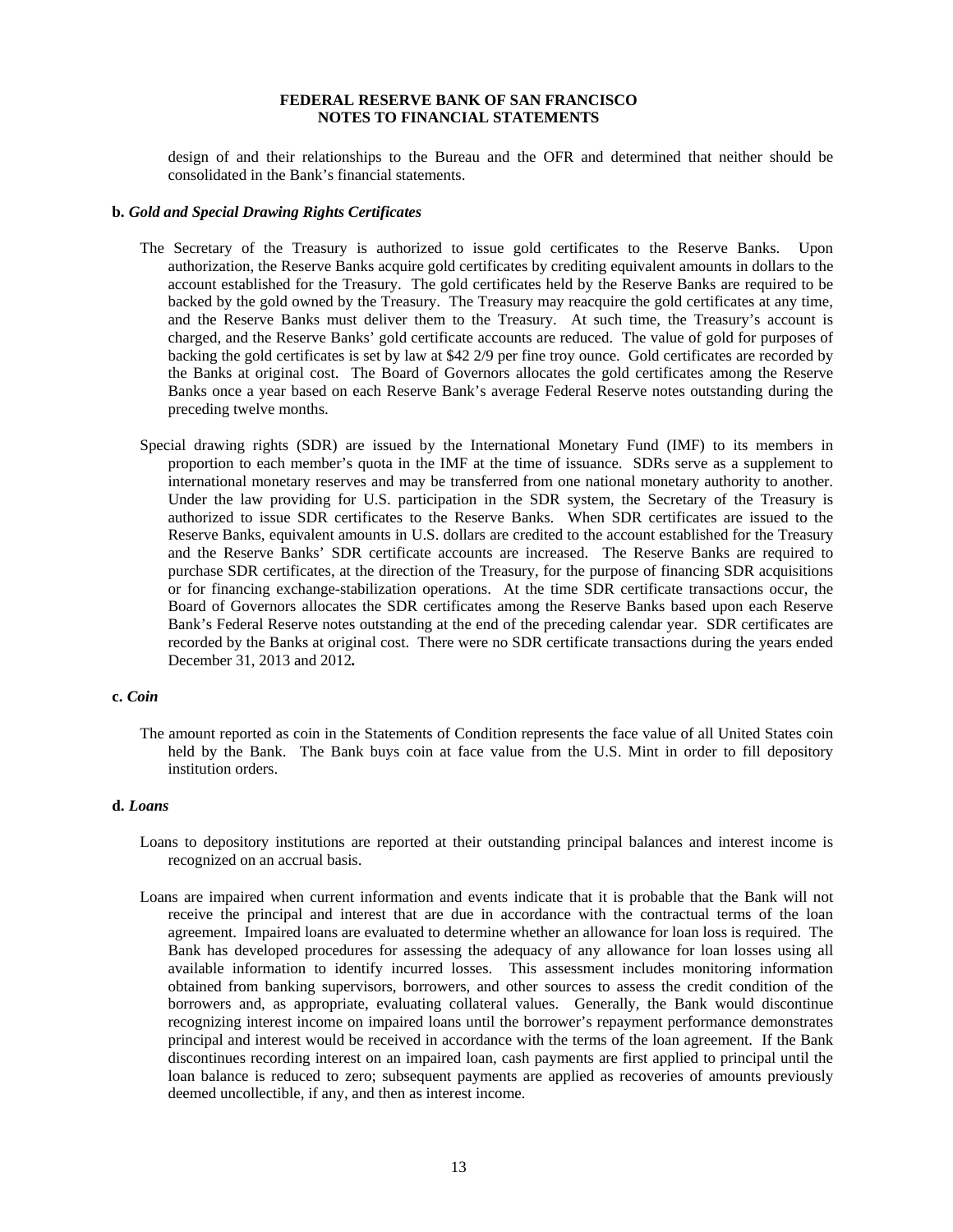# **e.** *Securities Purchased Under Agreements to Resell, Securities Sold Under Agreements to Repurchase, and Securities Lending*

- The FRBNY may engage in purchases of securities with primary dealers under agreements to resell (repurchase transactions). These repurchase transactions are settled through a tri-party arrangement. In a tri-party arrangement, two commercial custodial banks manage the collateral clearing, settlement, pricing, and pledging, and provide cash and securities custodial services for and on behalf of the FRBNY and counterparty. The collateral pledged must exceed the principal amount of the transaction by a margin determined by the FRBNY for each class and maturity of acceptable collateral. Collateral designated by the FRBNY as acceptable under repurchase transactions primarily includes Treasury securities (including Treasury Inflation-Protected Securities and Separate Trading of Registered Interest and Principal of Securities Treasury securities); direct obligations of several federal and GSE-related agencies, including Federal National Mortgage Association, Federal Home Loan Mortgage Corporation, and Federal Home Loan Banks; and pass-through federal agency and GSE MBS. The repurchase transactions are accounted for as financing transactions with the associated interest income recognized over the life of the transaction. These transactions are reported at their contractual amounts as "System Open Market Account: Securities purchased under agreements to resell" and the related accrued interest receivable is reported as a component of "System Open Market Account: Accrued interest receivable" in the Statements of Condition.
- The FRBNY may engage in sales of securities under agreements to repurchase (reverse repurchase transactions) with primary dealers and with the set of expanded counterparties which includes banks, savings associations, GSEs, and domestic money market funds. These reverse repurchase transactions, when arranged as open market operations, are settled through a tri-party arrangement, similar to repurchase transactions. Reverse repurchase transactions may also be executed with foreign official and international account holders as part of a service offering. Reverse repurchase agreements are collateralized by a pledge of an amount of Treasury securities, GSE debt securities, and federal agency and GSE MBS that are held in the SOMA. Reverse repurchase transactions are accounted for as financing transactions, and the associated interest expense is recognized over the life of the transaction. These transactions are reported at their contractual amounts as "System Open Market Account: Securities sold under agreements to repurchase" and the related accrued interest payable is reported as a component of "Other liabilities" in the Statements of Condition.
- Treasury securities and GSE debt securities held in the SOMA may be lent to primary dealers, typically overnight, to facilitate the effective functioning of the domestic securities markets. The amortized cost basis of securities lent continues to be reported as "Treasury securities, net" and "Government-sponsored enterprise debt securities, net," as appropriate, in the Statements of Condition. Securities lending transactions are fully collateralized by Treasury securities that have fair values in excess of the securities lent. The FRBNY charges the primary dealer a fee for borrowing securities, and these fees are reported as a component of "Non-interest (loss) income: Other" in the Statements of Income and Comprehensive Income.
- Activity related to securities purchased under agreements to resell, securities sold under agreements to repurchase, and securities lending is allocated to each of the Reserve Banks on a percentage basis derived from an annual settlement of the interdistrict settlement account that occurs in the second quarter of each year.

# **f.** *Treasury Securities; Government-Sponsored Enterprise Debt Securities; Federal Agency and Government-Sponsored Enterprise Mortgage-Backed Securities; Foreign Currency Denominated Assets; and Warehousing Agreements*

Interest income on Treasury securities, GSE debt securities, and foreign currency denominated assets included in the SOMA is accrued on a straight-line basis. Interest income on federal agency and GSE MBS is accrued using the interest method and includes amortization of premiums, accretion of discounts, and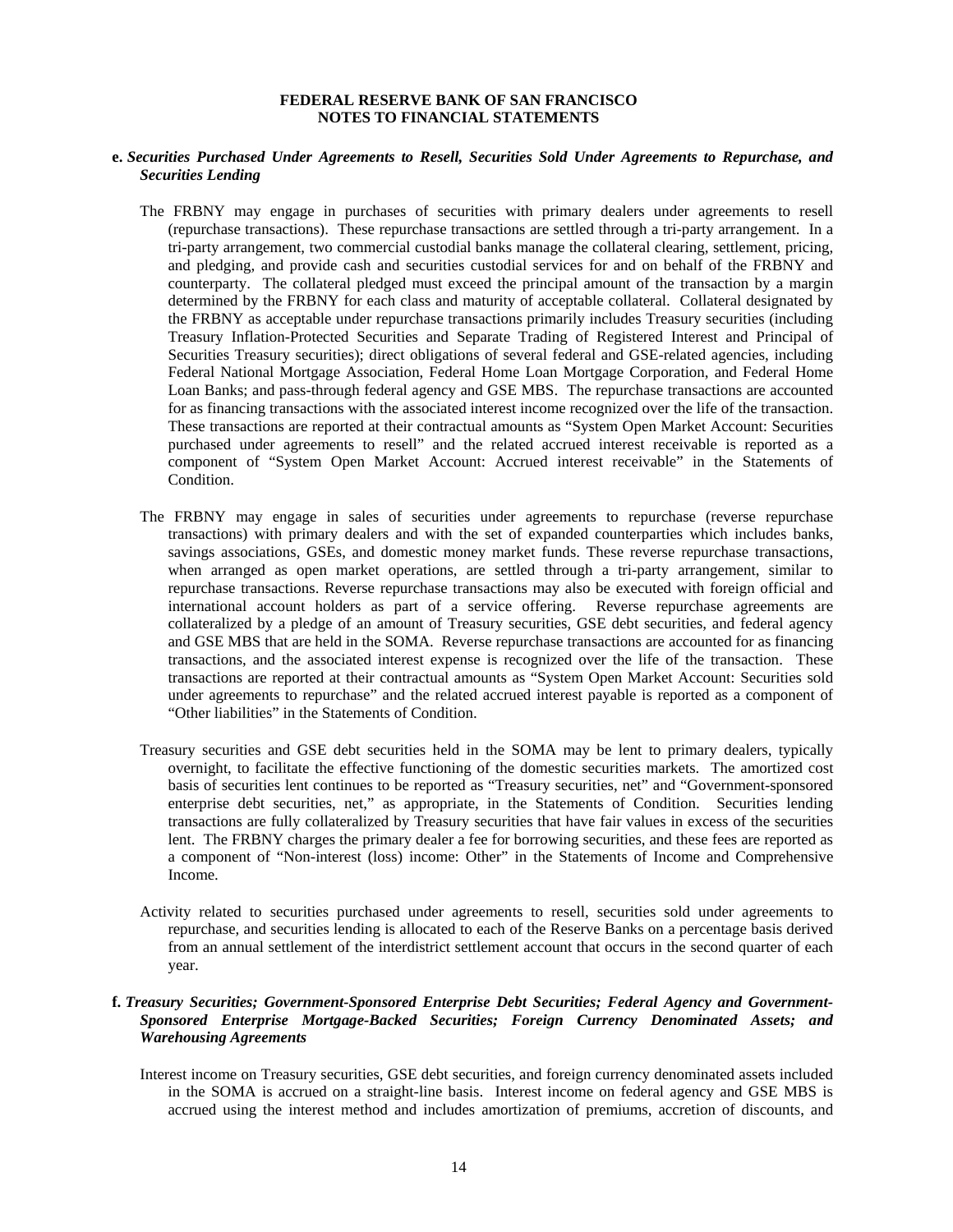gains or losses associated with principal paydowns. Premiums and discounts related to federal agency and GSE MBS are amortized or accreted over the term of the security to stated maturity, and the amortization of premiums and accretion of discounts are accelerated when principal payments are received. Gains and losses resulting from sales of securities are determined by specific issue based on average cost. Treasury securities, GSE debt securities, and federal agency and GSE MBS are reported net of premiums and discounts in the Statements of Condition and interest income on those securities is reported net of the amortization of premiums and accretion of discounts in the Statements of Income and Comprehensive Income.

- In addition to outright purchases of federal agency and GSE MBS that are held in the SOMA, the FRBNY enters into dollar roll transactions (dollar rolls), which primarily involve an initial transaction to purchase or sell "to be announced" (TBA) MBS for delivery in the current month combined with a simultaneous agreement to sell or purchase TBA MBS on a specified future date. During the years ended December 31, 2013 and 2012, the FRBNY executed dollar rolls primarily to facilitate settlement of outstanding purchases of federal agency and GSE MBS. The FRBNY accounts for dollar rolls as purchases or sales on a settlement-date basis. In addition, TBA MBS transactions may be paired off or assigned prior to settlement. Net gains resulting from these MBS transactions are reported as "Non-interest (loss) income: System Open Market Account: Federal agency and government-sponsored enterprise mortgage-backed securities gains, net" in the Statements of Income and Comprehensive Income.
- Foreign currency denominated assets, which can include foreign currency deposits, securities purchased under agreements to resell, and government debt instruments, are revalued daily at current foreign currency market exchange rates in order to report these assets in U.S. dollars. Foreign currency translation gains and losses that result from the daily revaluation of foreign currency denominated assets are reported as "Non-interest (loss) income: System Open Market Account: Foreign currency translation losses, net" in the Statements of Income and Comprehensive Income.
- Because the FRBNY enters into commitments to buy Treasury securities, federal agency and GSE MBS, and foreign government debt instruments and records the related securities on a settlement-date basis in accordance with the FAM, the related outstanding commitments are not reflected in the Statements of Condition.
- Activity related to Treasury securities, GSE debt securities, and federal agency and GSE MBS, including the premiums, discounts, and realized gains and losses, is allocated to each Reserve Bank on a percentage basis derived from an annual settlement of the interdistrict settlement account that occurs in the second quarter of each year. Activity related to foreign currency denominated assets, including the premiums, discounts, and realized and unrealized gains and losses, is allocated to each Reserve Bank based on the ratio of each Reserve Bank's capital and surplus to the Reserve Banks' aggregate capital and surplus at the preceding December 31.
- Warehousing is an arrangement under which the FOMC has approved the exchange, at the request of the Treasury, of U.S. dollars for foreign currencies held by the Treasury over a limited period. The purpose of the warehousing facility is to supplement the U.S. dollar resources of the Treasury for financing purchases of foreign currencies and related international operations. Warehousing agreements are valued daily at current market exchange rates. Activity related to these agreements is allocated to each Reserve Bank based on the ratio of each Reserve Bank's capital and surplus to the Reserve Banks' aggregate capital and surplus at the preceding December 31.

#### **g.** *Central Bank Liquidity Swaps*

Central bank liquidity swaps, which are transacted between the FRBNY and a foreign central bank, can be structured as either U.S. dollar or foreign currency liquidity swap arrangements.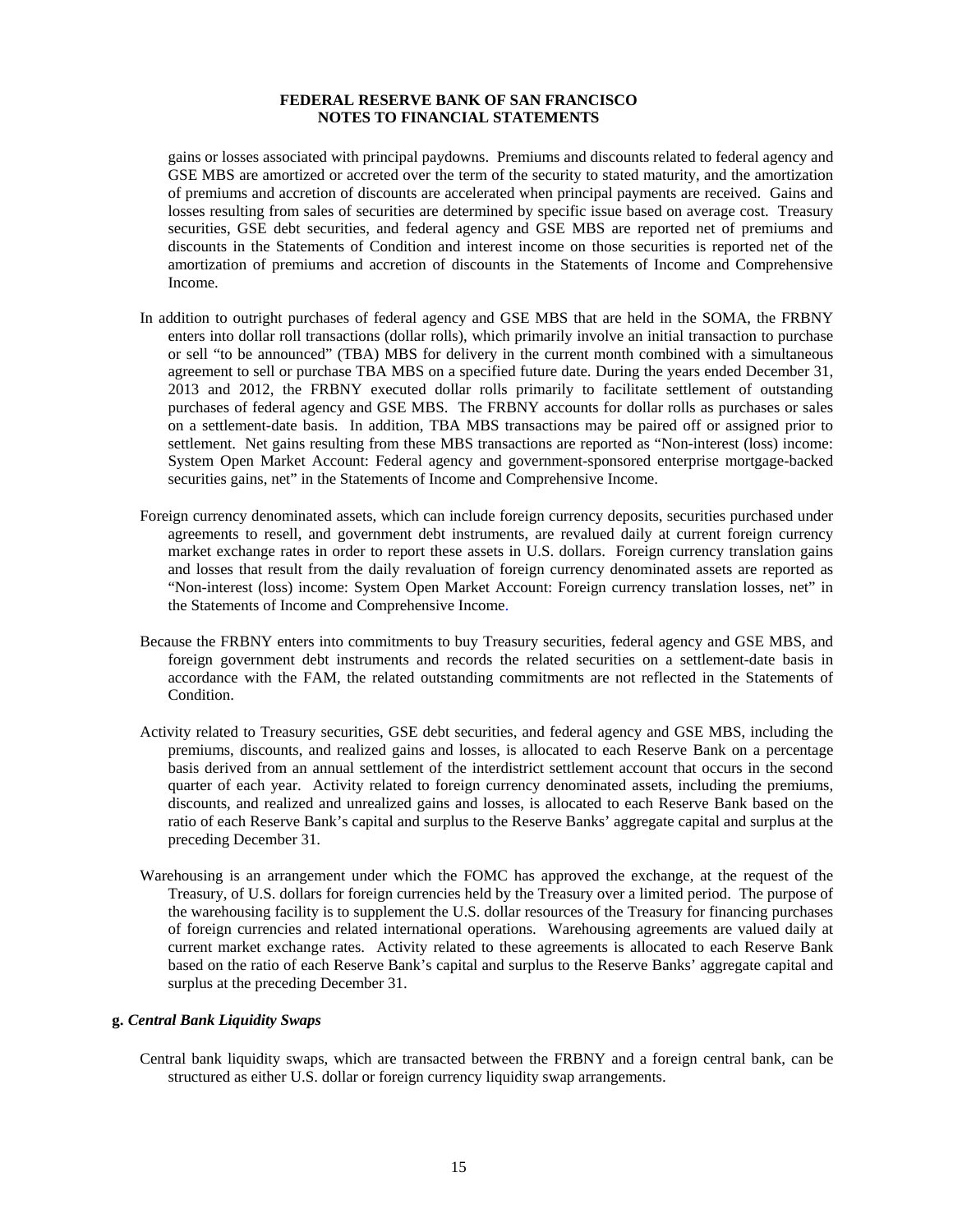Central bank liquidity swaps activity, including the related income and expense, is allocated to each Reserve Bank based on the ratio of each Reserve Bank's capital and surplus to the Reserve Banks' aggregate capital and surplus at the preceding December 31. The foreign currency amounts associated with these central bank liquidity swap arrangements are revalued daily at current foreign currency market exchange rates.

## *U.S. dollar liquidity swaps*

- At the initiation of each U.S. dollar liquidity swap transaction, the foreign central bank transfers a specified amount of its currency to a restricted account for the FRBNY in exchange for U.S. dollars at the prevailing market exchange rate. Concurrent with this transaction, the FRBNY and the foreign central bank agree to a second transaction that obligates the foreign central bank to return the U.S. dollars and the FRBNY to return the foreign currency on a specified future date at the same exchange rate as the initial transaction. The Bank's allocated portion of the foreign currency amounts that the FRBNY acquires are reported as "System Open Market Account: Central bank liquidity swaps" in the Statements of Condition. Because the swap transaction will be unwound at the same U.S. dollar amount and exchange rate that were used in the initial transaction, the recorded value of the foreign currency amounts is not affected by changes in the market exchange rate.
- The foreign central bank compensates the FRBNY based on the amount outstanding and the rate under the swap agreement. The Bank's allocated portion of the amount of compensation received during the term of the swap transaction is reported as "Interest income: System Open Market Account: Central bank liquidity swaps" in the Statements of Income and Comprehensive Income.

#### *Foreign currency liquidity swaps*

The structure of foreign currency liquidity swap transactions involves the transfer by the FRBNY, at the prevailing market exchange rate, of a specified amount of U.S. dollars to an account for the foreign central bank in exchange for its currency. The foreign currency amount received would be reported as a liability by the Bank.

#### **h.** *Bank Premises, Equipment, and Software*

- Bank premises and equipment are stated at cost less accumulated depreciation. Depreciation is calculated on a straight-line basis over the estimated useful lives of the assets, which range from 2 to 50 years. Major alterations, renovations, and improvements are capitalized at cost as additions to the asset accounts and are depreciated over the remaining useful life of the asset or, if appropriate, over the unique useful life of the alteration, renovation, or improvement. Maintenance, repairs, and minor replacements are charged to operating expense in the year incurred.
- Costs incurred to acquire software are capitalized based on the purchase price. Costs incurred during the application development stage to develop internal-use software are capitalized based on the cost of direct services and materials associated with designing, coding, installing, and testing the software. Capitalized software costs are amortized on a straight-line basis over the estimated useful lives of the software applications, which generally range from two to five years. Maintenance costs related to software are charged to operating expense in the year incurred.
- Capitalized assets, including software, buildings, leasehold improvements, furniture, and equipment, are impaired and an adjustment is recorded when events or changes in circumstances indicate that the carrying amount of assets or asset groups is not recoverable and significantly exceeds the assets' fair value.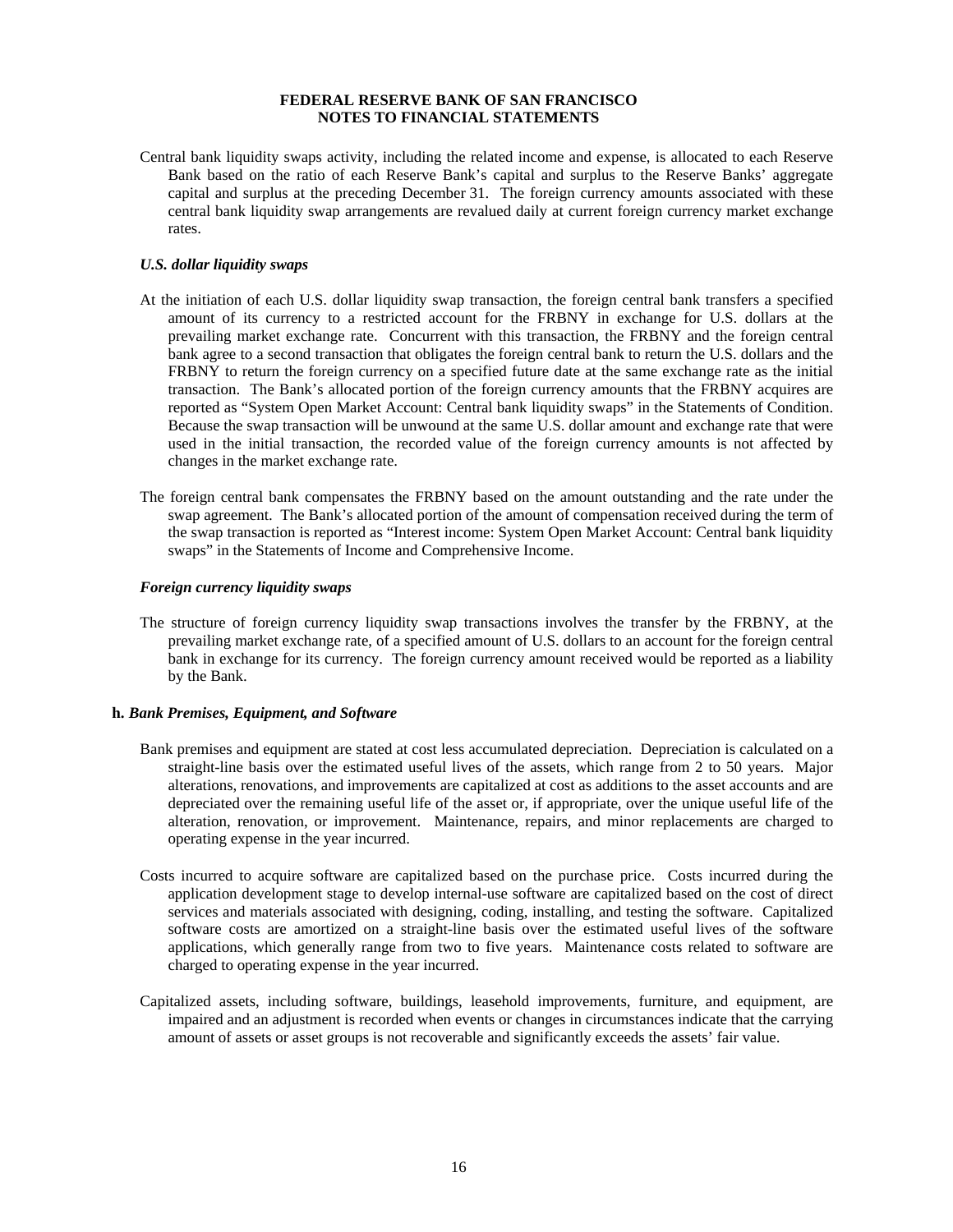#### **i.** *Interdistrict Settlement Account*

- At the close of business each day, each Reserve Bank aggregates the payments due to or from other Reserve Banks. These payments result from transactions between the Reserve Banks and transactions that involve depository institution accounts held by other Reserve Banks, such as Fedwire funds and securities transfers and check and ACH transactions. The cumulative net amount due to or from the other Reserve Banks is reflected in the "Interdistrict settlement account" in the Statements of Condition.
- An annual settlement of the interdistrict settlement account occurs in the second quarter of each year. As a result of the annual settlement, the balance in each Bank's interdistrict settlement account is adjusted by an amount equal to the average balance in the account during the previous twelve-month period ended March 31. An equal and offsetting adjustment is made to each Bank's allocated portion of SOMA assets and liabilities.

#### **j.** *Federal Reserve Notes*

- Federal Reserve notes are the circulating currency of the United States. These notes, which are identified as issued to a specific Reserve Bank, must be fully collateralized. All of the Bank's assets are eligible to be pledged as collateral. The collateral value is equal to the book value of the collateral tendered with the exception of securities, for which the collateral value is equal to the par value of the securities tendered. The par value of securities sold under agreements to repurchase is deducted from the eligible collateral value.
- The Board of Governors may, at any time, call upon a Reserve Bank for additional security to adequately collateralize outstanding Federal Reserve notes. To satisfy the obligation to provide sufficient collateral for outstanding Federal Reserve notes, the Reserve Banks have entered into an agreement that provides for certain assets of the Reserve Banks to be jointly pledged as collateral for the Federal Reserve notes issued to all Reserve Banks. In the event that this collateral is insufficient, the Federal Reserve Act provides that Federal Reserve notes become a first and paramount lien on all the assets of the Reserve Banks. Finally, Federal Reserve notes are obligations of the United States government.
- "Federal Reserve notes outstanding, net" in the Statements of Condition represents the Bank's Federal Reserve notes outstanding, reduced by the Bank's currency holdings of \$27,431 million and \$25,047 million at December 31, 2013 and 2012, respectively.
- At December 31, 2013 and 2012, all Federal Reserve notes outstanding, reduced by the Reserve Bank's currency holdings, were fully collateralized. At December 31, 2013, all gold certificates, all special drawing rights certificates, and \$1,182 billion of domestic securities held in the SOMA were pledged as collateral. At December 31, 2013, no investments denominated in foreign currencies were pledged as collateral.

#### **k.** *Deposits*

#### *Depository Institutions*

- Depository institutions' deposits represent the reserve and service-related balances in the accounts that depository institutions hold at the Bank. The interest rates paid on required reserve balances and excess balances are determined by the Board of Governors, based on an FOMC-established target range for the federal funds rate. Interest payable is reported as a component of "Interest payable to depository institutions" in the Statements of Condition.
- The Term Deposit Facility (TDF) consists of deposits with specific maturities held by eligible institutions at the Reserve Banks. The Reserve Banks pay interest on these deposits at interest rates determined by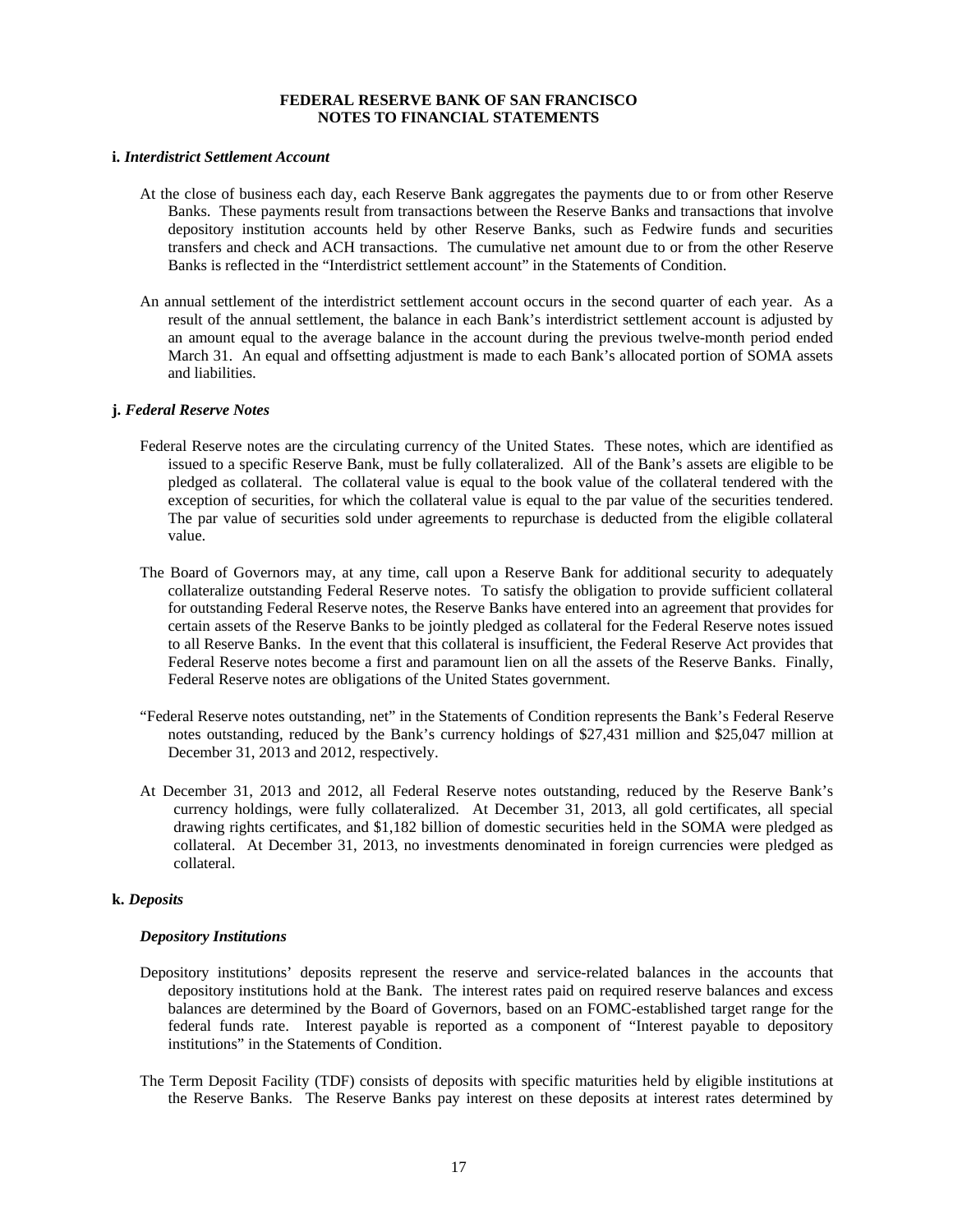auction. Interest payable is reported as a component of "Interest payable to depository institutions" in the Statements of Condition. There were no deposits held by the Bank under the TDF at December 31, 2013 and 2012.

#### *Other*

Other deposits include the Bank's allocated portion of foreign central bank and foreign government deposits held at the FRBNY.

#### **l.** *Capital Paid-in*

- The Federal Reserve Act requires that each member bank subscribe to the capital stock of the Reserve Bank in an amount equal to six percent of the capital and surplus of the member bank. These shares are nonvoting, with a par value of \$100, and may not be transferred or hypothecated. As a member bank's capital and surplus changes, its holdings of Reserve Bank stock must be adjusted. Currently, only one-half of the subscription is paid in, and the remainder is subject to call. A member bank is liable for Reserve Bank liabilities up to twice the par value of stock subscribed by it.
- By law, each Reserve Bank is required to pay each member bank an annual dividend of six percent on the paid-in capital stock. This cumulative dividend is paid semiannually.

#### **m.** *Surplus*

The Board of Governors requires the Reserve Banks to maintain a surplus equal to the amount of capital paidin. On a daily basis, surplus is adjusted to equate the balance to capital paid-in. Accumulated other comprehensive income is reported as a component of "Surplus" in the Statements of Condition and the Statements of Changes in Capital. Additional information regarding the classifications of accumulated other comprehensive income is provided in Notes 9 and 10.

#### **n.** *Remittances to Treasury*

- The Board of Governors requires the Reserve Banks to transfer excess earnings to the Treasury as interest on Federal Reserve notes after providing for the costs of operations, payment of dividends, and reservation of an amount necessary to equate surplus with capital paid-in. Currently, remittances to Treasury are made on a weekly basis. This amount is reported as "Earnings remittances to Treasury" in the Statements of Income and Comprehensive Income. The amount due to the Treasury is reported as "Accrued remittances to Treasury" in the Statements of Condition. See Note 12 for additional information on interest on Federal Reserve notes.
- If earnings during the year are not sufficient to provide for the costs of operations, payment of dividends, and equating surplus and capital paid-in, remittances to the Treasury are suspended. A deferred asset is recorded that represents the amount of net earnings a Reserve Bank will need to realize before remittances to the Treasury resume. This deferred asset is periodically reviewed for impairment.

#### **o.** *Income and Costs Related to Treasury Services*

When directed by the Secretary of the Treasury, the Bank is required by the Federal Reserve Act to serve as fiscal agent and depositary of the United States Government. By statute, the Treasury has appropriations to pay for these services. During the years ended December 31, 2013 and 2012, the Bank was reimbursed for all services provided to the Treasury as its fiscal agent.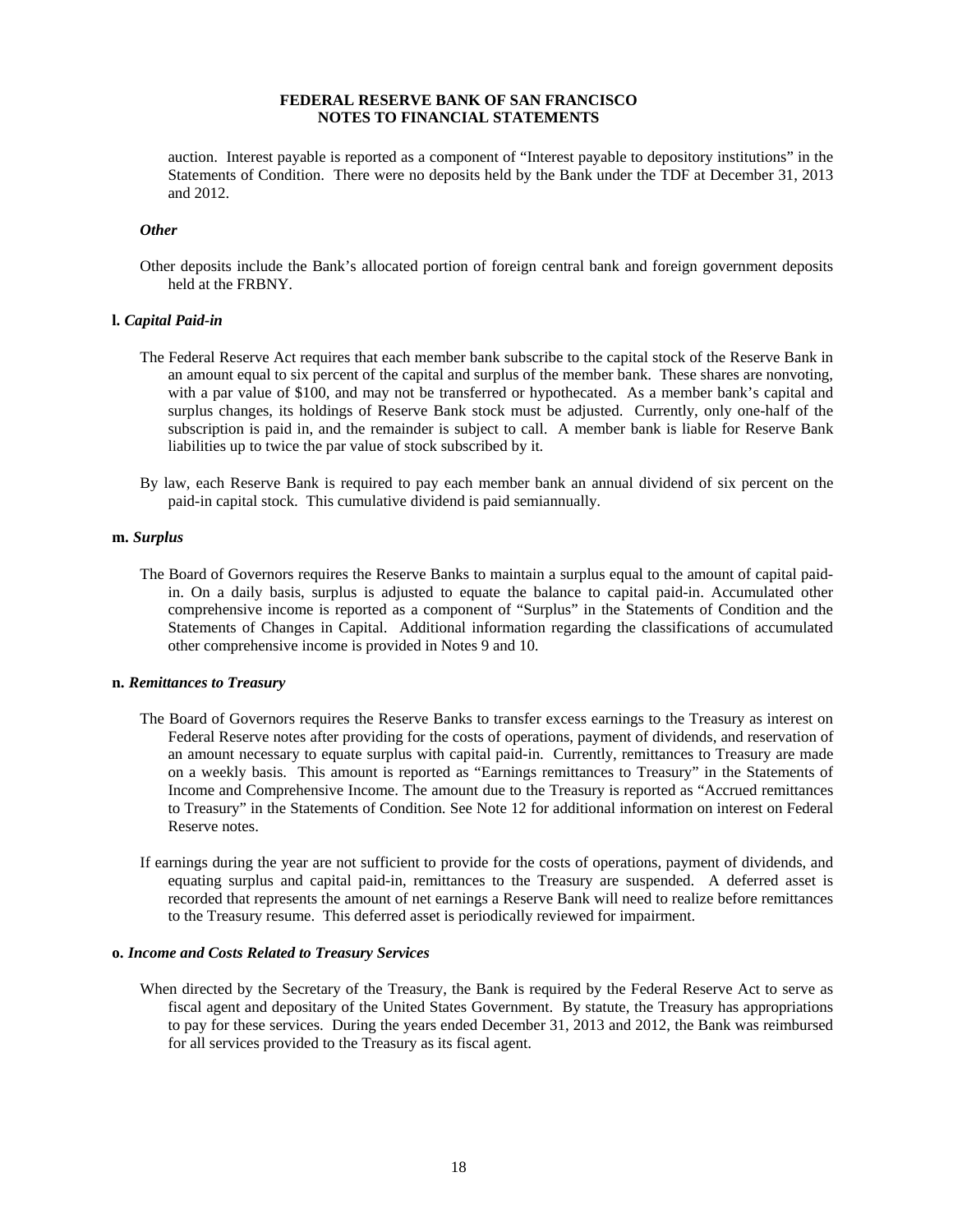#### **p.** *Compensation Received for Service Costs Provided*

The Federal Reserve Bank of Atlanta has overall responsibility for managing the Reserve Banks' provision of check and ACH services to depository institutions, the FRBNY has overall responsibility for managing the Reserve Banks' provision of Fedwire funds and securities services, and the Federal Reserve Bank of Chicago has overall responsibility for managing the Reserve Banks' provision of electronic access services to depository institutions. The Reserve Bank that has overall responsibility for managing these services recognizes the related total System revenue in its Statements of Income and Comprehensive Income. The Bank is compensated for costs incurred to provide these services by the Reserve Banks responsible for managing these services and reports this compensation as "Non-interest (loss) income: Compensation received for service costs provided" in its Statements of Income and Comprehensive Income.

#### **q.** *Assessments*

- The Board of Governors assesses the Reserve Banks to fund its operations, the operations of the Bureau and, for a two-year period following the July 21, 2010 effective date of the Dodd-Frank Act, the OFR. These assessments are allocated to each Reserve Bank based on each Reserve Bank's capital and surplus balances. The Board of Governors also assesses each Reserve Bank for expenses related to producing, issuing, and retiring Federal Reserve notes based on each Reserve Bank's share of the number of notes comprising the System's net liability for Federal Reserve notes on December 31 of the prior year.
- The Dodd-Frank Act requires that, after the transfer date of July 21, 2011, the Board of Governors fund the Bureau in an amount not to exceed a fixed percentage of the total operating expenses of the System as reported in the Board of Governors' 2009 annual report, which totaled \$4.98 billion. The fixed percentage of total operating expenses of the System for the years ended December 31, 2013 and 2012 was 12 percent (\$597.6 million) and 11 percent (\$547.8 million), respectively. After 2013, the amount will be adjusted in accordance with the provisions of the Dodd-Frank Act. The Bank's assessment for Bureau funding is reported as "Assessments: Bureau of Consumer Financial Protection" in the Statements of Income and Comprehensive Income.
- The Board of Governors assessed the Reserve Banks to fund the operations of the OFR for the two-year period ended July 21, 2012, following enactment of the Dodd-Frank Act; thereafter, the OFR is funded by fees assessed on bank holding companies and nonbank financial companies that meet the criteria specified in the Dodd-Frank Act.

#### **r.** *Taxes*

The Reserve Banks are exempt from federal, state, and local taxes, except for taxes on real property. The Bank's real property taxes were \$4 million for each of the years ended December 31, 2013 and 2012, and are reported as a component of "Operating expenses: Occupancy" in the Statements of Income and Comprehensive Income.

#### **s.** *Restructuring Charges*

The Reserve Banks recognize restructuring charges for exit or disposal costs incurred as part of the closure of business activities in a particular location, the relocation of business activities from one location to another, or a fundamental reorganization that affects the nature of operations. Restructuring charges may include costs associated with employee separations, contract terminations, and asset impairments. Expenses are recognized in the period in which the Bank commits to a formalized restructuring plan or executes the specific actions contemplated in the plan and all criteria for financial statement recognition have been met.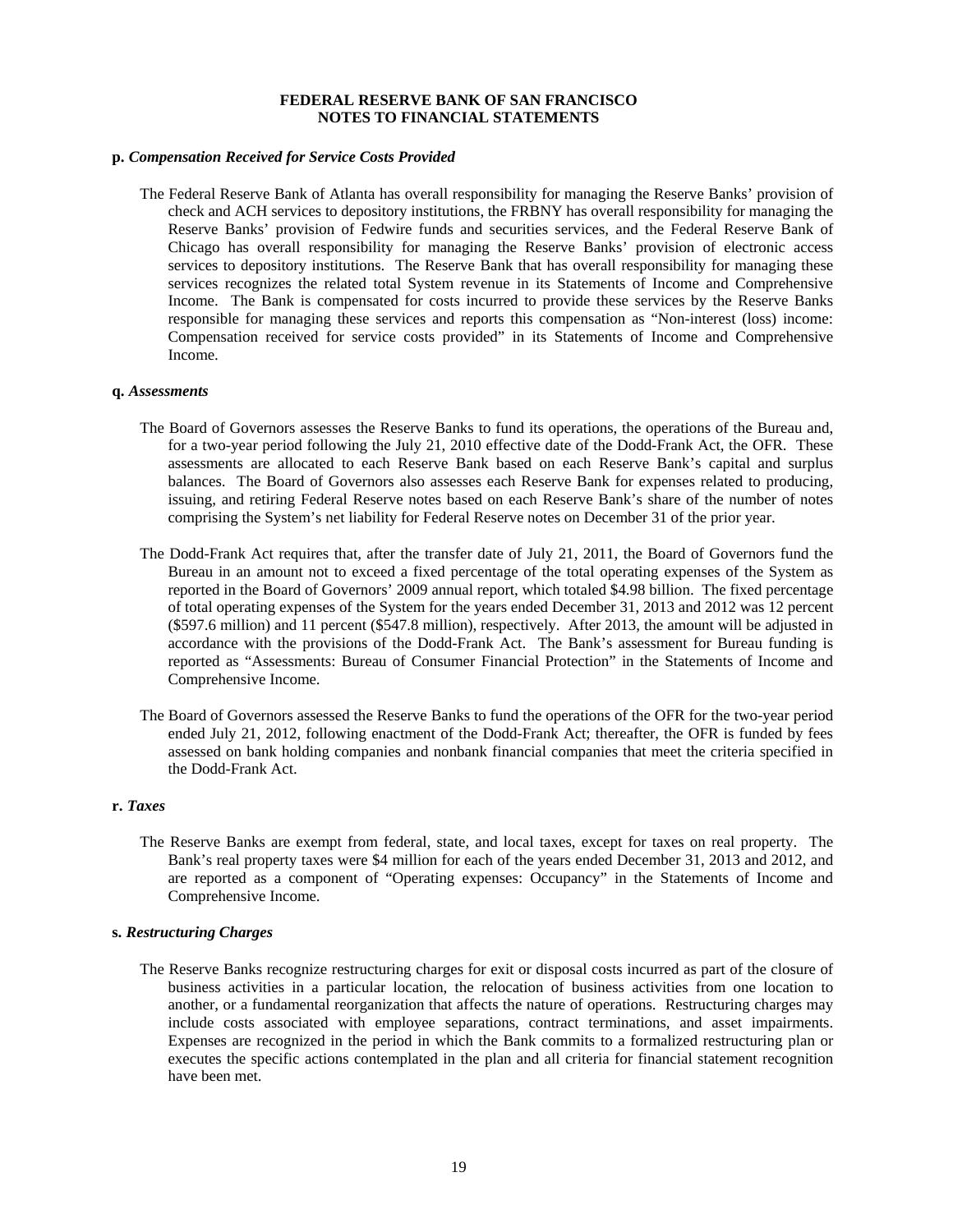The Bank had no significant restructuring activities in 2013 and 2012.

#### **t.** *Recently Issued Accounting Standards*

In December 2011, the Financial Accounting Standards Board (FASB) issued Accounting Standards Update (ASU) 2011-12, *Comprehensive Income* (Topic 220): *Deferral of the Effective Date for Amendments to the Presentation of Reclassifications of Items out of Accumulated Other Comprehensive Income in Accounting Standards Update No. 2011-05.* This update indefinitely deferred the requirements of ASU 2011-05, which required an entity to report the effect of significant reclassifications out of accumulated other comprehensive income on the respective net income line items. Subsequently, in February 2013, the FASB issued ASU 2013-02, *Comprehensive Income* (Topic 220): *Reporting of Amounts Reclassified Out of Accumulated Other Comprehensive Income,* which established an effective date for the requirements of ASU 2011-05 related to reporting of significant reclassification adjustments from accumulated other comprehensive income. This update improves the transparency of changes in other comprehensive income and items reclassified out of accumulated other comprehensive income in the financial statements. These presentation requirements of ASU 2011-05 and the required disclosures in ASU 2013-02 are effective for the Bank for the year ending December 31, 2013, and are reflected in the Bank's 2013 financial statements and Note 10.

# **4. LOANS**

#### *Loans to Depository Institutions*

- The Bank offers primary, secondary, and seasonal loans to eligible borrowers, and each program has its own interest rate. Interest is accrued using the applicable interest rate established at least every 14 days by the Bank's board of directors, subject to review and determination by the Board of Governors. Primary and secondary loans are extended on a short-term basis, typically overnight, whereas seasonal loans may be extended for a period of up to nine months.
- Primary, secondary, and seasonal loans are collateralized to the satisfaction of the Bank to reduce credit risk. Assets eligible to collateralize these loans include consumer, business, and real estate loans; Treasury securities; GSE debt securities; foreign sovereign debt; municipal, corporate, and state and local government obligations; asset-backed securities; corporate bonds; commercial paper; and bank-issued assets, such as certificates of deposit, bank notes, and deposit notes. Collateral is assigned a lending value that is deemed appropriate by the Bank, which is typically fair value reduced by a margin. Loans to depository institutions are monitored daily to ensure that borrowers continue to meet eligibility requirements for these programs. If a borrower no longer qualifies for these programs, the Bank will generally request full repayment of the outstanding loan or, for primary or seasonal loans, may convert the loan to a secondary credit loan. Collateral levels are reviewed daily against outstanding obligations, and borrowers that no longer have sufficient collateral to support outstanding loans are required to provide additional collateral or to make partial or full repayment.

Loans to depository institutions as of December 31, 2013 and 2012, were not material.

At December 31, 2013 and 2012, the Bank did not have any loans that were impaired, restructured, past due, or on non-accrual status, and no allowance for loan losses was required. There were no impaired loans during the years ended December 31, 2013 and 2012.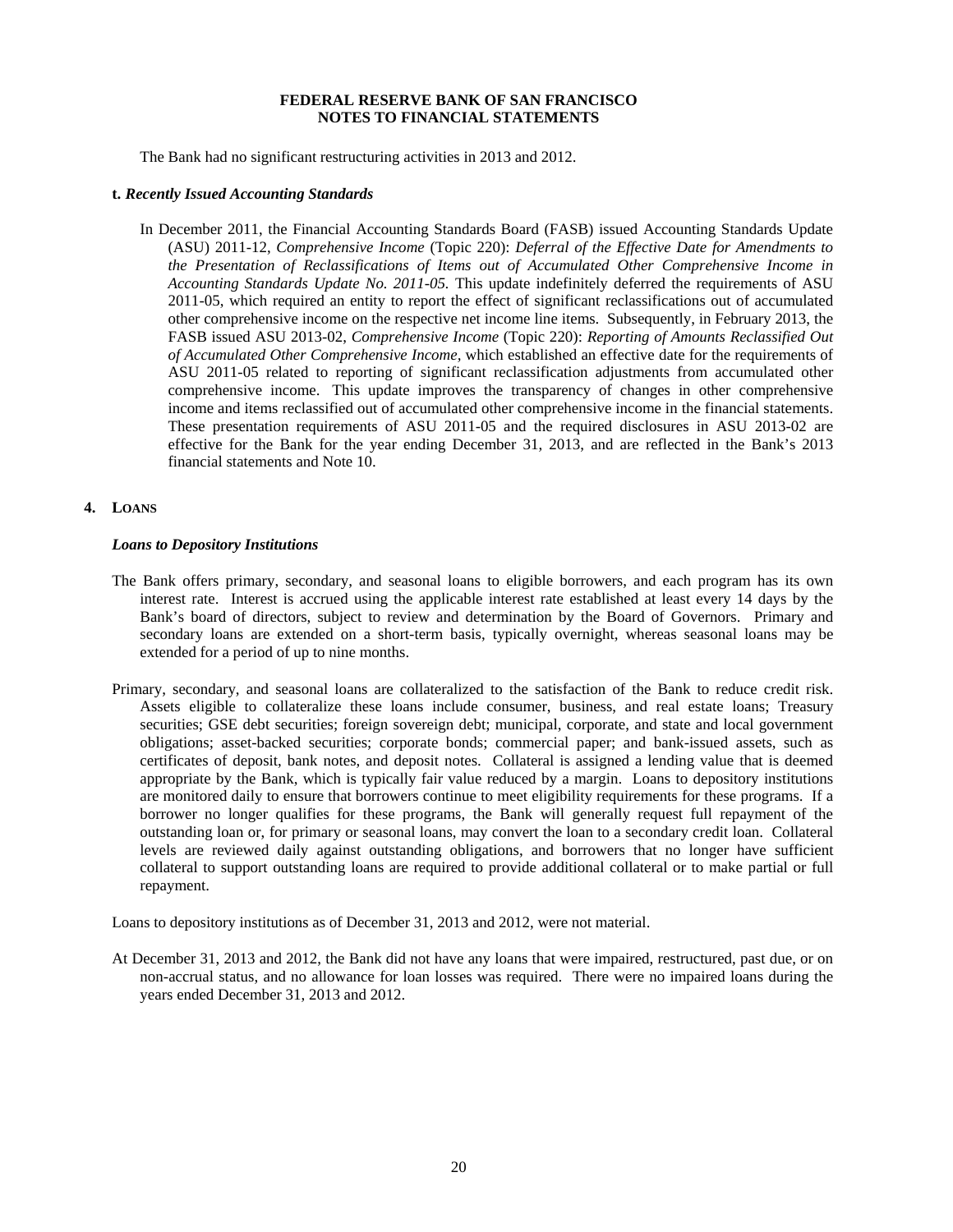## **5. SYSTEM OPEN MARKET ACCOUNT**

#### **a.** *Domestic Securities Holdings*

- The FRBNY conducts domestic open market operations and, on behalf of the Reserve Banks, holds the resulting securities in the SOMA.
- During the years ended December 31, 2013 and 2012, the FRBNY continued the purchase of Treasury securities and federal agency and GSE MBS under the large-scale asset purchase programs authorized by the FOMC. In September 2011, the FOMC announced that the Federal Reserve would reinvest principal payments from the SOMA portfolio holdings of GSE debt securities and federal agency and GSE MBS in federal agency and GSE MBS. In June 2012, the FOMC announced that it would continue the existing policy of reinvesting principal payments from the SOMA portfolio holdings of GSE debt securities and federal agency and GSE MBS in federal agency and GSE MBS. In September 2012, the FOMC announced that the Federal Reserve would purchase additional federal agency and GSE MBS at a pace of \$40 billion per month. In December 2012, the FOMC announced that the Federal Reserve would purchase longer-term Treasury securities initially at a pace of \$45 billion per month after its program to extend the average maturity of its holdings of Treasury securities was completed at the end of 2012. In December 2012, the FOMC announced that the Federal Reserve would continue the policy of rolling over maturing Treasury securities into new issues at auction.
- During the year ended December 31, 2012, the FRBNY also continued the purchase and sale of SOMA portfolio holdings under the maturity extension programs authorized by the FOMC. In September 2011, the FOMC announced that the Federal Reserve would extend the average maturity of the SOMA portfolio holdings of securities by purchasing \$400 billion par value of Treasury securities with maturities of six to thirty years and selling or redeeming an equal par amount of Treasury securities with remaining maturities of three years or less by the end of June 2012. In June 2012, the FOMC announced that the Federal Reserve would continue through the end of 2012 its program to extend the average maturity of securities by purchasing \$267 billion par value of Treasury securities with maturities of six to thirty years and selling or redeeming an equal par amount of Treasury securities with maturities of three and a quarter years or less by the end of 2012.
- The Bank's allocated share of activity related to domestic open market operations was 9.882 percent and 8.596 percent at December 31, 2013 and 2012, respectively.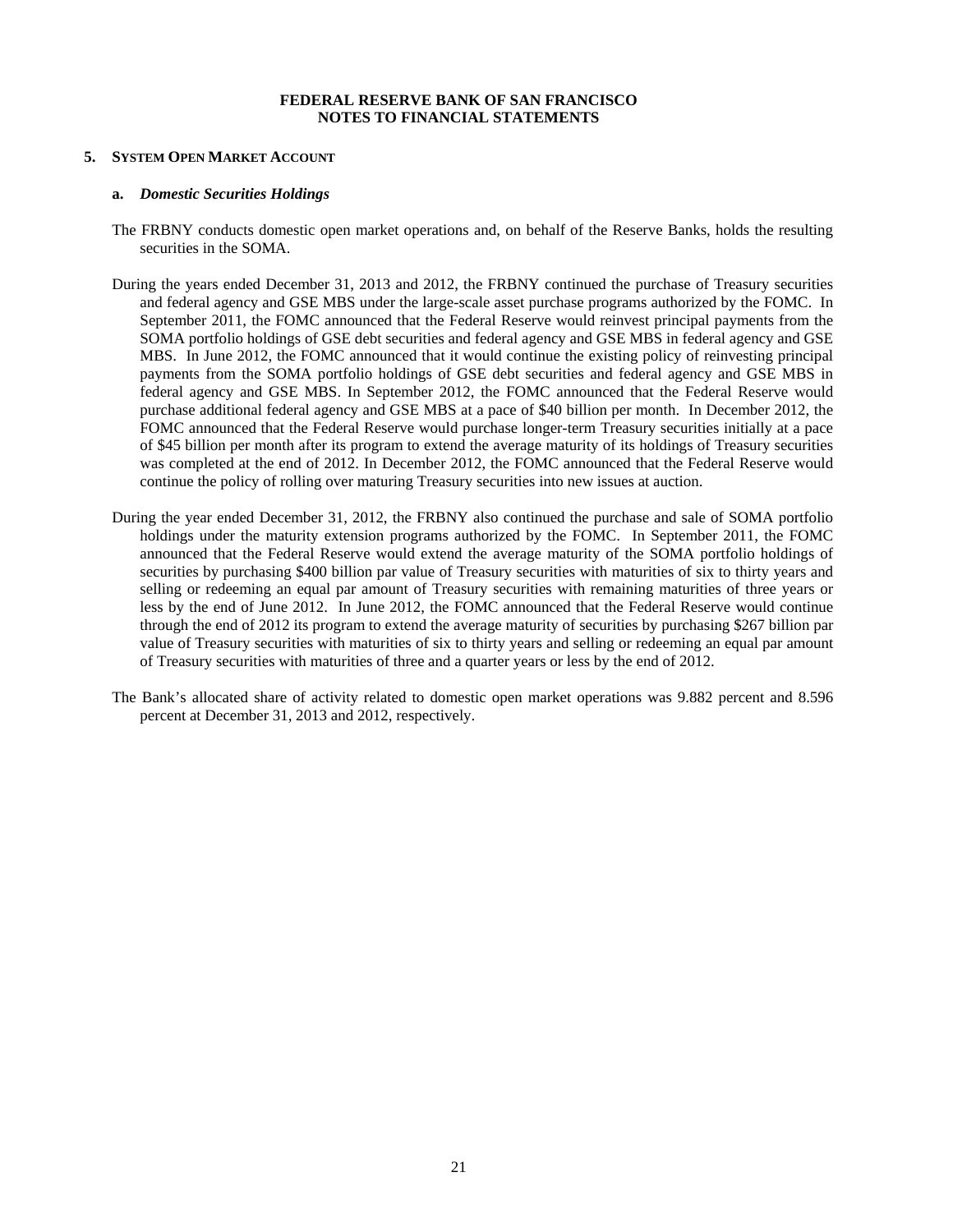The Bank's allocated share of Treasury securities, GSE debt securities, and federal agency and GSE MBS, net, excluding accrued interest, held in the SOMA at December 31 was as follows (in millions):

|                                  |               |         |    |                         | 2013 |                         |                 |                         |  |  |  |
|----------------------------------|---------------|---------|----|-------------------------|------|-------------------------|-----------------|-------------------------|--|--|--|
|                                  |               | Par     |    | Unamortized<br>premiums |      | Unaccreted<br>discounts |                 | Total amortized<br>cost |  |  |  |
| <b>Notes</b>                     | $\mathcal{S}$ | 145,011 | \$ | 3,299                   | \$   | (563)                   | $\mathbf{s}$    | 147,747                 |  |  |  |
| <b>Bonds</b>                     |               | 73,260  |    | 12,702                  |      | (550)                   |                 | 85,412                  |  |  |  |
| <b>Total Treasury securities</b> | \$            | 218,271 | \$ | 16,001                  | \$   | (1,113)                 | \$              | 233,159                 |  |  |  |
| GSE debt securities              | \$            | 5,654   | \$ | 188                     | \$   |                         |                 | 5,842                   |  |  |  |
| Federal agency and GSEMBS        |               | 147,258 | \$ | 4,425                   | \$   | (107)                   | \$              | 151,576                 |  |  |  |
|                                  | 2012          |         |    |                         |      |                         |                 |                         |  |  |  |
|                                  |               |         |    | Unamortized             |      | Unaccreted              | Total amortized |                         |  |  |  |
|                                  |               | Par     |    | premiums                |      | discounts               |                 | cost                    |  |  |  |
| <b>Notes</b>                     | $\mathcal{S}$ | 95,455  | \$ | 2,797                   | \$   | (61)                    | \$              | 98,191                  |  |  |  |
| <b>Bonds</b>                     |               | 47,774  |    | 9,573                   |      | (12)                    |                 | 57,335                  |  |  |  |
| Total Treasury securities        | \$.           | 143,229 | \$ | 12,370                  | \$   | (73)                    | \$              | 155,526                 |  |  |  |
| GSE debt securities              | £.            | 6,601   | \$ | 232                     | \$   | (1)                     |                 | 6,832                   |  |  |  |
| Federal agency and GSEMBS        | \$            | 79,660  | \$ | 2,095                   | \$   | (61)                    | \$              | 81,694                  |  |  |  |

The FRBNY enters into transactions for the purchase of securities under agreements to resell and transactions to sell securities under agreements to repurchase as part of its monetary policy activities. In addition, transactions to sell securities under agreements to repurchase are entered into as part of a service offering to foreign official and international account holders.

There were no material transactions related to securities purchased under agreements to resell during the years ended December 31, 2013 and 2012. Financial information related to securities sold under agreements to repurchase for the years ended December 31 was as follows (in millions):

|                                                   |        | Allocated to the Bank |       | <b>Total SOMA</b> |  |         |           |  |  |
|---------------------------------------------------|--------|-----------------------|-------|-------------------|--|---------|-----------|--|--|
|                                                   |        | 2013                  | 2012  |                   |  | 2013    | 2012      |  |  |
| Contract amount outstanding, end of year          |        | 31.219                | \$    | 9.214             |  | 315.924 | \$107,188 |  |  |
| Average daily amount outstanding, during the year |        | 9.507                 |       | 8.247             |  | 99.681  | 91,898    |  |  |
| Maximum balance outstanding, during the year      |        | 31,220                |       | 10.534            |  | 315.924 | 122,541   |  |  |
| Securities pledged (par value), end of year       |        | 30.679                |       | 8.042             |  | 310.452 | 93,547    |  |  |
| Securities pledged (market value), end of year    | 31.119 |                       | 9.214 |                   |  | 314.901 | 107,188   |  |  |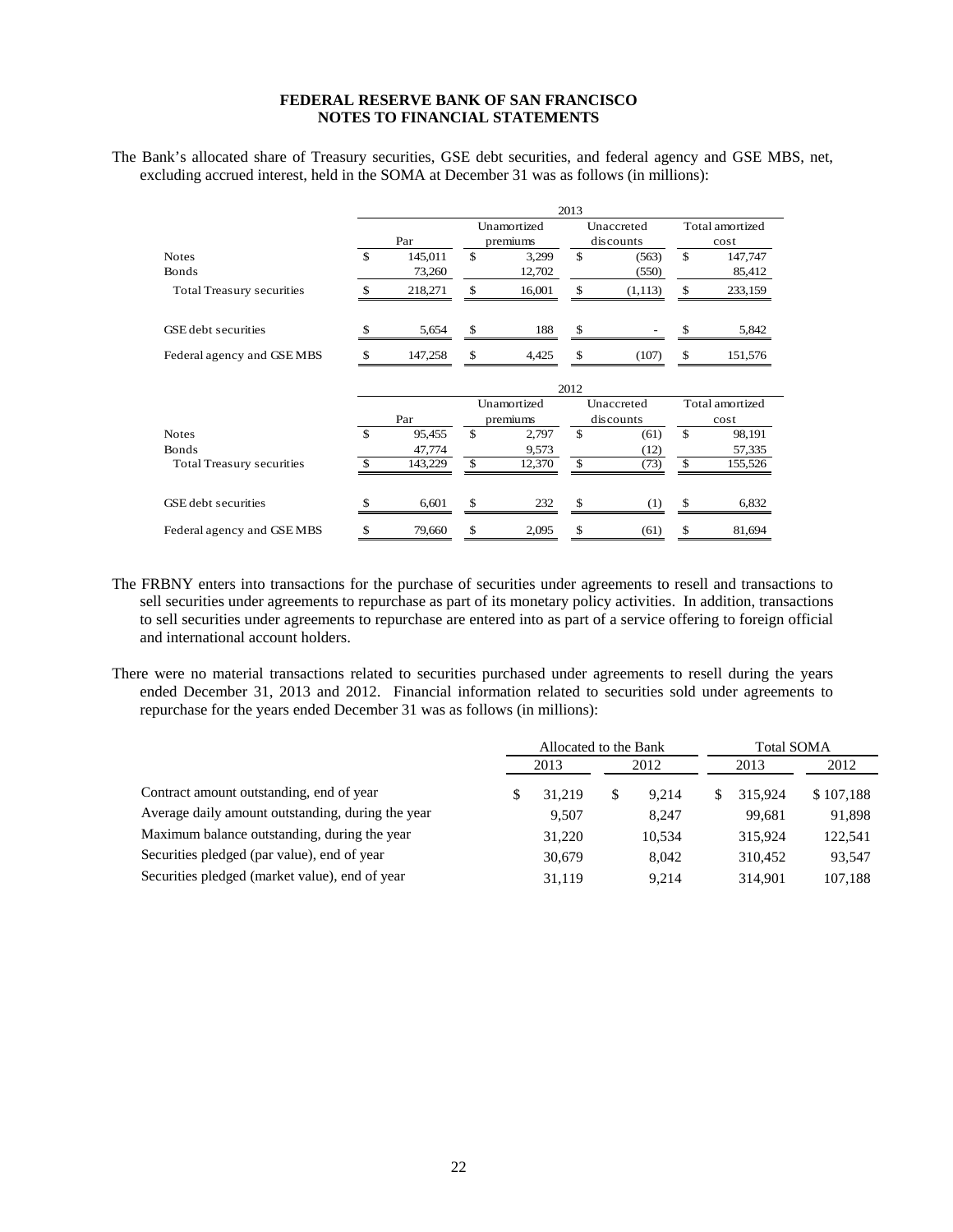The remaining maturity distribution of Treasury securities, GSE debt securities, federal agency and GSE MBS bought outright, and securities sold under agreements to repurchase that were allocated to the Bank at December 31, 2013 and 2012 was as follows (in millions):

|                                |               | Within 15<br>days | 16 days to<br>90 days |              | 91 days to<br>1 year | Over 1 year<br>to 5 years | Over 5 years<br>to 10 years |        | Over 10<br>years |    | Total   |
|--------------------------------|---------------|-------------------|-----------------------|--------------|----------------------|---------------------------|-----------------------------|--------|------------------|----|---------|
| December 31, 2013:             |               |                   |                       |              |                      |                           |                             |        |                  |    |         |
| Treasury securities            |               |                   |                       |              |                      |                           |                             |        |                  |    |         |
| (par value)                    | \$            |                   | \$<br>30              | $\mathbb{S}$ | 17                   | \$<br>75,432              | \$                          | 85,450 | \$<br>57,342     | \$ | 218,271 |
| <b>GSE</b> debt securities     |               |                   |                       |              |                      |                           |                             |        |                  |    |         |
| (par value)                    |               | 228               | 748                   |              | 856                  | 3,584                     |                             | 6      | 232              |    | 5,654   |
| Federal agency and GSE         |               |                   |                       |              |                      |                           |                             |        |                  |    |         |
| $MBS$ (par value) <sup>1</sup> |               |                   |                       |              |                      | 1                         |                             | 252    | 147,005          |    | 147,258 |
| Securities sold under          |               |                   |                       |              |                      |                           |                             |        |                  |    |         |
| agreements to repurchase       |               |                   |                       |              |                      |                           |                             |        |                  |    |         |
| (contract amount)              |               | 31,219            |                       |              |                      |                           |                             |        |                  |    | 31,219  |
|                                |               |                   |                       |              |                      |                           |                             |        |                  |    |         |
| December 31, 2012:             |               |                   |                       |              |                      |                           |                             |        |                  |    |         |
| Treasury securities            |               |                   |                       |              |                      |                           |                             |        |                  |    |         |
| (par value)                    | $\mathcal{L}$ |                   | \$<br>$\mathbf{1}$    | $\mathbb{S}$ | $\overline{a}$       | \$<br>32,536              | \$                          | 74,137 | \$<br>36,555     | \$ | 143,229 |
| <b>GSE</b> debt securities     |               |                   |                       |              |                      |                           |                             |        |                  |    |         |
| (par value)                    |               | 135               | 240                   |              | 1,307                | 4,541                     |                             | 176    | 202              |    | 6,601   |
| Federal agency and GSE         |               |                   |                       |              |                      |                           |                             |        |                  |    |         |
| $MBS$ (par value) <sup>1</sup> |               |                   |                       |              |                      |                           |                             | 203    | 79,457           |    | 79,660  |
| Securities sold under          |               |                   |                       |              |                      |                           |                             |        |                  |    |         |
| agreements to repurchase       |               |                   |                       |              |                      |                           |                             |        |                  |    |         |
| (contract amount)              |               | 9,214             |                       |              |                      |                           |                             |        |                  |    | 9,214   |

 $1$  The par amount shown for federal agency and GSEMBS is the remaining principal balance of the securities.

Federal agency and GSE MBS are reported at stated maturity in the table above. The estimated weighted average life of these securities, which differs from the stated maturity primarily because it factors in scheduled payments and prepayment assumptions, was approximately 6.5 and 3.3 years as of December 31, 2013 and 2012, respectively.

The amortized cost and par value of Treasury securities and GSE debt securities that were loaned from the SOMA at December 31 was as follows (in millions):

|                                        |     | Allocated to the Bank |    |      |   | Total SOMA |      |       |  |
|----------------------------------------|-----|-----------------------|----|------|---|------------|------|-------|--|
|                                        |     | 2013                  |    | 2012 |   | 2013       | 2012 |       |  |
| Treasury securities (amortized cost)   | S   | 1.695                 |    | 786  | S | 17.153     | S    | 9,139 |  |
| Treasury securities (par value)        |     | 1.527                 |    | 727  |   | 15.447     |      | 8,460 |  |
| GSE debt securities (amortized cost)   |     | 109                   |    | 60   |   | 1.099      |      | 697   |  |
| <b>GSE</b> debt securities (par value) | 104 |                       | 58 |      |   | 1.055      |      | 676   |  |

- The FRBNY enters into commitments to buy and sell Treasury securities and records the related securities on a settlement-date basis. As of December 31, 2013, there were no outstanding commitments.
- The FRBNY enters into commitments to buy and sell federal agency and GSE MBS and records the related securities on a settlement-date basis. As of December 31, 2013, the total purchase price of the federal agency and GSE MBS under outstanding purchase commitments was \$59,350 million, of which \$479 million was related to dollar rolls. The total purchase price of outstanding purchase commitments allocated to the Bank was \$5,865 million, of which \$47 million was related to dollar rolls. As of December 31, 2013, there were no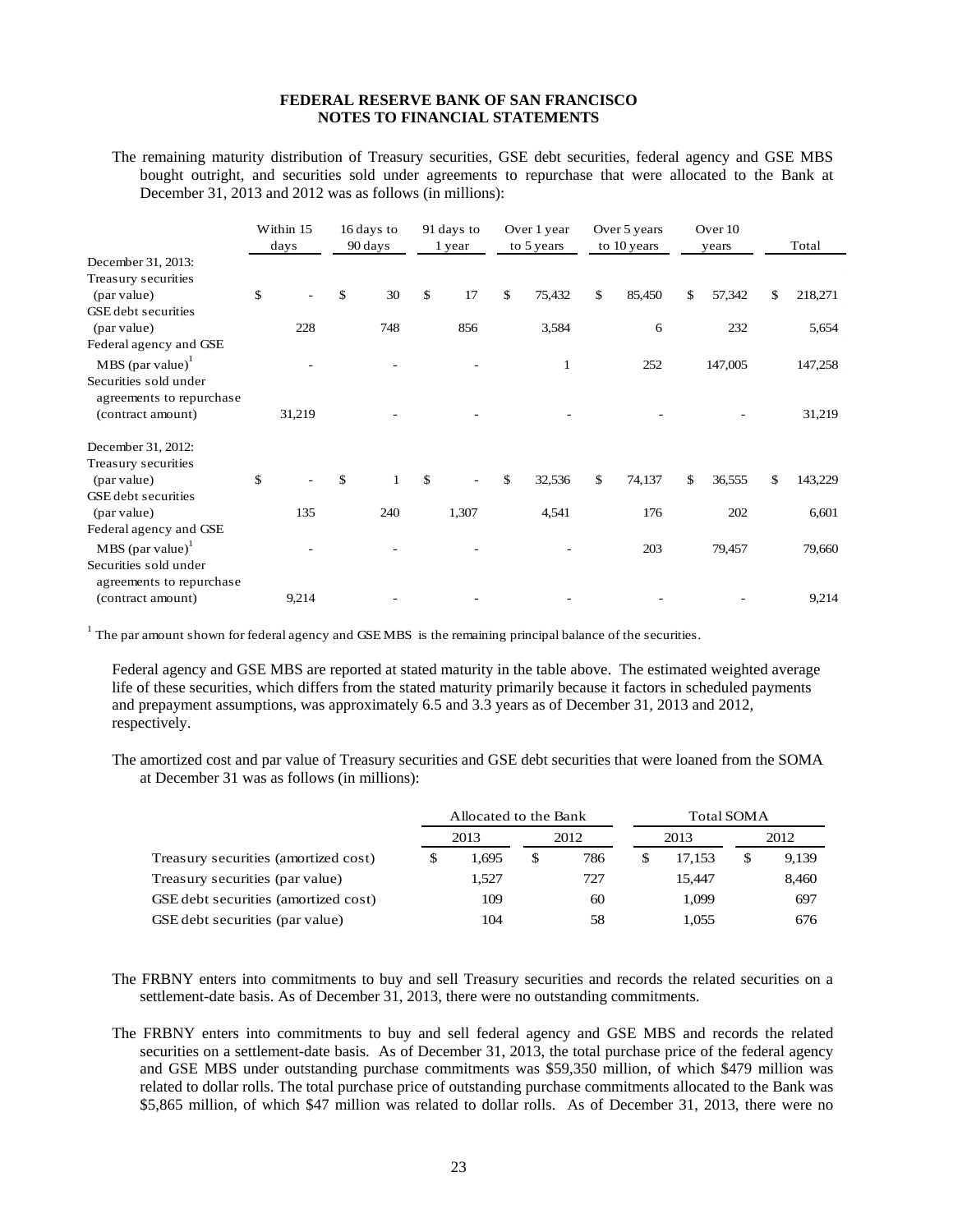outstanding sales commitments for federal agency and GSE MBS. These commitments, which had contractual settlement dates extending through February 2014, are for the purchase of TBA MBS for which the number and identity of the pools that will be delivered to fulfill the commitment are unknown at the time of the trade. These commitments are subject to varying degrees of off-balance-sheet market risk and counterparty credit risk that result from their future settlement. The FRBNY requires the posting of cash collateral for commitments as part of the risk management practices used to mitigate the counterparty credit risk.

Other investments consist of cash and short-term investments related to the federal agency and GSE MBS portfolio. Other liabilities, which are related to federal agency and GSE MBS purchases and sales, includes the FRBNY's obligation to return cash margin posted by counterparties as collateral under commitments to purchase and sell federal agency and GSE MBS. In addition, other liabilities includes obligations that arise from the failure of a seller to deliver securities to the FRBNY on the settlement date. Although the FRBNY has ownership of and records its investments in the MBS as of the contractual settlement date, it is not obligated to make payment until the securities are delivered, and the amount included in other liabilities represents the FRBNY's obligation to pay for the securities when delivered. The amount of other investments and other liabilities allocated to the Bank and held in the SOMA at December 31 was as follows (in millions):

|                                           |    | Allocated to the Bank |           | <b>Total SOMA</b> |       |      |       |  |  |
|-------------------------------------------|----|-----------------------|-----------|-------------------|-------|------|-------|--|--|
|                                           |    | 2013                  | 2012      |                   | 2013  | 2012 |       |  |  |
| Other investments                         | ה. |                       |           | \$.               | 23    |      |       |  |  |
| Other liabilities:<br>Cash margin         | \$ | 130                   | \$<br>266 | S                 | 1,320 |      | 3,092 |  |  |
| Obligations from MBS<br>transaction fails |    |                       | 7         |                   | 11    |      | 85    |  |  |
| Total other liabilities                   |    | 131                   | 273       |                   | 1,331 |      | 3,177 |  |  |

Accrued interest receivable on domestic securities holdings was \$23,405 million and \$18,924 million as of December 31, 2013 and 2012, respectively, of which \$2,313 million and \$1,627 million, respectively, was allocated to the Bank. These amounts are reported as a component of "System Open Market Account: Accrued interest receivable" in the Statements of Condition.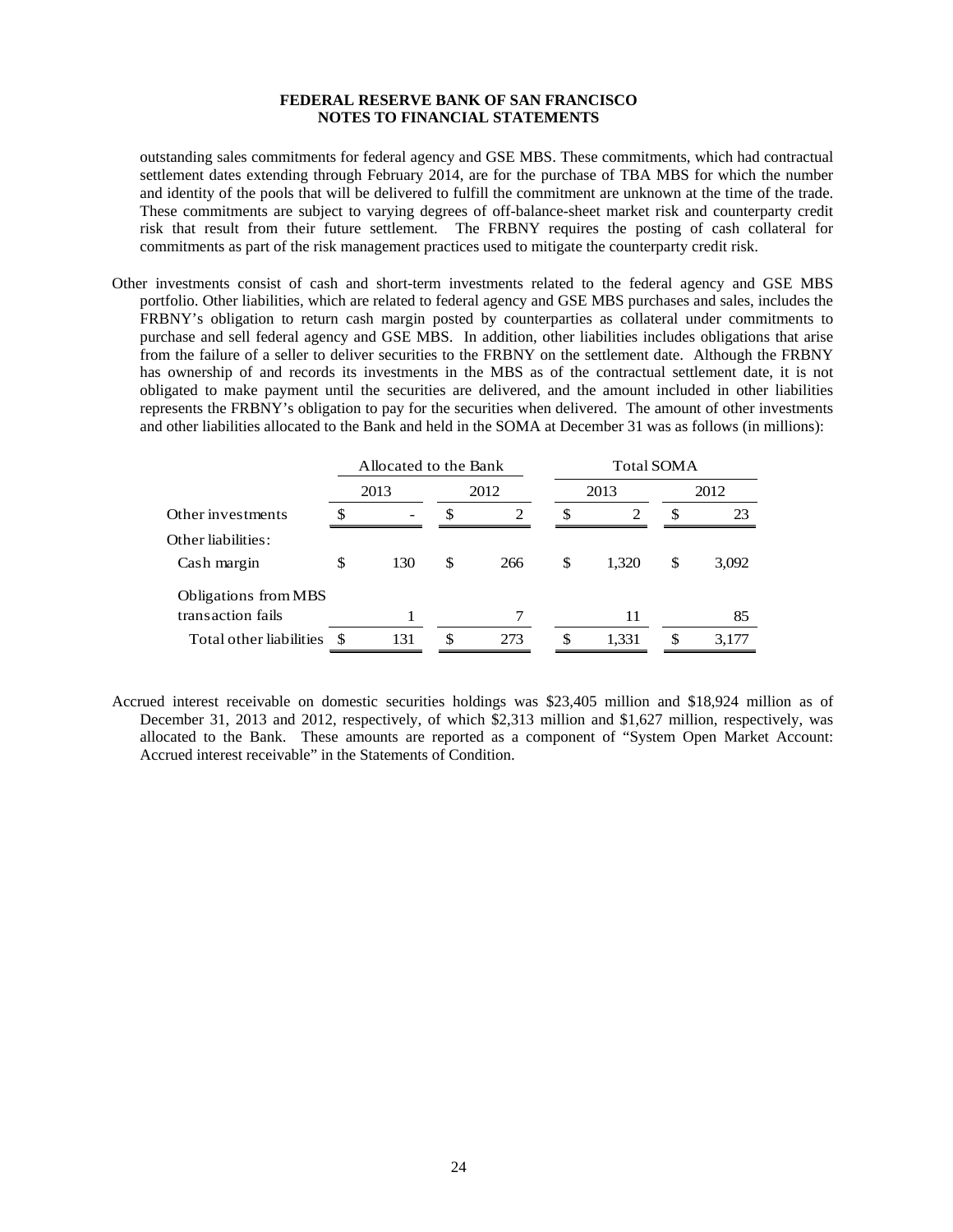Information about transactions related to Treasury securities, GSE debt securities, and federal agency and GSE MBS during the years ended December 31, 2013 and 2012, is summarized as follows (in millions):

|                                                                                       |              |               |              | Allocated to the Bank |    |                                 |    |                        |              |                                         |
|---------------------------------------------------------------------------------------|--------------|---------------|--------------|-----------------------|----|---------------------------------|----|------------------------|--------------|-----------------------------------------|
|                                                                                       | <b>Bills</b> | <b>Notes</b>  |              | <b>Bonds</b>          |    | Total<br>Treasury<br>securities |    | GSE debt<br>securities |              | Federal<br>agency and<br><b>GSE MBS</b> |
| Balance at December 31, 2011                                                          | 1,832<br>\$  | \$<br>130,455 | S.           | 41,758                | \$ | 174,045                         | \$ | 10.722                 | \$           | 84,349                                  |
| Purchases <sup>1</sup>                                                                | 11,128       | 36,000        |              | 23,718                |    | 70,846                          |    |                        |              | 38,478                                  |
| Sales <sup>1</sup>                                                                    |              | (45,587)      |              | (1,045)               |    | (46, 632)                       |    |                        |              |                                         |
| Realized gains, net <sup>2</sup>                                                      |              | 1,067         |              | 111                   |    | 1,178                           |    |                        |              |                                         |
| Principal payments and maturities                                                     | (12,712)     | (6,167)       |              |                       |    | (18, 879)                       |    | (2,458)                |              | (28, 846)                               |
| Amortization of premiums and accretion of discounts, net                              |              | (491)         |              | (673)                 |    | (1,164)                         |    | (103)                  |              | (464)                                   |
| Inflation adjustment on inflation-indexed securities                                  |              | 57            |              | 92                    |    | 149                             |    |                        |              |                                         |
| Annual reallocation adjustment <sup>4</sup>                                           | (248)        | (17, 143)     |              | (6,626)               |    | (24, 017)                       |    | (1,329)                |              | (11,823)                                |
| Balance at December 31, 2012                                                          | \$           | \$<br>98,191  | $\mathbb{S}$ | 57,335                |    | \$155,526                       | \$ | 6,832                  | \$           | 81,694                                  |
| Purchases <sup>1</sup>                                                                |              | 34,087        |              | 19,557                |    | 53,644                          |    |                        |              | 81,631                                  |
| Sales <sup>1</sup>                                                                    |              |               |              |                       |    |                                 |    |                        |              |                                         |
| Realized gains, net <sup>2</sup>                                                      |              |               |              |                       |    |                                 |    |                        |              |                                         |
| Principal payments and maturities                                                     |              | (2)           |              |                       |    | (2)                             |    | (1,872)                |              | (25,929)                                |
| Amortization of premiums and accretion of discounts, net                              |              | (574)         |              | (906)                 |    | (1,480)                         |    | (75)                   |              | (667)                                   |
| Inflation adjustment on inflation-indexed securities                                  |              | 28            |              | 64                    |    | 92                              |    |                        |              |                                         |
| Annual reallocation adjustment <sup>4</sup>                                           |              | 16,017        |              | 9,362                 |    | 25,379                          |    | 957                    |              | 14,847                                  |
| Balance at December 31, 2013                                                          | \$           | \$<br>147,747 | \$.          | 85,412                | \$ | 233,159                         | \$ | 5,842                  | $\mathbb{S}$ | 151,576                                 |
| Year-ended December 31, 2012<br>Supplemental information - par value of transactions: |              |               |              |                       |    |                                 |    |                        |              |                                         |
| Purchases <sup>3</sup>                                                                | \$<br>11,129 | \$<br>34,627  | \$.          | 18,438                | \$ | 64,194                          | \$ |                        | \$           | 36,856                                  |
| Sales <sup>3</sup>                                                                    |              | (44,237)      |              | (810)                 |    | (45,047)                        |    |                        |              |                                         |
| Year-ended December 31, 2013                                                          |              |               |              |                       |    |                                 |    |                        |              |                                         |
| Supplemental information - par value of transactions:                                 |              |               |              |                       |    |                                 |    |                        |              |                                         |
| Purchases <sup>3</sup>                                                                | \$           | \$<br>33.975  |              | 17,607                | \$ | 51,582                          | \$ |                        | \$           | 79,113                                  |
| Sales <sup>3</sup>                                                                    |              |               |              |                       |    |                                 |    |                        |              |                                         |

<sup>1</sup> Purchases and sales may include payments and receipts related to principal, premiums, discounts, and inflation compensation adjustments to the basis of inflation-indexed securities. The amount reported as sales includes the realized gains and losses on such transactions. Purchases and sales exclude MBS TBA transactions that are settled on a net basis.

 $2^{2}$  Realized gains, net offset the amount of realized gains and losses included in the reported sales amount.

<sup>3</sup> Includes inflation compensation.

<sup>4</sup> Reflects the annual adjustment to the Bank's allocated portion of the related SOMA securities that results from the annual settlement of the interdistrict settlement account, as discussed in Note 3i.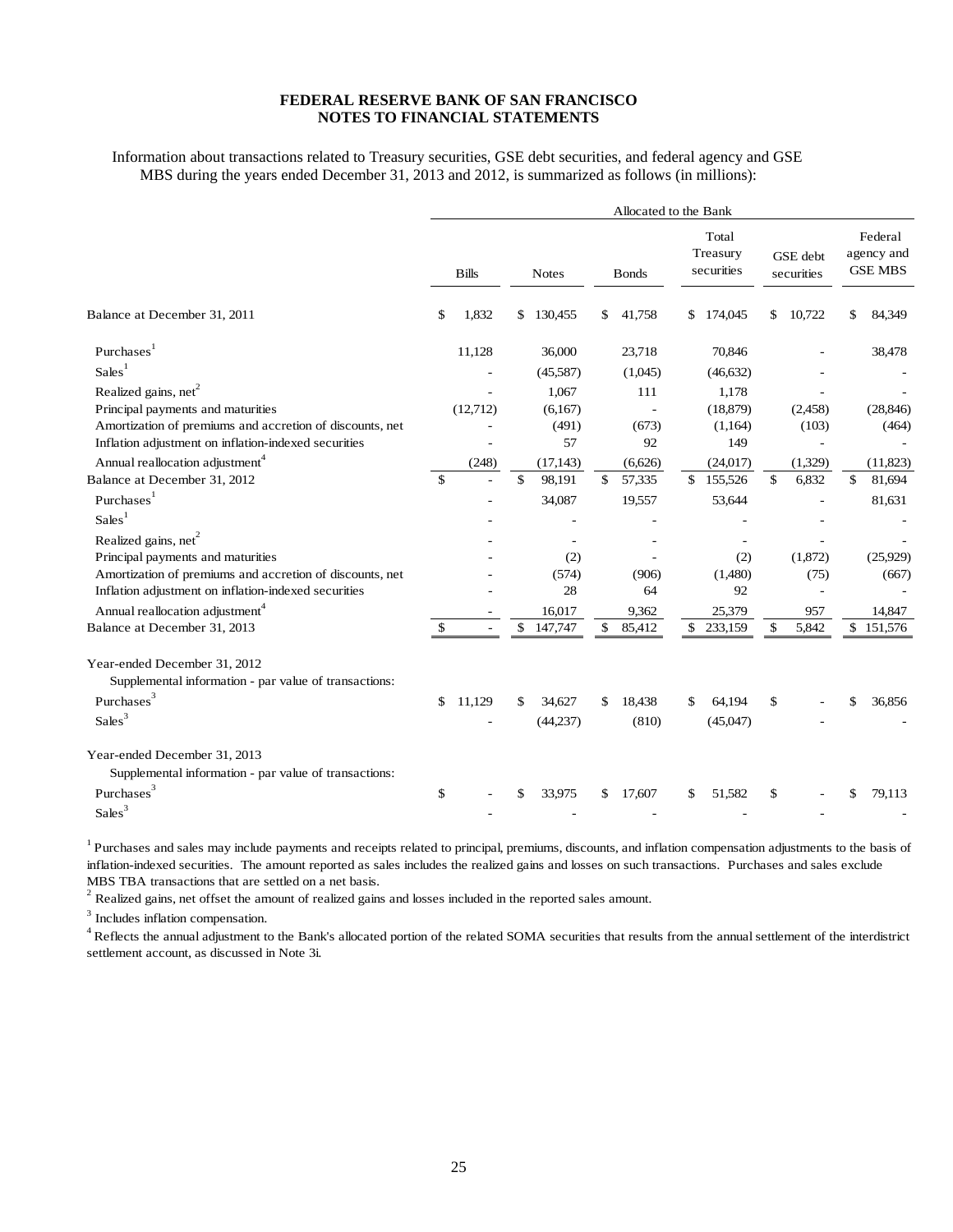|                                                          |               |               |               | <b>Total SOMA</b>               |                        |                                         |
|----------------------------------------------------------|---------------|---------------|---------------|---------------------------------|------------------------|-----------------------------------------|
|                                                          | <b>Bills</b>  | <b>Notes</b>  | <b>B</b> onds | Total<br>Treasury<br>securities | GSE debt<br>securities | Federal<br>agency and<br><b>GSE MBS</b> |
| Balance at December 31, 2011                             | \$<br>18,423  | \$1,311,917   | \$419,937     | \$1,750,277                     | \$107,828              | 878,258<br>\$                           |
| Purchases <sup>1</sup>                                   | 118,886       | 397,999       | 263,991       | 780,876                         |                        | 431,487                                 |
| Sales <sup>1</sup>                                       |               | (507, 420)    | (11,727)      | (519, 147)                      |                        |                                         |
| Realized gains, net <sup>2</sup>                         |               | 12,003        | 1,252         | 13,255                          |                        |                                         |
| Principal payments and maturities                        | (137,314)     | (67, 462)     |               | (204,776)                       | (27,211)               | (342, 181)                              |
| Amortization of premiums and accretion of discounts, net | 5             | (5,461)       | (7,531)       | (12,987)                        | (1,138)                | (5,243)                                 |
| Inflation adjustment on inflation-indexed securities     |               | 643           | 1,047         | 1,690                           |                        |                                         |
| Balance at December 31, 2012                             | $\mathcal{S}$ | \$1,142,219   | \$666,969     | \$1,809,188                     | 79,479<br>\$.          | \$.<br>962,321                          |
| Purchases <sup>1</sup>                                   |               | 358,656       | 206,208       | 564,864                         |                        | 864,537                                 |
| Sales <sup>1</sup>                                       |               |               |               |                                 |                        |                                         |
| Realized gains, net <sup>2</sup>                         |               |               |               |                                 |                        |                                         |
| Principal payments and maturities                        |               | (21)          |               | (21)                            | (19,562)               | (273,990)                               |
| Amortization of premiums and accretion of discounts, net |               | (6,024)       | (9,503)       | (15,527)                        | (795)                  | (7,008)                                 |
| Inflation adjustment on inflation-indexed securities     |               | 285           | 645           | 930                             |                        |                                         |
| Balance at December 31, 2013                             | \$            | \$1,495,115   | \$864,319     | \$2,359,434                     | \$59,122               | \$1,545,860                             |
| Year-ended December 31, 2012                             |               |               |               |                                 |                        |                                         |
| Supplemental information - par value of transactions:    |               |               |               |                                 |                        |                                         |
| Purchases <sup>3</sup>                                   | \$118,892     | 383,106<br>\$ | \$ 205,115    | \$707,113                       | \$                     | \$<br>413,160                           |
| Sales <sup>3</sup>                                       |               | (492, 234)    | (9,094)       | (501,328)                       |                        |                                         |
| Year-ended December 31, 2013                             |               |               |               |                                 |                        |                                         |
| Supplemental information - par value of transactions:    |               |               |               |                                 |                        |                                         |
| $\ensuremath{\mathsf{P} \text{urchases}}^3$              | \$            | \$<br>356,766 | \$184,956     | \$541,722                       | \$                     | \$.<br>837,490                          |
| Sales <sup>3</sup>                                       |               |               |               |                                 |                        |                                         |

<sup>1</sup> Purchases and sales may include payments and receipts related to principal, premiums, discounts, and inflation compensation adjustments to the basis of inflation-indexed securities. The amount reported as sales includes the realized gains and losses on such transactions. Purchases and sales exclude MBS TBA transactions that are settled on a net basis.

 $2^{2}$  Realized gains, net offset the amount of realized gains and losses included in the reported sales amount.

<sup>3</sup> Includes inflation compensation.

#### **b.** *Foreign Currency Denominated Investments*

- The FRBNY conducts foreign currency operations and, on behalf of the Reserve Banks, holds the resulting foreign currency denominated assets in the SOMA.
- The FRBNY holds foreign currency deposits with foreign central banks and the Bank for International Settlements and invests in foreign government debt instruments of Germany, France, and Japan. These foreign government debt instruments are guaranteed as to principal and interest by the issuing foreign governments. In addition, the FRBNY enters into transactions to purchase Euro-denominated government debt securities under agreements to resell for which the accepted collateral is the debt instruments issued by the governments of Belgium, France, Germany, Italy, the Netherlands, and Spain.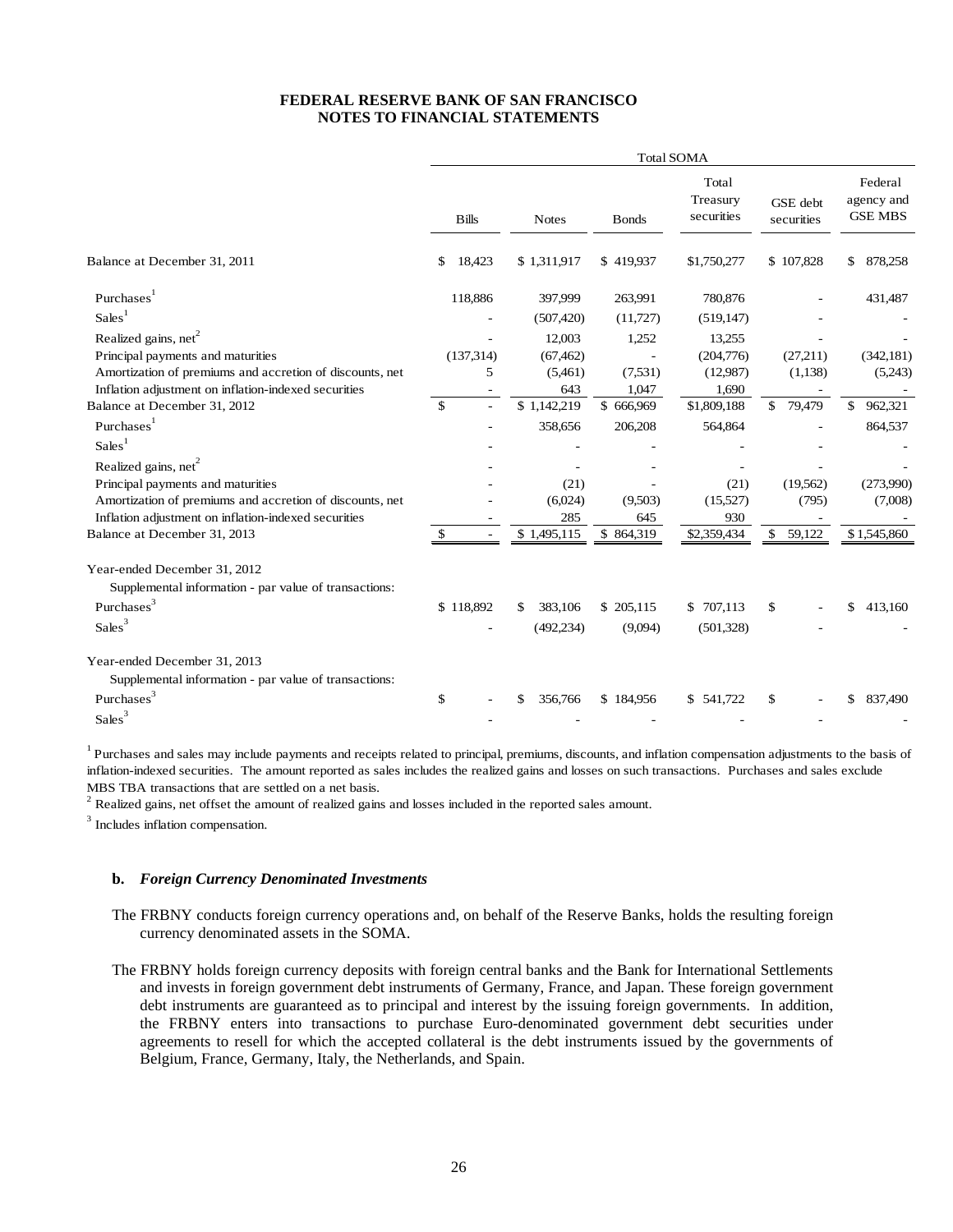The Bank's allocated share of activity related to foreign currency operations was 14.184 percent and 15.277 percent at December 31, 2013 and 2012, respectively.

Information about foreign currency denominated investments valued at amortized cost and foreign currency market exchange rates at December 31 was as follows (in millions):

|                                                 | Allocated to Bank |       |      |       | <b>Total SOMA</b> |        |   |        |
|-------------------------------------------------|-------------------|-------|------|-------|-------------------|--------|---|--------|
|                                                 | 2013              |       | 2012 |       | 2013              |        |   | 2012   |
| Euro:                                           |                   |       |      |       |                   |        |   |        |
| Foreign currency deposits                       | \$                | 1.068 | S    | 1,363 | S                 | 7.530  | S | 8,925  |
| Securities purchased under agreements to resell |                   | 362   |      | 101   |                   | 2.549  |   | 659    |
| German government debt instruments              |                   | 340   |      | 326   |                   | 2,396  |   | 2,132  |
| French government debt instruments              |                   | 340   |      | 370   |                   | 2.397  |   | 2,421  |
| Japanese yen:                                   |                   |       |      |       |                   |        |   |        |
| Foreign currency deposits                       |                   | 415   |      | 543   |                   | 2.926  |   | 3,553  |
| Japanese government debt instruments            |                   | 840   |      | 1,097 |                   | 5,925  |   | 7,182  |
| Total                                           |                   | 3,365 |      | 3,800 |                   | 23,723 |   | 24,872 |

Accrued interest receivable on foreign currency denominated assets was \$88 million and \$99 million as of December 31, 2013 and 2012, respectively, of which \$12 million and \$15 million, respectively, was allocated to the Bank. These amounts are reported as a component of "System Open Market Account: Accrued interest receivable" in the Statements of Condition.

The remaining maturity distribution of foreign currency denominated investments that were allocated to the Bank at December 31, 2013 and 2012, was as follows (in millions):

|                    | Within 15   | 16 days to |    | 91 days to 1 |    | Over 1 year |               |       |  |
|--------------------|-------------|------------|----|--------------|----|-------------|---------------|-------|--|
|                    | days        | 90 days    |    | year         |    | to 5 years  | Total         |       |  |
| December 31, 2013: |             |            |    |              |    |             |               |       |  |
| Euro               | \$<br>998   | \$<br>256  | \$ | 307          | \$ | 549         | \$            | 2,110 |  |
| Japanese yen       | 442         | 54         |    | 265          |    | 494         |               | 1,255 |  |
| Total              | 1,440       | \$<br>310  | \$ | 572          | \$ | 1,043       | <sup>\$</sup> | 3,365 |  |
|                    |             |            |    |              |    |             |               |       |  |
| December 31, 2012: |             |            |    |              |    |             |               |       |  |
| Euro               | \$<br>1,007 | \$<br>264  | \$ | 329          | \$ | 560         | \$            | 2,160 |  |
| Japanese yen       | 581         | 75         |    | 326          |    | 658         |               | 1,640 |  |
| Total              | \$<br>1,588 | \$<br>339  | \$ | 655          | \$ | 1,218       | \$            | 3,800 |  |

There were no foreign exchange contracts related to open market operations outstanding as of December 31, 2013.

As of December 31, 2013, there were no outstanding commitments to purchase foreign government debt instruments. During 2013, there were purchases, sales, and maturities of foreign government debt instruments of \$3,539 million, \$0, and \$3,431 million, respectively, of which \$508 million, \$0, and \$492 million, respectively, were allocated to the Bank.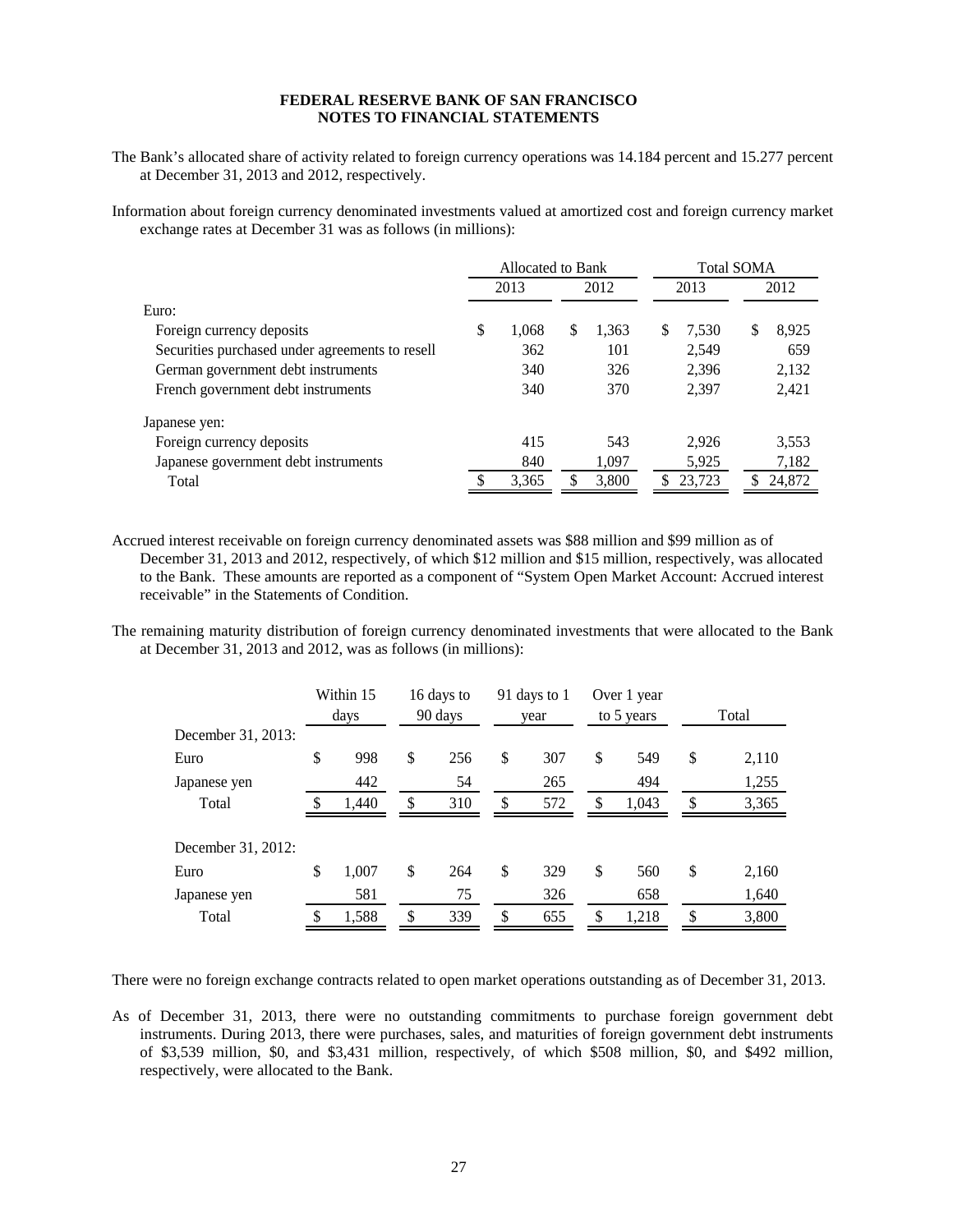- In connection with its foreign currency activities, the FRBNY may enter into transactions that are subject to varying degrees of off-balance-sheet market risk and counterparty credit risk that result from their future settlement. The FRBNY controls these risks by obtaining credit approvals, establishing transaction limits, receiving collateral in some cases, and performing daily monitoring procedures.
- At December 31, 2013 and 2012, there was no balance outstanding under the authorized warehousing facility.
- There were no transactions related to the authorized reciprocal currency arrangements with the Bank of Canada and the Bank of Mexico during the years ended December 31, 2013 and 2012.

#### **c.** *Central Bank Liquidity Swaps*

#### *U.S. Dollar Liquidity Swaps*

- The Bank's allocated share of U.S. dollar liquidity swaps was approximately 14.184 percent and 15.277 percent at December 31, 2013 and 2012, respectively.
- The total foreign currency held under U.S. dollar liquidity swaps in the SOMA at December 31, 2013 and 2012, was \$272 million and \$8,889 million, respectively, of which \$39 million and \$1,358 million, respectively, was allocated to the Bank**.**
- The remaining maturity distribution of U.S. dollar liquidity swaps that were allocated to the Bank at December 31 was as follows (in millions):

|      |           | 2013       |       | 2012          |           |   |            |  |       |
|------|-----------|------------|-------|---------------|-----------|---|------------|--|-------|
|      | Within 15 | 16 days to |       |               | Within 15 |   | 16 days to |  |       |
|      | days      | 90 days    | Total |               | davs      |   | 90 days    |  | Total |
| Euro | 16        | 23         | 39    | <sup>\$</sup> | 266       | S | 1,092      |  | 1,358 |

#### *Foreign Currency Liquidity Swaps*

There were no transactions related to the foreign currency liquidity swaps during the years ended December 31, 2013 and 2012.

#### **d.** *Fair Value of SOMA Assets*

- The fair value amounts below are presented solely for informational purposes. Although the fair value of SOMA security holdings can be substantially greater than or less than the recorded value at any point in time, these unrealized gains or losses have no effect on the ability of the Reserve Banks, as the central bank, to meet their financial obligations and responsibilities.
- The fair value of the Treasury securities, GSE debt securities, federal agency and GSE MBS, and foreign government debt instruments in the SOMA's holdings is subject to market risk, arising from movements in market variables such as interest rates and credit risk. The fair value of federal agency and GSE MBS is also affected by the expected rate of prepayments of mortgage loans underlying the securities. The fair value of foreign government debt instruments is also affected by currency risk. Based on evaluations performed as of December 31, 2013, there are no credit impairments of SOMA securities holdings.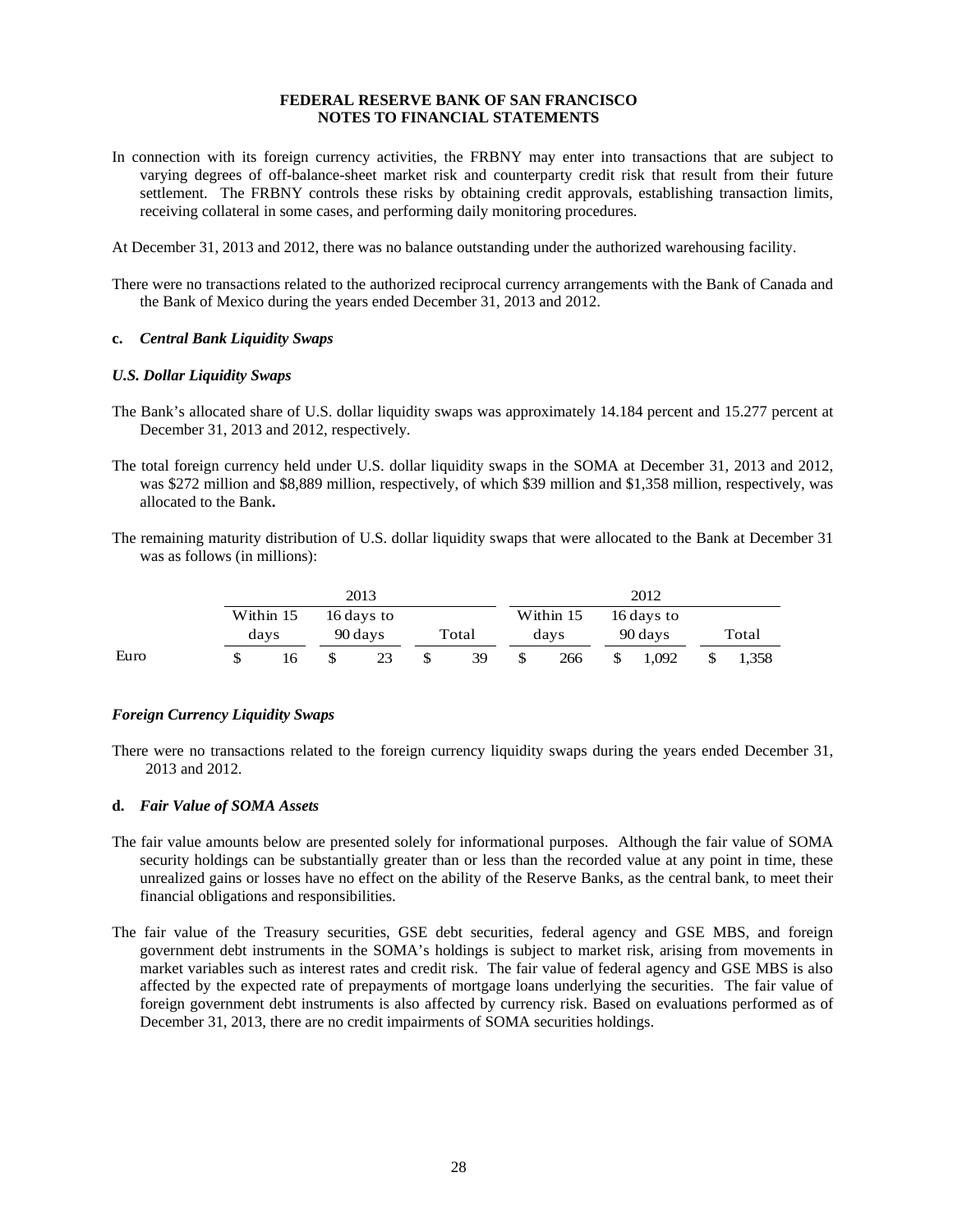The following table presents the amortized cost and fair value of and cumulative unrealized gains (losses) on the Treasury securities, GSE debt securities, and federal agency and GSE MBS, net held in the SOMA at December 31 (in millions):

|                                                   |                | Allocated to the Bank |               |              |    |                                                     |                   |                |            |              |                                |                                |
|---------------------------------------------------|----------------|-----------------------|---------------|--------------|----|-----------------------------------------------------|-------------------|----------------|------------|--------------|--------------------------------|--------------------------------|
|                                                   |                |                       |               | 2013         |    |                                                     |                   |                |            | 2012         |                                |                                |
|                                                   | Amortized cost |                       |               | Fair value   |    | Cumulative<br>unrealized gains<br>$(\text{loss}$    | Amortized cost    |                | Fair value |              | Cumulative<br>unrealized gains |                                |
| Treasury securities:                              |                |                       |               |              |    |                                                     |                   |                |            |              |                                |                                |
| <b>Notes</b>                                      | \$             | 147,747 \$            |               | 148,131 \$   |    | 384                                                 | \$                | 98.190 \$      |            | 104,290 \$   |                                | 6.100                          |
| <b>Bonds</b>                                      |                | 85,412                |               | 83,240       |    | (2,172)                                             |                   | 57,336         |            | 65,431       |                                | 8.095                          |
| <b>Total Treasury securities</b>                  | \$             | 233,159               | - \$          | 231,371 \$   |    | (1,788)                                             | \$                | 155,526 \$     |            | $169,721$ \$ |                                | 14,195                         |
| <b>GSE</b> debt securities                        |                | 5,842                 |               | 6.150        |    | 308                                                 |                   | 6.832          |            | 7,307        |                                | 475                            |
| Federal agency and GSE MBS                        |                | 151,576               |               | 147,792      |    | (3,784)                                             |                   | 81,694         |            | 85,448       |                                | 3,754                          |
| Total domestic SOMA portfolio securities holdings | \$             | 390,577 \$            |               | 385,313 \$   |    | (5,264)                                             | \$                | 244,052 \$     |            | 262,476 \$   |                                | 18,424                         |
| Memorandum - Commitments for:                     |                |                       |               |              |    |                                                     |                   |                |            |              |                                |                                |
| Purchases of Treasury securities                  | \$             |                       | <sup>\$</sup> |              | \$ |                                                     | \$                |                | \$         |              | $\mathcal{S}$                  |                                |
| Purchases of Federal agency and GSEMBS            |                | 5,865                 |               | 5,843        |    | (22)                                                |                   | 10,162         |            | 10,178       |                                | 16                             |
| Sales of Federal agency and GSE MBS               |                |                       |               |              |    |                                                     |                   |                |            |              |                                |                                |
|                                                   |                |                       |               |              |    |                                                     | <b>Total SOMA</b> |                |            |              |                                |                                |
|                                                   |                |                       |               | 2013         |    |                                                     |                   |                |            | 2012         |                                |                                |
|                                                   |                | Amortized cost        |               | Fair value   |    | Cumulative<br>unrealized gains<br>$(\text{losses})$ |                   | Amortized cost |            | Fair value   |                                | Cumulative<br>unrealized gains |
| Treasury securities:                              |                |                       |               |              |    |                                                     |                   |                |            |              |                                |                                |
| <b>Notes</b>                                      | \$.            | 1,495,115 \$          |               | 1,499,000 \$ |    | 3,885                                               | \$                | 1,142,219 \$   |            | 1,213,177 \$ |                                | 70,958                         |
| Bonds                                             |                | 864,319               |               | 842,336      |    | (21,983)                                            |                   | 666,969        |            | 761.138      |                                | 94,169                         |
| <b>Total Treasury securities</b>                  |                | 2,359,434             | \$            | 2,341,336 \$ |    | (18,098)                                            | \$                | 1,809,188 \$   |            | 1,974,315 \$ |                                | 165,127                        |
| GSE debt securities                               |                | 59,122                |               | 62,236       |    | 3,114                                               |                   | 79,479         |            | 85,004       |                                | 5,525                          |
| Federal agency and GSE MBS                        |                | 1,533,860             |               | 1,495,572    |    | (38, 288)                                           |                   | 950,321        |            | 993,990      |                                | 43,669                         |
| Total domestic SOMA portfolio securities holdings |                | 3,952,416             | Ŝ.            | 3,899,144    | \$ | (53, 272)                                           |                   | 2,838,988      | \$         | 3,053,309 \$ |                                | 214,321                        |

Memorandum - Commitments for: Purchases of Treasury securities 5 - \$ - \$ - \$ - \$ - \$ Purchases of Federal agency and GSE MBS 59,350 59,129 (221) 118,215 118,397 182 Sales of Federal agency and GSE MBS - - - - - -

The fair value of Treasury securities and GSE debt securities was determined using pricing services that provide market consensus prices based on indicative quotes from various market participants. The fair value of federal agency and GSE MBS was determined using a pricing service that utilizes a model-based approach that considers observable inputs for similar securities.

At December 31, 2013 and 2012, the fair value of foreign currency denominated investments was \$23,802 million and \$25,042 million, respectively, of which \$3,376 million and \$3,826 million, respectively, was allocated to the Bank. The fair value of government debt instruments was determined using pricing services that provide market consensus prices based on indicative quotes from various market participants. The fair value of foreign currency deposits and securities purchased under agreements to resell was determined by reference to market interest rates.

The cost basis of securities purchased under agreements to resell, securities sold under agreements to repurchase, and other investments held in the SOMA approximate fair value.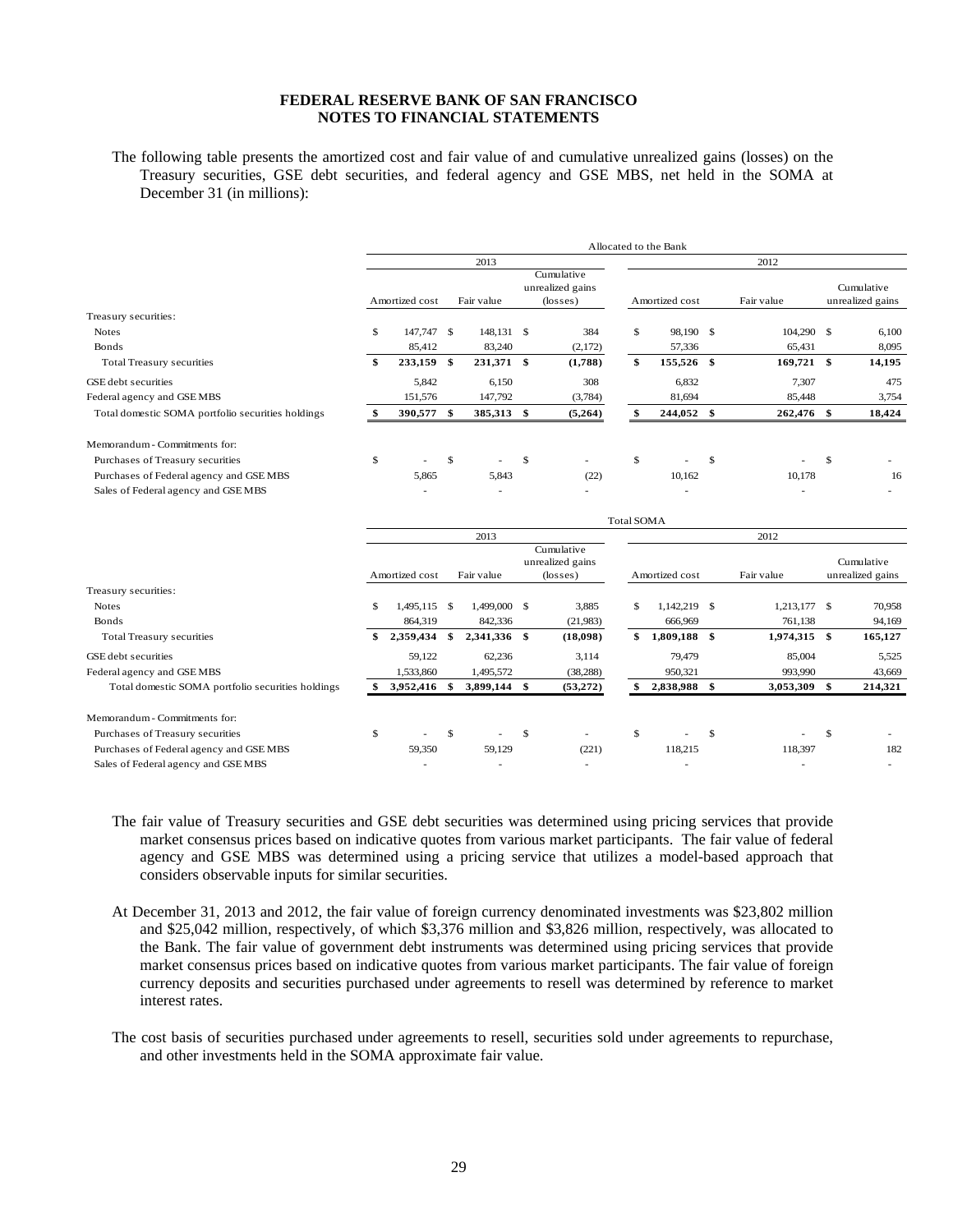The following table provides additional information on the amortized cost and fair values of the federal agency and GSE MBS portfolio at December 31 (in millions):

|                                             | 2013 |                |              | 2012       |                |    |            |
|---------------------------------------------|------|----------------|--------------|------------|----------------|----|------------|
| Distribution of MBS holdings by coupon rate |      | Amortized cost |              | Fair value | Amortized cost |    | Fair value |
| Allocated to the Bank:                      |      |                |              |            |                |    |            |
| 2.0%                                        | \$   | 1,402          | \$           | 1,337      | \$<br>73       | \$ | 73         |
| 2.5%                                        |      | 12,237         |              | 11,706     | 3,229          |    | 3,247      |
| 3.0%                                        |      | 51,565         |              | 47,856     | 13,807         |    | 13,905     |
| 3.5%                                        |      | 34,556         |              | 33,436     | 15,438         |    | 15,882     |
| 4.0%                                        |      | 22,754         |              | 22,839     | 11,842         |    | 12,547     |
| 4.5%                                        |      | 18,363         |              | 19,317     | 22,564         |    | 24,257     |
| 5.0%                                        |      | 8,231          |              | 8,693      | 10,755         |    | 11,366     |
| 5.5%                                        |      | 2,124          |              | 2,245      | 3,436          |    | 3,595      |
| 6.0%                                        |      | 302            |              | 319        | 485            |    | 506        |
| 6.5%                                        |      | 42             |              | 44         | 65             |    | 70         |
| Total                                       | \$   | 151,576        | $\mathbb{S}$ | 147,792    | \$<br>81,694   | \$ | 85,448     |
| Total SOMA:                                 |      |                |              |            |                |    |            |
| 2.0%                                        | \$   | 14,191         | \$           | 13,529     | \$<br>845      | \$ | 846        |
| 2.5%                                        |      | 123,832        |              | 118,458    | 37,562         |    | 37,766     |
| 3.0%                                        |      | 521,809        |              | 484,275    | 160,613        |    | 161,757    |
| 3.5%                                        |      | 349,689        |              | 338,357    | 179,587        |    | 184,752    |
| 4.0%                                        |      | 230,256        |              | 231,113    | 137,758        |    | 145,955    |
| 4.5%                                        |      | 185,825        |              | 195,481    | 262,485        |    | 282,181    |
| 5.0%                                        |      | 83,290         |              | 87,968     | 125,107        |    | 132,214    |
| 5.5%                                        |      | 21,496         |              | 22,718     | 39,970         |    | 41,819     |
| 6.0%                                        |      | 3,051          |              | 3,225      | 5,642          |    | 5,888      |
| 6.5%                                        |      | 421            |              | 448        | 752            |    | 812        |
| Total                                       | \$   | 1,533,860      | \$           | 1,495,572  | \$<br>950,321  | \$ | 993,990    |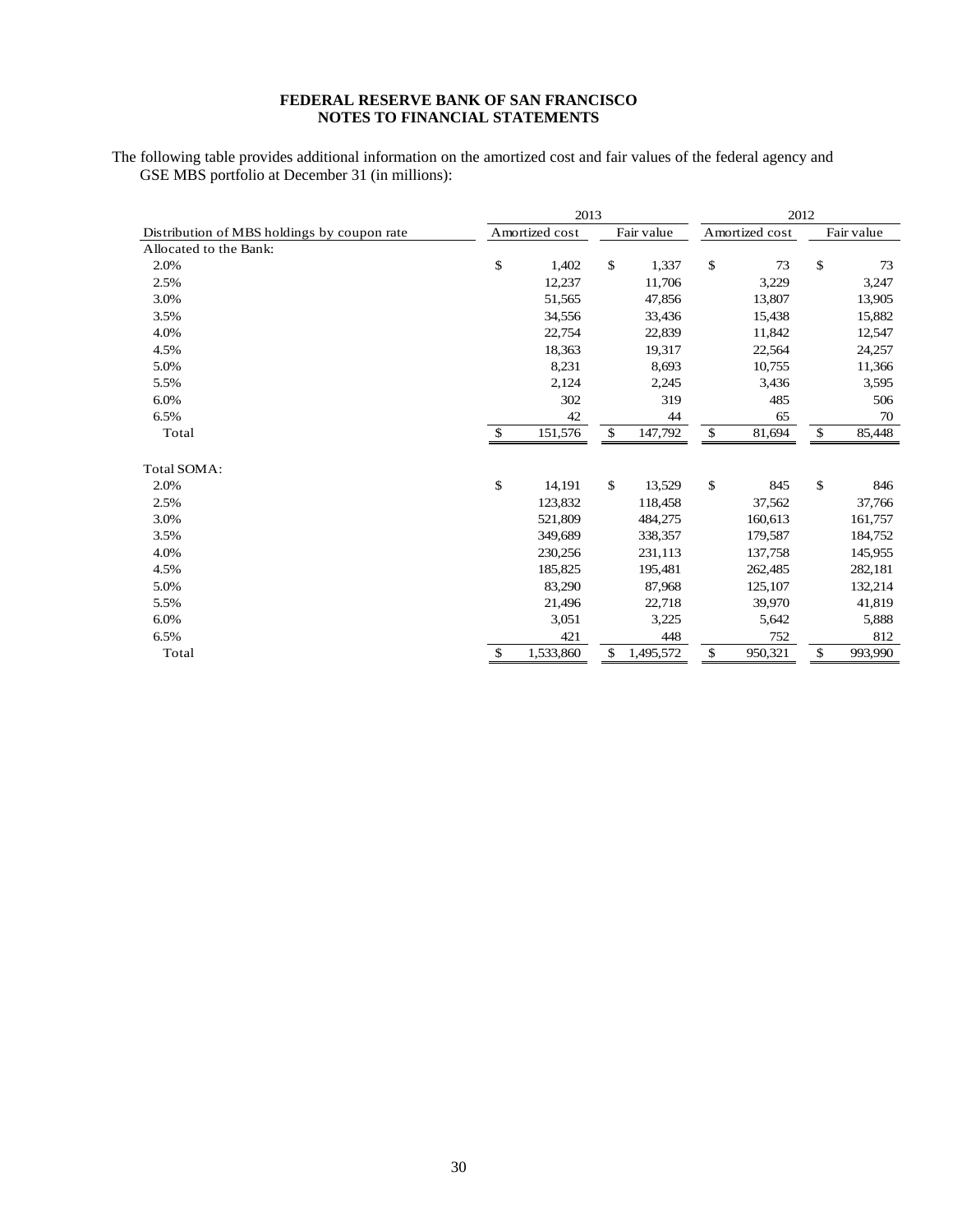Because SOMA securities are recorded at amortized cost, the change in the cumulative unrealized losses is not reported in the Statements of Income and Comprehensive Income. The following tables present the realized gains and the change in the cumulative unrealized losses, presented as "Fair value changes unrealized losses," of the domestic securities holdings during the years ended December 31, 2013 and 2012 (in millions):

|                        |                                                          |                    |      |                                            | Allocated to Bank |                                                                     |    |                                            |  |  |
|------------------------|----------------------------------------------------------|--------------------|------|--------------------------------------------|-------------------|---------------------------------------------------------------------|----|--------------------------------------------|--|--|
|                        |                                                          |                    | 2013 |                                            | 2012              |                                                                     |    |                                            |  |  |
|                        | Total portfolio<br>holdings realized<br>$\text{gains}^1$ |                    |      | Fair value changes<br>unrealized<br>losses |                   | Total portfolio<br>holdings realized<br>$\gamma$ gains <sup>1</sup> |    | Fair value changes<br>unrealized<br>losses |  |  |
| Treasury securities    | \$                                                       |                    | \$   | (18, 179)                                  | $\mathsf{\$}$     | 1,179                                                               | \$ | (272)                                      |  |  |
| GSE debt securities    |                                                          |                    |      | (233)                                      |                   |                                                                     |    | (80)                                       |  |  |
| Federal agency and GSE |                                                          |                    |      |                                            |                   |                                                                     |    |                                            |  |  |
| <b>MBS</b>             |                                                          | 5                  |      | (8,031)                                    |                   | 22                                                                  |    | (287)                                      |  |  |
| Total                  |                                                          | 5                  | \$   | (26, 443)                                  |                   | 1,201                                                               | \$ | (639)                                      |  |  |
|                        |                                                          |                    |      |                                            | <b>Total SOMA</b> |                                                                     |    |                                            |  |  |
|                        |                                                          |                    | 2013 |                                            | 2012              |                                                                     |    |                                            |  |  |
|                        |                                                          | Total portfolio    |      | Fair value changes                         |                   | Total portfolio                                                     |    | Fair value changes                         |  |  |
|                        |                                                          | holdings realized  |      | unrealized                                 |                   | holdings realized                                                   |    | unrealized                                 |  |  |
|                        |                                                          | gains <sup>1</sup> |      | losses                                     |                   | $\text{gains}^1$                                                    |    | losses                                     |  |  |
| Treasury securities    | \$                                                       |                    | \$   | (183, 225)                                 | \$                | 13,255                                                              | \$ | (1,142)                                    |  |  |
| GSE debt securities    |                                                          |                    |      | (2,411)                                    |                   |                                                                     |    | (885)                                      |  |  |
| Federal agency and GSE |                                                          |                    |      |                                            |                   |                                                                     |    |                                            |  |  |
| <b>MBS</b>             |                                                          | 51                 |      | (81, 957)                                  |                   | 241                                                                 |    | (3,568)                                    |  |  |
| Total                  |                                                          | 51                 | \$   | (267, 593)                                 | \$                | 13,496                                                              | \$ | (5,595)                                    |  |  |

 $1$ Total portfolio holdings realized gains are reported in "Non-interest (loss) income: System Open Market Account" in the Statements of Income and Comprehensive Income

- The amount of change in unrealized gains position, net, related to foreign currency denominated assets was a decrease of \$90 million and an increase of \$3 million for the years ended December 31, 2013 and 2012, respectively, of which \$13 million was allocated to the Bank for the year ended December 31, 2013. The allocation to the Bank for the year ended December 31, 2012 was not significant.
- Accounting Standards Codification (ASC) Topic 820 (ASC 820) defines fair value as the price that would be received to sell an asset or paid to transfer a liability in an orderly transaction between market participants at the measurement date. ASC 820 establishes a three-level fair value hierarchy that distinguishes between assumptions developed using market data obtained from independent sources (observable inputs) and the Bank's assumptions developed using the best information available in the circumstances (unobservable inputs). The three levels established by ASC 820 are described as follows:
	- Level 1 Valuation is based on quoted prices for identical instruments traded in active markets.
	- Level 2 Valuation is based on quoted prices for similar instruments in active markets, quoted prices for identical or similar instruments in markets that are not active, and model-based valuation techniques for which all significant assumptions are observable in the market.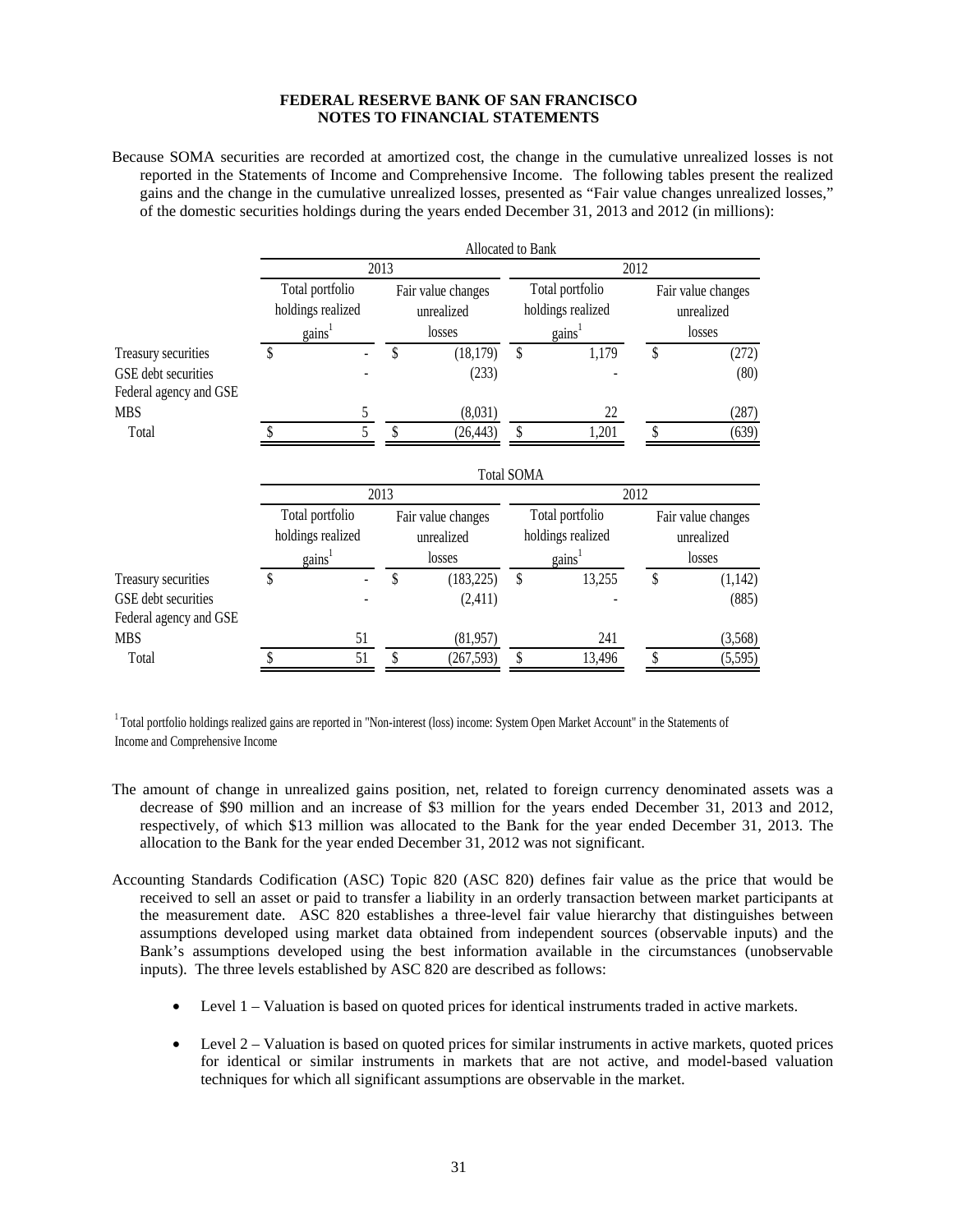• Level 3 – Valuation is based on model-based techniques that use significant inputs and assumptions not observable in the market. These unobservable inputs and assumptions reflect the Bank's estimates of inputs and assumptions that market participants would use in pricing the assets and liabilities. Valuation techniques include the use of option pricing models, discounted cash flow models, and similar techniques.

Treasury securities, GSE debt securities, Federal agency and GSE MBS, and foreign government debt instruments are classified as Level 2 within the ASC 820 hierarchy because the fair values are based on indicative quotes and other observable inputs obtained from independent pricing services. The fair value hierarchy level of SOMA financial assets is not necessarily an indication of the risk associated with those assets.

#### **6. BANK PREMISES, EQUIPMENT, AND SOFTWARE**

Bank premises and equipment at December 31 were as follows (in millions):

|                                                       | 2013     | 2012 |       |  |
|-------------------------------------------------------|----------|------|-------|--|
| Bank premises and equipment:                          |          |      |       |  |
| Land and land improvements                            | \$<br>42 | \$   | 42    |  |
| <b>Buildings</b>                                      | 252      |      | 248   |  |
| Building machinery and equipment                      | 58       |      | 58    |  |
| Construction in progress                              |          |      |       |  |
| Furniture and equipment                               | 106      |      | 105   |  |
| Subtotal                                              | 459      |      | 454   |  |
| Accumulated depreciation                              | (218)    |      | (210) |  |
| Bank premises and equipment, net                      | 241      |      | 244   |  |
| Depreciation expense, for the years ended December 31 | 15       |      | 16    |  |

The Bank leases space to outside tenants with remaining lease terms ranging from 3 to 5 years. Rental income from such leases was \$3 million for both the years ended December 31, 2013 and 2012, and is reported as a component of "Non-interest (loss) income: Other" in the Statements of Income and Comprehensive Income. Future minimum lease payments that the Bank will receive under noncancelable lease agreements in existence at December 31, 2013, are as follows (in millions):

| 2014  | \$<br>3        |
|-------|----------------|
| 2015  | 3              |
| 2016  | $\mathfrak{D}$ |
| 2017  |                |
| Total | q              |

The Bank had capitalized software assets, net of amortization, of \$50 million and \$17 million at December 31, 2013 and 2012, respectively. Amortization expense was \$7 million and \$5 million for the years ended December 31, 2013 and 2012, respectively. Capitalized software assets are reported as a component of "Other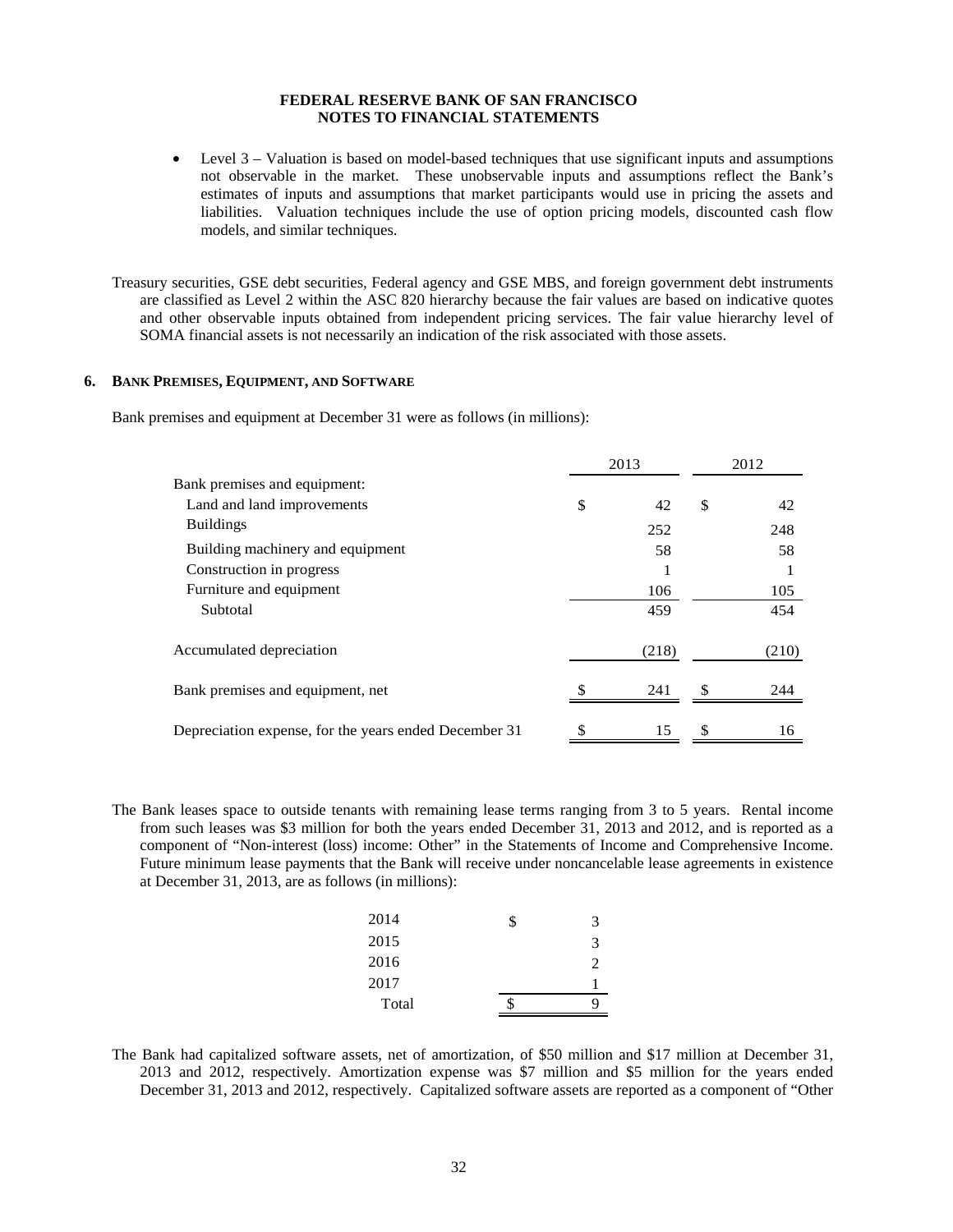assets" in the Statements of Condition and the related amortization is reported as a component of "Operating expenses: Other" in the Statements of Income and Comprehensive Income.

In 2008 after relocating operations to a new facility, the Bank classified its former Seattle branch office building as held for sale, and the building was reported at fair value as a component of "Other Assets" in the Statements of Condition. In April 2012, the Bank completed the donation of the building to the United States General Services Administration (GSA). Under the donation agreement, the Bank must continue to maintain the building for up to fifteen months from the time GSA takes ownership. The Bank recorded an additional impairment of \$3.4 million to reflect the final disposition of this building, which was recorded as a component of "Operating expenses: Other" in the Statements of Income and Comprehensive Income*.* 

#### **7. COMMITMENTS AND CONTINGENCIES**

- In conducting its operations, the Bank enters into contractual commitments, normally with fixed expiration dates or termination provisions, at specific rates and for specific purposes.
- At December 31, 2013, the Bank was obligated under noncancelable leases for premises and equipment with remaining terms ranging from 1 to approximately 6 years. These leases provide for increased lease payments based upon increases in real estate taxes, operating costs, or selected price indexes.
- Rental expense under operating leases for certain operating facilities, warehouses, and data processing and office equipment (including taxes, insurance, and maintenance when included in rent), net of sublease rentals, for the years ended December 31, 2013 and 2012, were not material.
- Future minimum lease payments under noncancelable operating leases, net of sublease rentals, with terms of one year or more, at December 31, 2013, were not material.
- At December 31, 2013, the Bank, acting on behalf of the Reserve Banks, had unrecorded unconditional purchase commitments extending through the year 2022 with a remaining fixed commitment of \$240 million. Purchases of \$37 million and \$28 million were made against these commitments during 2013 and 2012, respectively. These commitments are for maintenance of currency processing machines and have variable and fixed components. The variable portion of the commitment is for machine shifts added or removed during the year. The fixed payments for the next five years under these commitments are as follows (in millions):

| 2014 | \$<br>23 |
|------|----------|
| 2015 | 27       |
| 2016 | 26       |
| 2017 | 26       |
| 2018 | 26       |

- Under the Insurance Agreement of the Reserve Banks, each of the Reserve Banks has agreed to bear, on a perincident basis, a share of certain losses in excess of 1 percent of the capital paid-in of the claiming Reserve Bank, up to 50 percent of the total capital paid-in of all Reserve Banks. Losses are borne in the ratio of a Reserve Bank's capital paid-in to the total capital paid-in of all Reserve Banks at the beginning of the calendar year in which the loss is shared. No claims were outstanding under the agreement at December 31, 2013 and 2012.
- The Bank is involved in certain legal actions and claims arising in the ordinary course of business. Although it is difficult to predict the ultimate outcome of these actions, in management's opinion, based on discussions with counsel, the legal actions and claims will be resolved without material adverse effect on the financial position or results of operations of the Bank.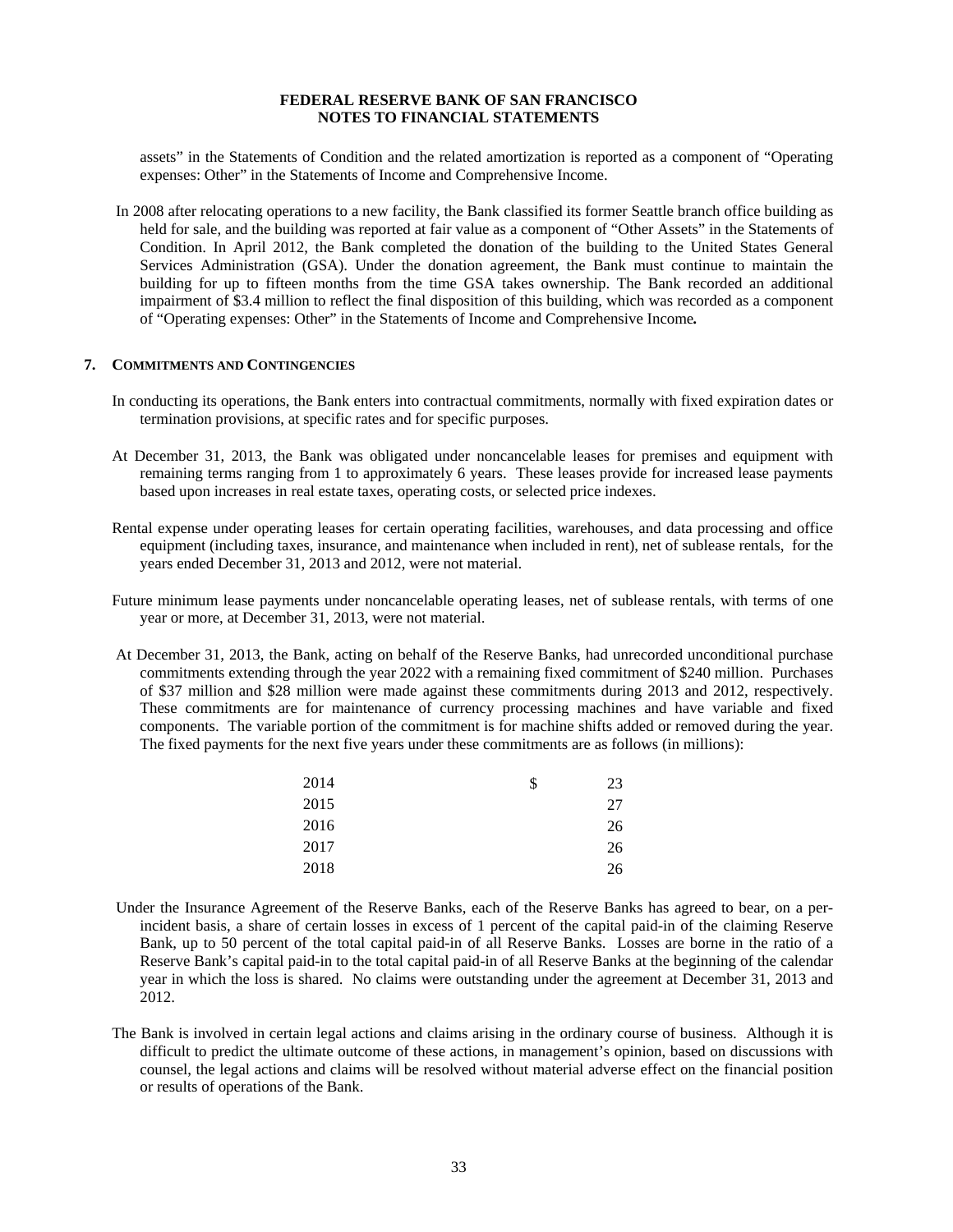#### **8. RETIREMENT AND THRIFT PLANS**

#### *Retirement Plans*

- The Bank currently offers three defined benefit retirement plans to its employees, based on length of service and level of compensation. Substantially all of the employees of the Reserve Banks, Board of Governors, and Office of Employee Benefits of the Federal Reserve System participate in the Retirement Plan for Employees of the Federal Reserve System (System Plan). Under the Dodd-Frank Act, newly hired Bureau employees are eligible to participate in the System Plan. In addition, employees at certain compensation levels participate in the Benefit Equalization Retirement Plan (BEP) and certain Reserve Bank officers participate in the Supplemental Retirement Plan for Select Officers of the Federal Reserve Banks (SERP).
- The FRBNY, on behalf of the System, recognizes the net asset or net liability and costs associated with the System Plan in its consolidated financial statements. During the years ended December 31, 2013 and 2012, certain costs associated with the System Plan were reimbursed by the Bureau.
- The Bank's projected benefit obligation, funded status, and net pension expenses for the BEP and the SERP at December 31, 2013 and 2012, and for the years then ended, were not material.

#### *Thrift Plan*

Employees of the Bank participate in the defined contribution Thrift Plan for Employees of the Federal Reserve System (Thrift Plan). The Bank matches 100 percent of the first six percent of employee contributions from the date of hire and provides an automatic employer contribution of one percent of eligible pay. The Bank's Thrift Plan contributions totaled \$10 million for each of the years ended December 31, 2013 and 2012, and are reported as a component of "Operating expenses: Salaries and benefits" in the Statements of Income and Comprehensive Income.

#### **9. POSTRETIREMENT BENEFITS OTHER THAN RETIREMENT PLANS AND POSTEMPLOYMENT BENEFITS**

#### *Postretirement Benefits Other Than Retirement Plans*

- In addition to the Bank's retirement plans, employees who have met certain age and length-of-service requirements are eligible for both medical and life insurance benefits during retirement.
- The Bank funds benefits payable under the medical and life insurance plans as due and, accordingly, has no plan assets.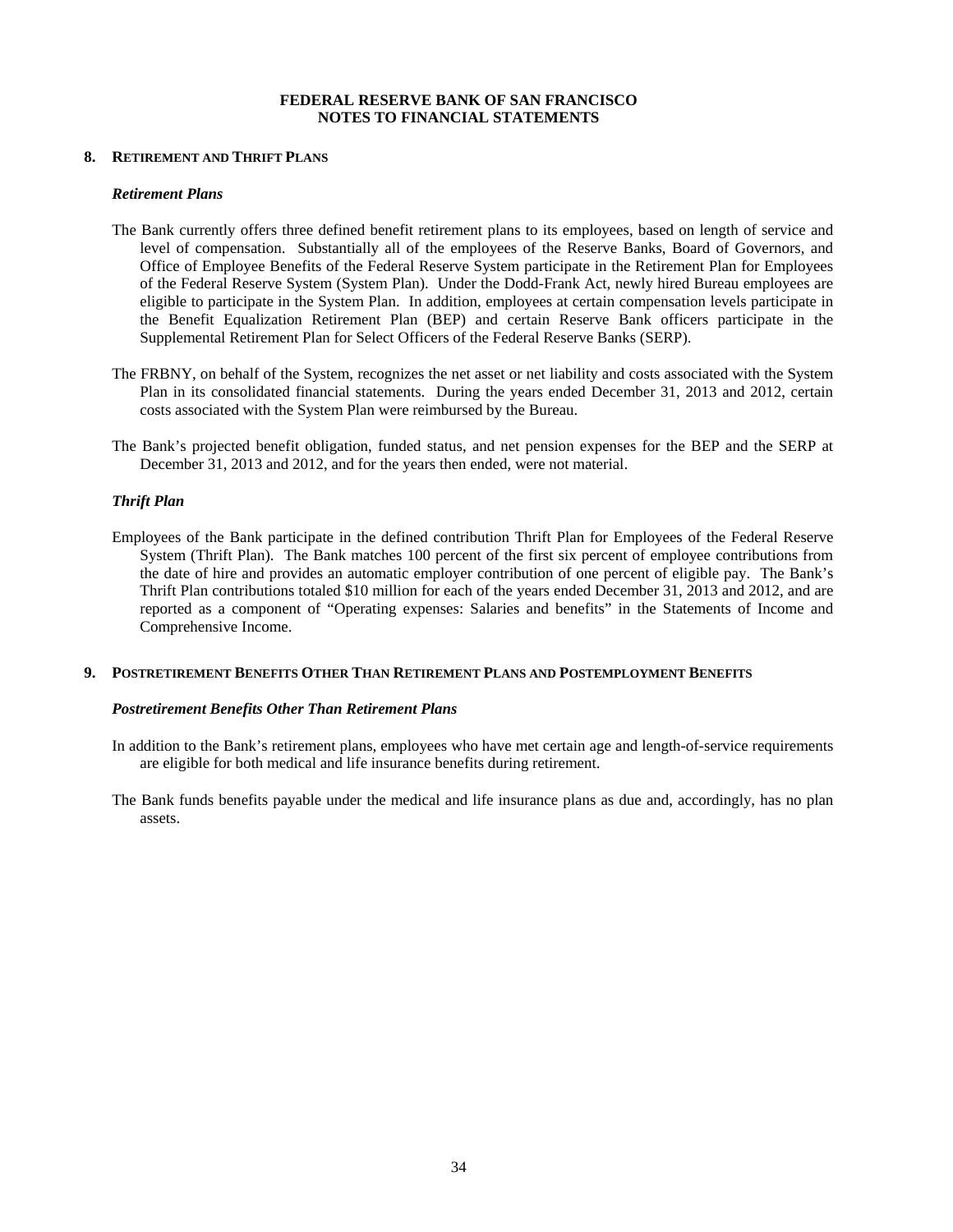Following is a reconciliation of the beginning and ending balances of the benefit obligation (in millions):

|                                                              |   | 2013   | 2012 |       |  |
|--------------------------------------------------------------|---|--------|------|-------|--|
| Accumulated postretirement benefit obligation at January 1   | S | 105.0  | S    | 92.6  |  |
| Service cost benefits earned during the period               |   | 4.0    |      | 3.2   |  |
| Interest cost on accumulated benefit obligation              |   | 4.0    |      | 4.2   |  |
| Net actuarial (gain) loss                                    |   | (12.1) |      | 9.5   |  |
| Special termination benefits loss                            |   | 0.2    |      | 0.5   |  |
| Contributions by plan participants                           |   | 2.1    |      | 2.0   |  |
| Benefits paid                                                |   | (7.5)  |      | (7.2) |  |
| Medicare Part D subsidies                                    |   | 0.3    |      | 0.2   |  |
| Plan amendments                                              |   | (0.2)  |      |       |  |
| Accumulated postretirement benefit obligation at December 31 |   | 95.8   |      | 105.0 |  |

At December 31, 2013 and 2012, the weighted-average discount rate assumptions used in developing the postretirement benefit obligation were 4.79 percent and 3.75 percent, respectively.

Discount rates reflect yields available on high-quality corporate bonds that would generate the cash flows necessary to pay the plan's benefits when due. Beginning in 2013, the System Plan discount rate assumption setting convention changed from rounding the rate to the nearest 25 basis points to using an unrounded rate.

Following is a reconciliation of the beginning and ending balance of the plan assets, the unfunded postretirement benefit obligation, and the accrued postretirement benefit costs (in millions):

|                                                                           | 2013      | 2012   |
|---------------------------------------------------------------------------|-----------|--------|
| Fair value of plan assets at January 1                                    | \$        | \$     |
| Contributions by the employer                                             | 5.1       | 5.0    |
| Contributions by plan participants                                        | 2.1       | 2.0    |
| Benefits paid                                                             | (7.5)     | (7.2)  |
| Medicare Part D subsidies                                                 | 0.3       | 0.2    |
| Fair value of plan assets at December 31                                  |           |        |
| Unfunded obligation and accrued postretirement benefit cost               | 95.8      | 105.0  |
| Amounts included in accumulated other comprehensive loss are shown below: |           |        |
| Prior service cost                                                        | \$<br>0.2 | \$     |
| Net actuarial (loss)                                                      | (9.2)     | (23.0) |

Accrued postretirement benefit costs are reported as a component of "Accrued benefit costs" in the Statements of Condition.

Total accumulated other comprehensive loss  $\qquad$  (9.0)  $\qquad$  (23.0)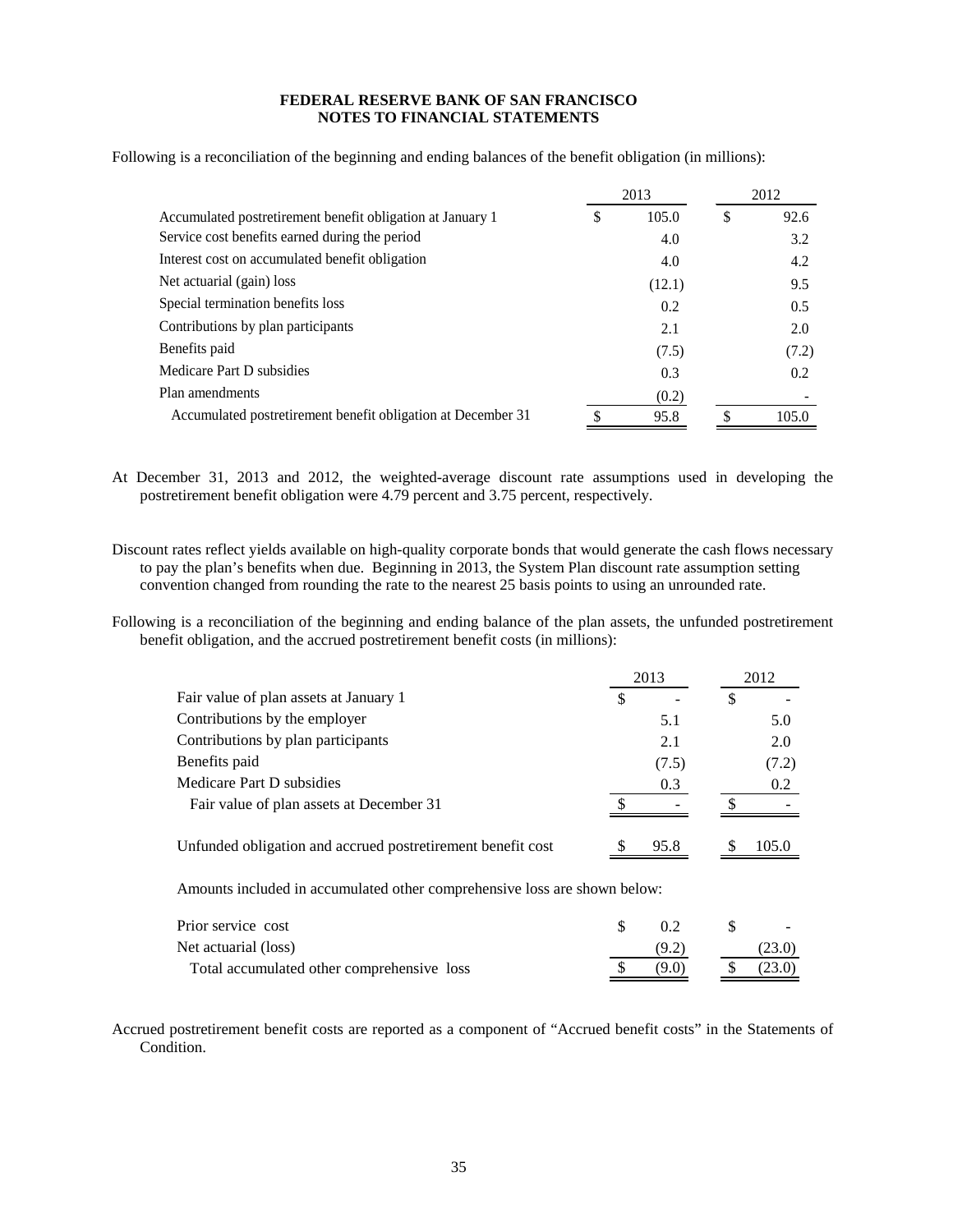For measurement purposes, the assumed health-care cost trend rates at December 31 are as follows:

|                                                              | 2013  | 2012  |
|--------------------------------------------------------------|-------|-------|
| Health-care cost trend rate assumed for next year            | 7.00% | 7.00% |
| Rate to which the cost trend rate is assumed to decline (the |       |       |
| ultimate trend rate)                                         | 5.00% | 5.00% |
| Year that the rate reaches the ultimate trend rate           | 2019  | 2018  |

Assumed health-care cost trend rates have a significant effect on the amounts reported for health-care plans. A one percentage point change in assumed health-care cost trend rates would have the following effects for the year ended December 31, 2013 (in millions):

|                                                             | One percentage<br>point increase |     | One percentage<br>point decrease |       |
|-------------------------------------------------------------|----------------------------------|-----|----------------------------------|-------|
|                                                             |                                  |     |                                  |       |
| Effect on aggregate of service and interest cost components |                                  |     |                                  |       |
| of net periodic postretirement benefit costs                |                                  | 0.2 |                                  | (0.2) |
| Effect on accumulated postretirement benefit obligation     |                                  | 10  |                                  | (1.1) |

The following is a summary of the components of net periodic postretirement benefit expense for the years ended December 31 (in millions):

| 2013                                            |   |      | 2012 |     |
|-------------------------------------------------|---|------|------|-----|
| Service cost-benefits earned during the period  | 2 | 4.0  |      | 3.2 |
| Interest cost on accumulated benefit obligation |   | 4.0  |      | 4.2 |
| Amortization of net actuarial loss              |   | 1.8  |      | 0.8 |
| Total periodic expense                          |   | 9.8  |      | 8.2 |
| Special termination benefits loss               |   | 0.2  |      | 0.5 |
| Net periodic postretirement benefit expense     |   | 10.0 |      |     |
|                                                 |   |      |      |     |

- Estimated amounts that will be amortized from accumulated other comprehensive loss into net periodic postretirement benefit expense in 2014 were not material.
- Net postretirement benefit costs are actuarially determined using a January 1 measurement date. At January 1, 2013 and 2012, the weighted-average discount rate assumptions used to determine net periodic postretirement benefit costs were 3.75 percent and 4.50 percent, respectively.
- Net periodic postretirement benefit expense is reported as a component of "Operating expenses: Salaries and benefits" in the Statements of Income and Comprehensive Income.
- The Medicare Prescription Drug, Improvement and Modernization Act of 2003 established a prescription drug benefit under Medicare (Medicare Part D) and a federal subsidy to sponsors of retiree health-care benefit plans that provide benefits that are at least actuarially equivalent to Medicare Part D. The benefits provided under the Bank's plan to certain participants are at least actuarially equivalent to the Medicare Part D prescription drug benefit. The estimated effects of the subsidy are reflected in actuarial loss in the accumulated postretirement benefit obligation and net periodic postretirement benefit expense.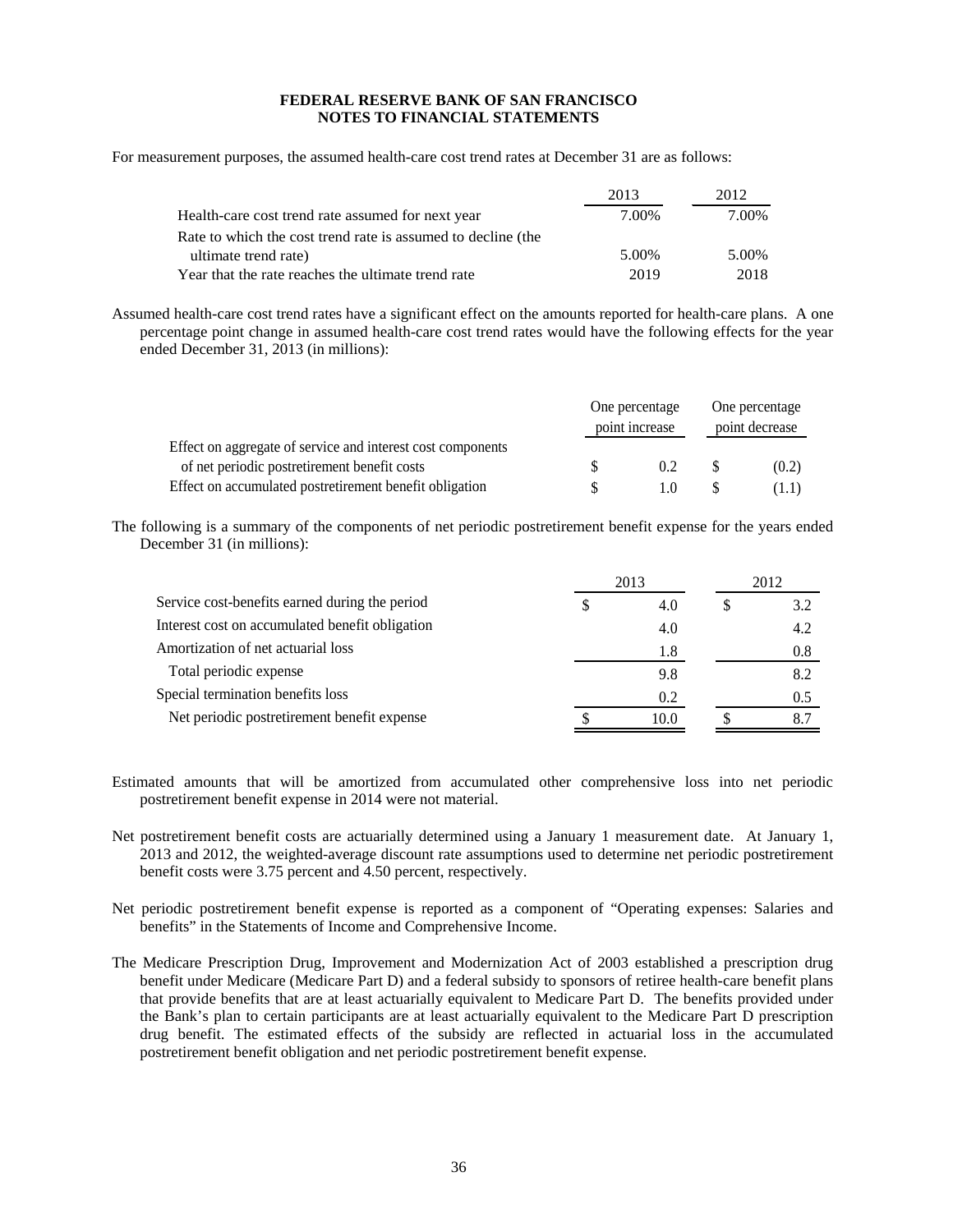Federal Medicare Part D subsidy receipts were \$215 thousand and \$239 thouasnd in the years ended December 31, 2013 and 2012, respectively. Expected receipts in 2014, related to benefits paid in the years ended December 31, 2013 and 2012, are \$171 thousand.

|               | Without subsidy |    | With subsidy |  |
|---------------|-----------------|----|--------------|--|
| 2014          | \$<br>6.1       | \$ | 5.7          |  |
| 2015          | 6.2             |    | 5.9          |  |
| 2016          | 6.5             |    | 6.2          |  |
| 2017          | 6.8             |    | 6.4          |  |
| 2018          | 7.1             |    | 6.7          |  |
| $2019 - 2023$ | 39.0            |    | 36.9         |  |
| Total         | \$<br>71.7      | \$ | 67.8         |  |

Following is a summary of expected postretirement benefit payments (in millions):

#### *Postemployment Benefits*

The Bank offers benefits to former or inactive employees. Postemployment benefit costs are actuarially determined using a December 31 measurement date and include the cost of providing disability; medical, dental, and vision insurance; and survivor income benefits. The accrued postemployment benefit costs recognized by the Bank at December 31, 2013 and 2012, were \$16 million and \$18 million, respectively. This cost is included as a component of "Accrued benefit costs" in the Statements of Condition. Net periodic postemployment benefit expense included in 2013 and 2012 operating expenses were \$249 thousand and \$2 million, respectively, and are recorded as a component of "Operating expenses: Salaries and benefits" in the Statements of Income and Comprehensive Income.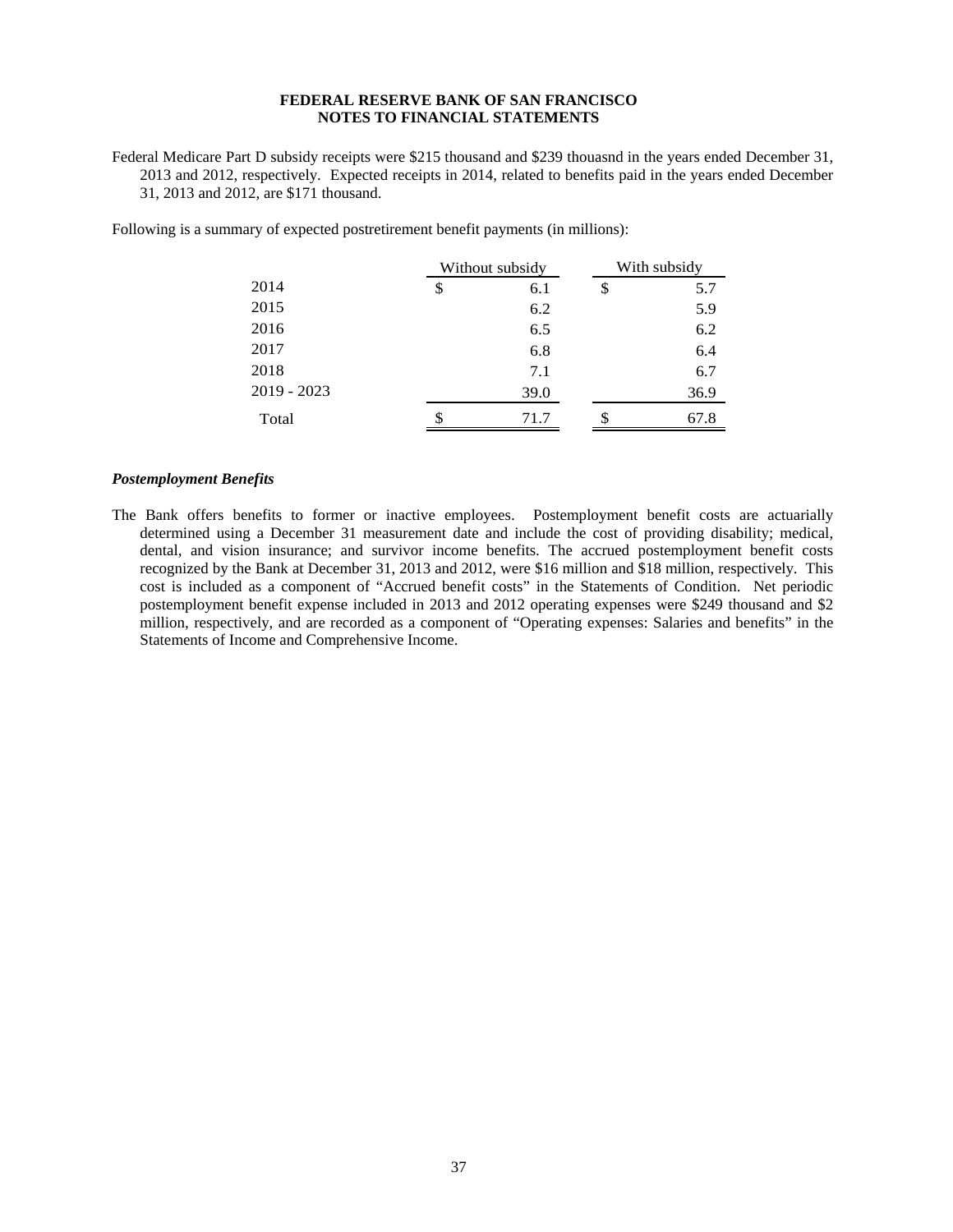# **10. ACCUMULATED OTHER COMPREHENSIVE INCOME AND OTHER COMPREHENSIVE INCOME**

Following is a reconciliation of beginning and ending balances of accumulated other comprehensive income as of December 31 (in millions):

|                                                   | 2013                 |                 | 2012           |                 |
|---------------------------------------------------|----------------------|-----------------|----------------|-----------------|
|                                                   | Amount related<br>to |                 | Amount related |                 |
|                                                   |                      |                 |                | to              |
|                                                   |                      | postretirement  |                | postretirement  |
|                                                   |                      | benefits other  |                | benefits other  |
|                                                   |                      | than retirement |                | than retirement |
|                                                   | plans                |                 | plans          |                 |
| Balance at January 1                              | \$                   | (23.0)          | \$             | (15.0)          |
| Change in funded status of benefit plans:         |                      |                 |                |                 |
| Prior service costs arising during the year       | \$                   | $0.2\,$         | \$             |                 |
| Change in prior service costs related to benefit  |                      |                 |                |                 |
| plans                                             | \$                   | 0.2             | \$             |                 |
| Net actuarial gain (loss) arising during the year | \$                   | 12.1            | \$             | (9.5)           |
| Amortization of net actuarial loss                |                      | 1.7             |                | 1.5             |
| Change in actuarial gain (losses) related to      |                      |                 |                |                 |
| benefit plans                                     | \$                   | 13.8            | \$             | (8.0)           |
| Change in funded status of benefit plans - other  |                      |                 |                |                 |
| comprehensive income (loss)                       |                      | 14.0            |                | (8.0)           |
| Balance at December 31                            |                      | (9.0)           |                | (23.0)          |

<sup>1</sup> Reclassification is reported as a component of "Operating Expenses: Salaries and benefits" in the Statements of Income and Comprehensive Income.

Additional detail regarding the classification of accumulated other comprehensive loss is included in Note 9.

## **11. BUSINESS RESTRUCTURING CHARGES**

The Bank had no business restructuring charges in 2013.